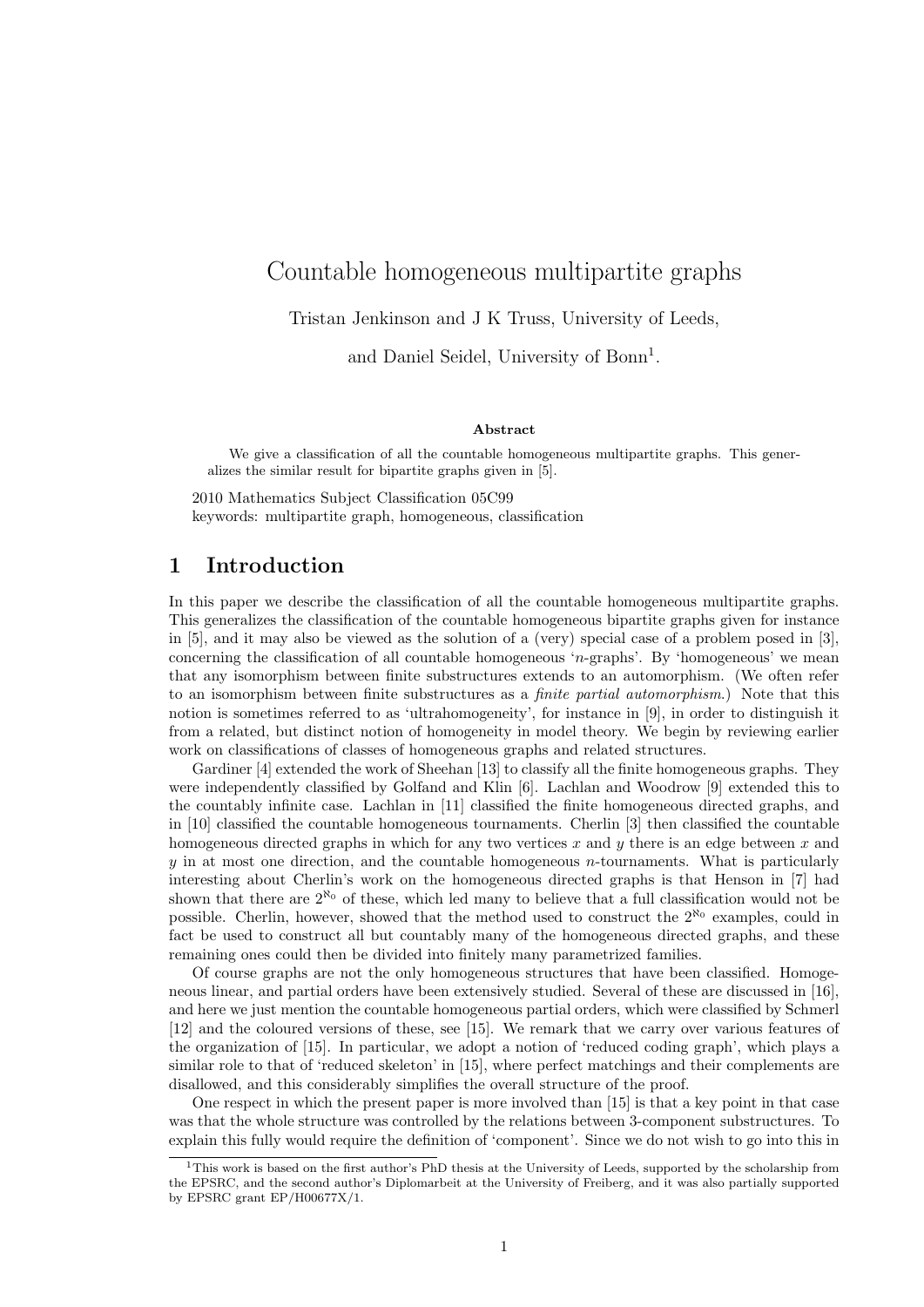detail, we just mention that in a countable homogeneous coloured partial order there is a notion of ('interdense') component such that the possibilities for components are given by a straightforward adaptation of Schmerl's classification, and given this, the main focus of the effort is in working out how the components 'fit together'. Now the notion of component was heavily reliant on the transitivity of the relation. In the general multipartite case this is absent, and so the only sensible analogue of component is one of the parts that the graph is partitioned into under the multi-partition. But now there is no particular reason to believe that the whole structure will be controlled by the restrictions to just three components.

We shall not formulate our results for the most part in model-theoretic terms, since they have a much more combinatorial flavour. However, officially, and for the record, we work in a fixed countable relational language L, and seek to study and classify certain L-structures. This will enable us to employ Fraïssé's Theorem freely throughout, which links homogeneous structures in a relational language with amalgamation classes of finite structures. In practice, for the whole of this paper, the relations will all be unary or binary, and all the binary relations will be symmetric.

To give some model-theoretic justification we do however briefly state the connections between homogeneity and quantifier elimination, insofar as they apply in the current context. A countable structure over a finite relational language is homogeneous if and only if it is  $\aleph_0$ -categorical and admits elimination of quantifiers. Furthermore, if we make no cardinality restriction on the number of relations, but assume  $\aleph_0$ -categoricity, then quantifier elimination is equivalent to homogeneity. It follows that Fraïssé's construction allows one easily to generate many  $\aleph_0$  -categorical structures out of amalgamation classes, and in particular that applies here.

For us, an *amalgamation class* is a family  $\mathcal C$  of finite structures in a finite or countable relational language which is closed under isomorphism and the formation of substructures, and which has the amalgamation property: if  $A_0, A_1, A_2 \in \mathcal{C}$  and  $f_i : A_0 \hookrightarrow A_i$   $(i = 1, 2)$  are embeddings, then  $A_1, A_2$ can be amalgamated over  $A_0$  in C; meaning that there are  $A \in \mathcal{C}$  and embeddings  $g_i : A_i \hookrightarrow A$  $(i = 1, 2)$  such that  $q_1 f_1 = q_2 f_2$ . We say that A is an amalgam of  $A_1$  and  $A_2$  over  $A_0$ .

We remark that two other properties are also often listed, namely the 'joint embedding property' which says that any two structures in  $\mathcal C$  can be embedded in some member of  $\mathcal C$ , and the requirement that there are only countably many isomorphism types of members of  $\mathcal{C}$ . We do not need to list these separately here, since we are allowing the 'empty structure' as a member of  $\mathcal C$  (since  $\mathcal C$  is closed under forming substructures, and the language is relational). And again, as the language is countable, there are automatically only countably many finite structures up to isomorphism.

For any countable structure  $A$ , we let its age be the family of finite structures which are isomorphic to substructures of  $A$ . Fraïssé's theorem then says the following:

The age of any countable homogeneous structure is an amalgamation class.

Conversely, if  $\mathcal C$  is an amalgamation class of finite structures in a countable

relational language, then there is a countable homogeneous structure  $\mathcal{A}$ ,

unique up to isomorphism, having  $\mathcal C$  as its age.

This theorem allows us to pass freely between homogeneous structures and amalgamation classes. In verifying the amalgamation property we note that it suffices to show that any 'two-point' amalgamations can be carried out. This is because we may then repeat finitely many times to amalgamate more points than this. By a 'two-point amalgamation' we understand an amalgamation in which  $A_1$  and  $A_2$  each have only one more point than  $A_0$ . In practice we usually also assume that  $A_0$  is a substructure of  $A_1$  and  $A_2$ , and furthermore that  $A_0 = A_1 \cap A_2$ . This can always be achieved by taking isomorphic copies.

The general problem posed in [3] is to classify all the countable homogeneous *n*-graphs for *n* a positive integer. Here an *n*-graph is a structure whose domain is partitioned into *n* pieces, each of which carries a graph structure, and such that between different parts there are finitely many possible edge types (which for ease we may think of as 'colours'; in the 'monochromatic' case, the two edge types are just 'joined' and 'not joined'). This is a more general type of structure than the ones we are considering here, which correspond to the special case in which each of the graphs on the parts is empty, and such that for each pair of distinct parts there are just two colours (joined or not joined). The general problem seems quite hard, but the one in which the graphs on the parts are empty, but more than two colours are allowed between different parts is more tractable, and indeed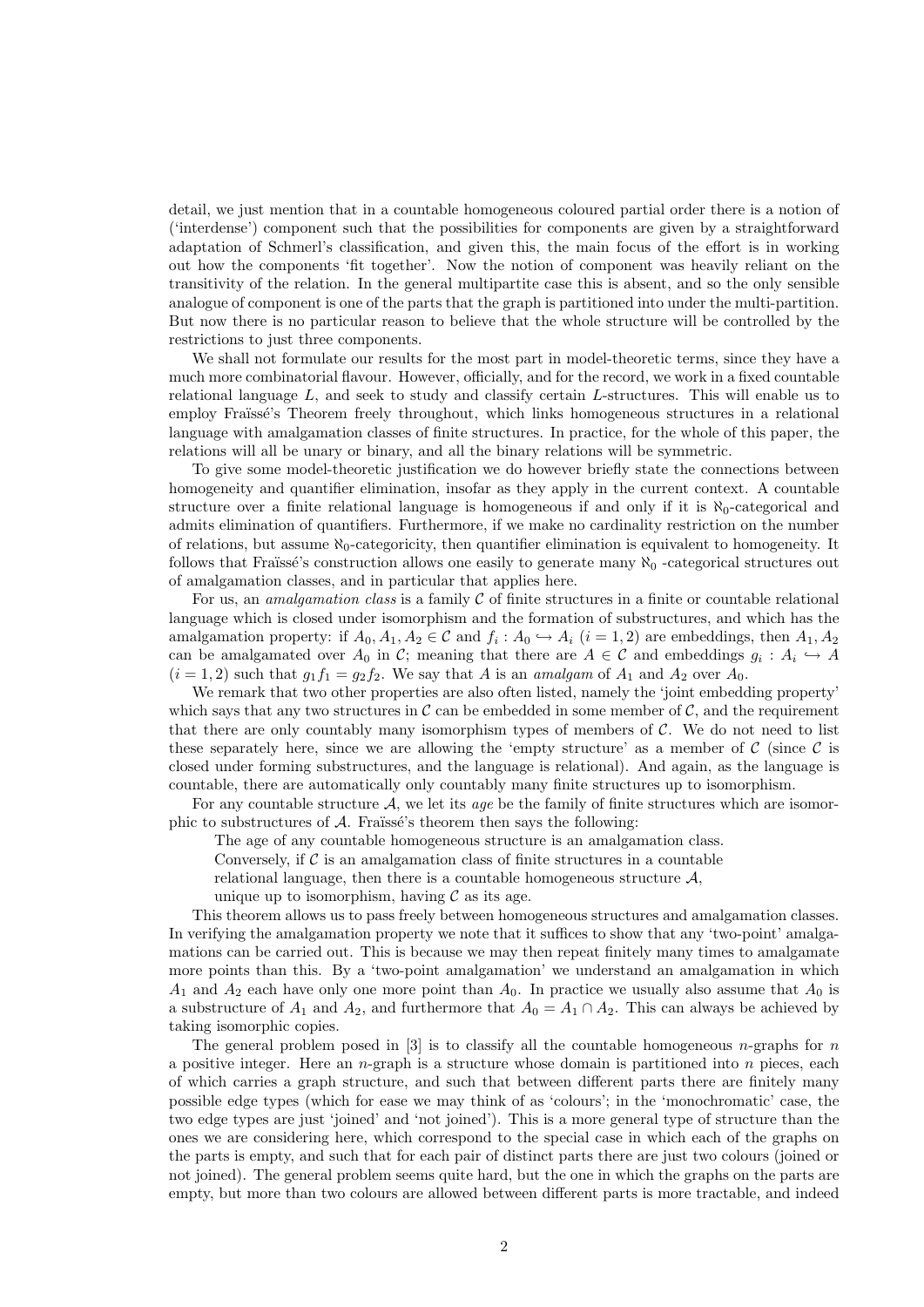we give the solution in the bipartite case. The signature for an  $n$ -graph consists of  $n$  unary predicates to distinguish the parts, and for each pair of distinct parts, finitely many binary relations for the edge types. For multipartite graphs as studied here, the signature consists of finitely or countably many unary predicates and a symmetric binary relation. The unary predicates are interpreted as pairwise disjoint sets, called parts, whose union is the whole structure, and the binary relation is interpreted as a graph relation such that there are no edges between members of the same part. It is also possible to view the graph relation as a family of binary relations, one for each pair of parts, and this is the viewpoint we shall adopt since, for example, we may wish to consider the complement of the relation between two parts without necessarily complementing the whole graph relation. We shall write  $V_i$  as i varies for the parts, and  $R_{ij}$  for the relation between  $V_i$  and  $V_j$ .

To classify all the countable homogeneous multipartite graphs turns out to be considerably more complicated and interesting than originally expected. Now, for bipartite graphs, there are five cases, which are called 'empty', 'complete', 'perfect matching' or its complement, and 'generic'. We might hope that there would be analogues, or combinations of these which would apply to more than two parts, and indeed that is what happens, but the combinations in which they can arise, and the possible restrictions which need to be considered, turn out to be quite involved.

We begin by giving four basic lemmas, which will be used throughout, and which will aid the exposition. By a restriction of a multipartite graph  $G$  we mean an induced subgraph of  $G$  whose vertex set is a union of some set of parts of G.

Lemma 1.1. Any restriction of a homogeneous multipartite graph to a subset of its set of parts is also homogeneous.

Proof: Let a finite partial automorphism of a restriction be given. Then it is also a finite partial automorphism of the whole structure, which by homogeneity extends to an automorphism. Since any automorphism preserves the parts, this automorphism restricts to an automorphism of the restriction, which extends the originally given partial automorphism.  $\Box$ 

**Lemma 1.2.** If  $G_1$  and  $G_2$  are multipartite graphs on the same vertex set such that each relation of  $G_2$  is either equal to the corresponding relation of  $G_1$ , or to its complement, then  $G_1$  is homogeneous if and only if  $G_2$  is homogeneous.

**Proof:** It suffices to show that if  $G_1$  is homogeneous then so is  $G_2$ . The point is that for a permutation  $\theta$  of the domain of  $G_1$ ,  $\theta$  is an automorphism of  $G_1$  if and only if it is an automorphism of  $G_2$  (with a similar statement for partial maps). For suppose that  $\theta$  is an automorphism of  $G_1$ , and let  $x \in V_i$  and  $y \in V_j$  where  $i \neq j$ , and we shall show that  $x R_2 y \Leftrightarrow \theta x R_2 \theta y$ , where  $R_1$  and  $R_2$  are the relations between  $V_i$  and  $V_j$  in  $G_1$  and  $G_2$  respectively. If  $R_1 = R_2$ , then  $x R_2 y \Leftrightarrow x R_1 y \Leftrightarrow \theta x R_1 \theta y$  (since  $\theta$  is an automorphism of  $G_1 \Rightarrow \theta x R_2 \theta y$ . If  $R_2$  is the complement of  $R_1$ , then  $x R_2 y \Leftrightarrow \neg x R_1 y \Leftrightarrow \neg \theta x R_1 \theta y \Leftrightarrow \theta x R_2 \theta y$ .  $\Box$ 

The third of these frequently used lemmas concerns perfect matchings, which when viewed as functions are just bijections.

**Lemma 1.3.** Suppose that G is a multipartite graph and that parts  $V_i$  and  $V_j$  are related by a perfect matching or its complement. Then G is homogeneous if and only if  $G - V_j$  is homogeneous, and the map from  $G - V_j$  to  $G - V_i$  induced by the perfect matching is an isomorphism, or is obtained from an isomorphism by reversing some (but not necessarily all) the relations between  $V_i$  and the other components.

**Proof:** First suppose that G is homogeneous, and let  $\theta$  be the map from  $G - V_i$  to  $G - V_i$  which is equal to the given perfect matching on  $V_i$ , and fixes all other elements. Then it is immediate that  $\theta$  preserves all the relations on  $\bigcup_{k\neq i,j} V_k$ . We just have to show that  $\theta$  takes  $R_{ik}$  to  $R_{jk}$  or its complement for  $k \neq i, j$ . So this says that either  $(\forall x \in V_i)(\forall y \in V_k)(x R_{ik} y \Leftrightarrow \theta x R_{jk} y)$  or  $(\forall x \in V_i)(\forall y \in V_k)(x R_{ik} y \Leftrightarrow \neg \theta x R_{ik} y)$ . Suppose for a contradiction that there are  $x, x' \in V_i$ and  $y, y' \in V_k$  such that  $x R_{ik} y \wedge x' R_{ik} y' \wedge \theta x R_{jk} y \wedge \theta x' R_{jk} y'$ . By homogeneity there is an automorphism g taking x to x' and y to y'. Since  $\theta x R_{jk} y$  and g preserves  $\theta$ , we have  $\theta x' R_{jk} y'$ , which is a contradiction. Other cases are handled similarly.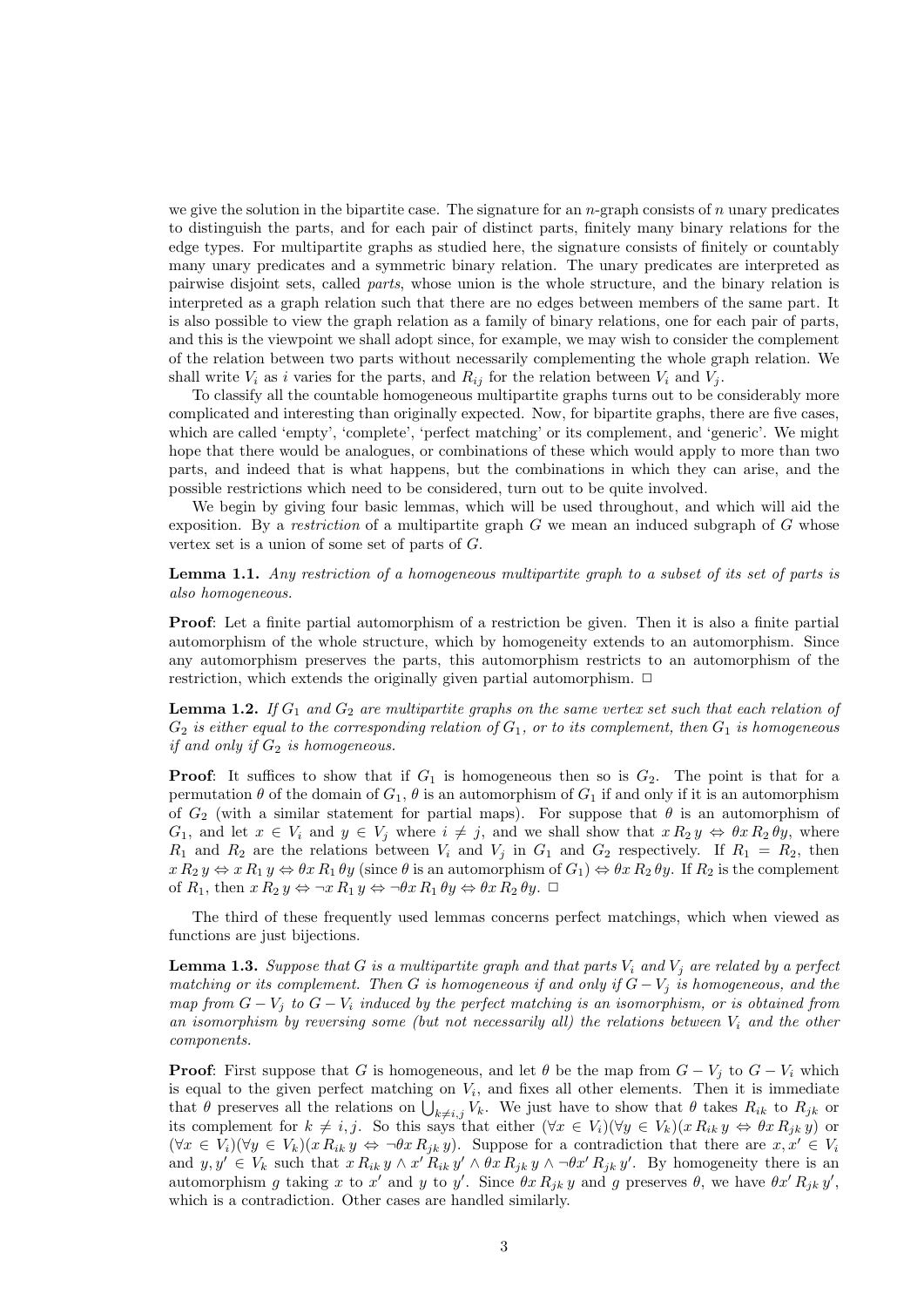Conversely, suppose that there is a perfect matching or its complement between  $V_i$  and  $V_j$ , and that  $G-V_j$  is homogeneous. Since by Lemma 1.2 homogeneity is unaltered by taking the complement of any one relation, we suppose that the relation between  $V_i$  and  $V_j$  is a perfect matching, given by a bijection  $\theta$  from  $V_i$  to  $V_j$ . We are also assuming that the extension of  $\theta$  to  $G - V_j$  is an isomorphism (which may however reverse some of the relations), and we have to show that  $G$  itself is homogeneous. Let  $p$  be a finite partial automorphism of  $G$ . We extend  $p$  to another finite partial automorphism which is closed under the action of  $\theta$  and  $\theta^{-1}$ , by letting  $q(x) = y$  if  $p(x) = y$ , or  $p(\theta x) = \theta y$ , or  $p(\theta^{-1}x) = \theta^{-1}y$ . We need to check that this is indeed a partial automorphism. For this, it suffices to show that  $q$  preserves the relations. Since there is no change of these on  $\bigcup_{k\neq i,j} V_k$  from p to q, we consider the cases  $x \in V_i$  and  $z \in V_k$  where  $k \neq i$  as sufficiently typical, and x does not lie in dom p. If  $k = j$  then  $\theta x$  must lie in dom p and  $qx = \theta^{-1}p\theta x$ . Hence  $x R z \Leftrightarrow z = \theta(x) \Leftrightarrow \theta(q x) = p z \Leftrightarrow q(x) R p(z) = q(z)$ . If  $k \neq j$ , then treating the case where  $\theta$ gives an isomorphism of  $R_i$  to  $R_j$  (the case where it is an anti-isomorphism is similar), we have  $x R_i z \Leftrightarrow \theta x R_j z \Leftrightarrow p\theta x R_j pz \Leftrightarrow qx = \theta^{-1} p\theta x R_i p(z) = q(z)$ . Other cases are handled similarly.

Now we use the fact that  $G - V_j$  is homogeneous to extend q to an automorphism  $\varphi$  of  $G - V_j$ , and  $\varphi$  is extended to an automorphism of G by letting  $\varphi x = \theta \varphi \theta^{-1} x$  for  $x \in V_i$ . By definition of q, this also extends p, as required.  $\Box$ 

The most significant parts of our classification are carried out by considering the class  $O(G)$  of finite structures 'minimally omitted' by a multipartite graph  $G$ . The definitions are as follows. A finite m-partite graph A is realized in an m-partite graph  $G$  if A can be embedded in  $G$ . Otherwise it is *omitted*. It is *minimally omitted* if it is omitted, but any proper subgraph is realized.

#### **Lemma 1.4.** Suppose that  $G_1$  and  $G_2$  are countable homogeneous multipartite graphs. Then  $G_1$  and  $G_2$  are isomorphic if and only if they minimally omit the same class of finite multipartite graphs.

**Proof:** By Fraïssé's theorem,  $G_1$  and  $G_2$  are isomorphic if and only if they have the same age, and this is equivalent to saying that they omit the same class of finite graphs, since a finite graph is omitted if and only if it is not in the age, and this is clearly equivalent to saying that they minimally omit the same class of finite graphs.  $\Box$ 

We remark here that we can quite easily deduce what the situation is for arbitrary countable homogeneous multipartite graphs, that is where infinitely many parts are allowed, from the classification of those for finitely many parts, by a compactness-type argument as follows. Namely, a countable multipartite graph is homogeneous if and only if each of its restrictions to finitely many parts is homogeneous. In one direction this follows from Lemma 1.1. Conversely, suppose that all the restrictions of G to finitely many parts are homogeneous, and we see that  $G$  is also homogeneous. For this, it suffices to show that its age C has the amalgamation property. But if  $A_0, A_1, A_2 \in \mathcal{C}$ and  $f_i: A_0 \hookrightarrow A_i$   $(i = 1, 2)$  are embeddings of elements of C, then all the structures lie in some restriction of G to a finite set of parts, so by the amalgamation property there, can be amalgamated in the restriction, and hence in  $\mathcal{C}$ . So from now on we always just consider multipartite graphs on finitely many parts.

As was seen in [15], the presence of perfect matchings and their complements makes for some technical difficulties when considering amalgamation classes, and it is better if possible to eliminate them during most of the discussion, and just restore them at the end, when summarizing the complete classification. This is where Lemma 1.3 comes in, and it is employed to reduce the classification problem to that in which there are no perfect matchings or their complements between the parts, which we call 'reduced' graphs.

This means that by far the most involved and interesting case of the classification is that in which all the bipartite restrictions of the homogeneous multipartite graph under consideration are generic. Let us call such an m-partite graph an m-generic graph. Most of our effort is devoted to describing what these can be. For the tripartite case, this is straightforward. There are just 9 possibilities, corresponding to the completely generic case (that is, the Fraüssé limit of the class of all finite tripartite graphs), and 8 in which a 'triangle' is omitted. Here by triangle we mean a tripartite graph having exactly one vertex in each part. Since each of the three pairs of vertices can be joined by an edge or a non-edge, we get  $2<sup>3</sup> = 8$  possibilities (all essentially the 'same' graph in the sense of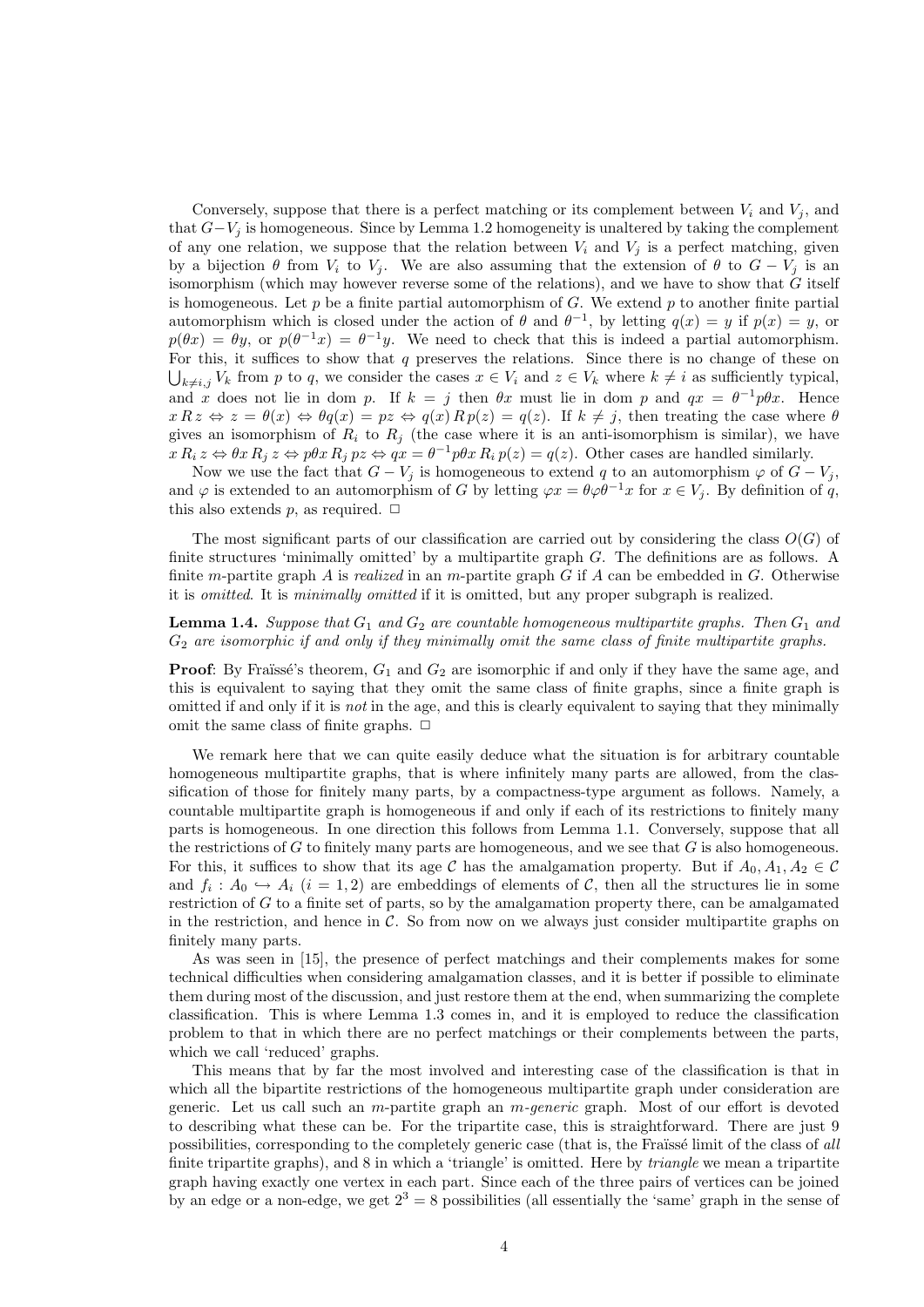Lemma 1.2). Sometimes 'triangle' means the (usual) special case, with three edges, and in view of Lemma 1.2, there is usually no loss of generality in restricting to this case.

To give a general treatment, we slightly relax the notion of 'm-generic' to 'reduced', where all bipartite restrictions are generic, complete, or empty. The point here is that we may construe an empty or complete relation between two parts as saying that an edge or non-edge respectively is omitted, and this observation enables us to treat the reduced case in the same way as the  $m$ -generic one, with little extra complication. There are then 26 reduced countable homogeneous tripartite graphs that are not 3-generic, 8 of them where all the bipartite restrictions are complete or empty, 12 with one generic bipartite restriction, and the other two empty or complete, and 6 with two generic bipartite restrictions, and just one complete or empty.

Guided by this case, we naturally expect that for more than 3 parts, reduced graphs may also be described by which particular graphs are omitted. We say that a graph having no more than one vertex in each part is monic. A conjecture made in [8], based on the tripartite, quadripartite, and quintipartite cases, was that any minimally omitted graph is monic. We are able to verify this, which is done in section 6, and is a major step towards reaching an overall description.

In view of these remarks, we aim to describe the m-partite reduced homogeneous graphs in terms of the (monic) structures that they minimally omit. In the typical case, if two (monic) graphs are omitted, and are both defined on  $V_iV_j$ , they will agree there, meaning that either both have an edge between  $V_i$  and  $V_j$ , or both have a non-edge. If this does not happen, then we say that they differ, and an omitted graph is said to differ if it differs from some other omitted graph. It turns out that the quadripartite case is more complicated than the tripartite, in that here it is possible to minimally omit a family of graphs, any two of which differ on some edge type in this sense. These families comprise four tripartite graphs, and are referred to as 'omission quartets'. This represents an added complication at this level. The fear is that as we increase the number of parts, other, possibly more complicated families of (differing) graphs can be minimally omitted, and any overall classification would get more and more involved. The 'non-complication theorem' (also conjectured in [8]) says that this does not happen; that is, the worst type of differing omission that can arise is given by omission quartets. This is also proved in section 6.

Now we explain how we plan to 'keep track' of the structures we are classifying. We need to have a family of 'classifiers', structures which are simpler than the objects being classified, which will nevertheless encode their structure in a reasonably direct way. The structures we use are called 'coding graphs'. These correspond to what were called 'coding trees' in [1, 2], and 'skeletons' in [15]. The precise definition will be given below, but we give the idea here. A coding graph Γ for the  $m$ -partite reduced case (called a 'reduced coding graph') will be a complete monic  $m$ -partite graph, but with extra structure giving us information about which multipartite graph  $G$  we are talking about, consisting of a cardinality label between 1 and  $\aleph_0$  on each vertex, telling us the cardinality of the corresponding part in  $G$ , and a family  $\mathcal G$  of monic graphs on the same  $m$  parts, representing the minimally omitted structures, which as we saw in Lemma 1.4 is sufficient to determine the whole structure, given homogeneity. Although the complete graph structure on  $\Gamma$  plays no apparent role so far, it was the method followed in  $[8]$  and  $[14]$ , where labels E, C, Ge on its edges told us the corresponding type of bipartite restriction, empty, complete, or generic, and this information may be recovered from G, so it may be convenient to regard  $\Gamma$  as having edge labels, even if they were not part of the official definition. In the general definition of 'coding graph', we should have to incorporate labels to deal with perfect matchings and their complements which may arise, so now we allow also  $PM$  and  $CPM$  as edge labels. Here again, however, an alternative treatment is offered, which also deals neatly with the free use of complementation as in Lemma 1.2, by allowing a  $\pm 1$ label on each edge to tell us whether it was complemented or not, and this is sufficient to allow us to recover the PM and CPM labels too, so these do not need to be explicitly included.

The next step is to define which multipartite graph is represented by which coding graph. The formal definition is given in section 3, but in terms of the vertex and edge labels, a coding graph Γ on m vertices represents an m-partite graph  $G$  if there is a 1-1 correspondence between the vertices of  $\Gamma$  and the parts of G which respects the vertex labels, and such that each edge label correctly represents the corresponding bipartite restriction (so for instance if  $uv$  is labelled  $PM$ , then the relation between the parts of G corresponding to  $u$  and  $v$  is a perfect matching). There are extra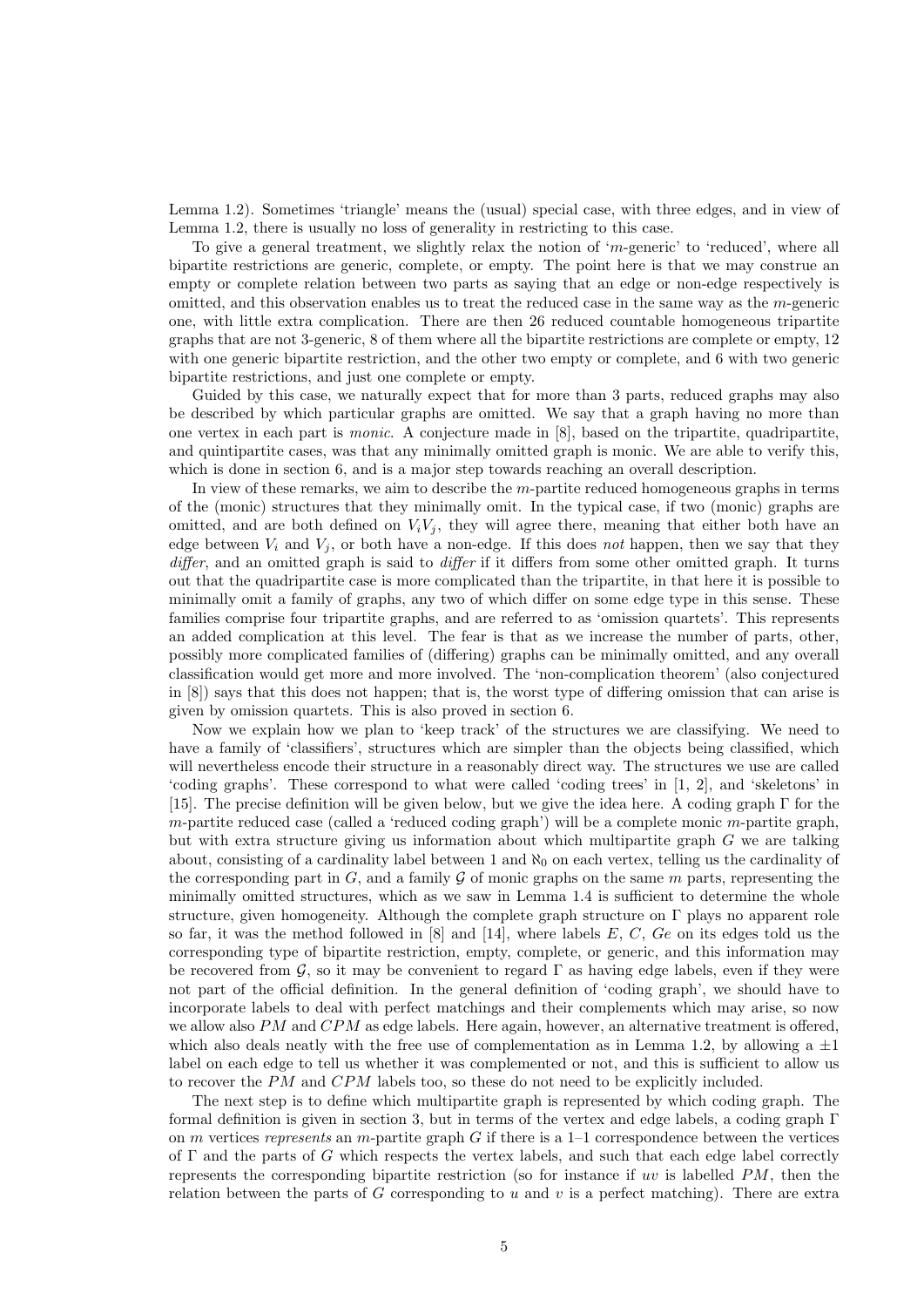conditions explained later, which involve saying that  $G$  accurately describes the minimally omitted graphs on the 'reduced part' of G (called its 'core'), and also that the  $\pm 1$  labels are correctly realized.

In terms of coding graphs, the main results given are that any coding graph represents a unique countable homogeneous multipartite graph, and that any countable homogeneous multipartite graph is represented by a unique coding graph. This is what we view as constituting a 'classification', and is the content of the main theorem, Theorem 7.2.

The paper is organized as follows. In the next section, we give for completeness a proof of the classification of the countable homogeneous bipartite graphs, since this is such an important ingredient in what follows. In addition, in this instance, we are able to deal with the case of several cross types, which we now think of as 'colours'.

In section 4 we move on to the tripartite case, and we give a more streamlined treatment than in [8] or [14], making free use of Lemmas 1.1, 1.2, and 1.3. The idea here is to illustrate the methods which will be applied more generally later on in the paper in a relatively concrete instance. In particular, we subdivide into the non-reduced case where, by taking a complement if necessary, we may assume that there is a perfect matching, and the reduced case. In the latter instance we shall see that for each homogeneous graph there is in fact at most one minimally omitted structure, and in view of Lemma 1.4, this suffices to provide a classification.

In order to simplify the presentation in section 4, we first give some of the general framework in section 3, including the precise definition of 'reduced' multipartite graph, the definitions of coding graph and reduced coding graph, and the reduction of the general classification problem to the reduced case. The main result which is proved is that any countable multipartite graph has a reduced restriction, obtained by suitably removing parts which are related by a perfect matching or it complement to other parts, and the original structure is homogeneous if and only its reduction is. The reduction is 'essentially' unique. This result justifies restricting attention in the principal analysis to the reduced case.

In section 5 we look at reduced homogeneous quadripartite graphs, which illustrate some important and typical features of the general situation. We first give the definition of 'omission quartet', and prove that the class of finite quadripartite graphs omitting a given omission quartet is an amalgamation class, and hence defines a homogeneous structure. Apart from this, it is also possible to omit a wider class of (monic) graphs, which apart from the case of omission quartets agree on shared edge types. Given these ideas, we can complete the classification of the countable homogeneous quadripartite graphs.

The groundwork has now been laid for tackling the general case. The fact that things 'get no worse' beyond 4 parts is encapsulated in the two key results conjectured in [8] and proved there for up to five parts, and in general in [14], the 'Non-monic realization theorem', Theorem 6.2, which says that any finite graph minimally omitted in a reduced homogeneous multipartite graph is monic, and the 'Non-complication theorem', Theorem 6.9, which says that in a reduced homogeneous graph, any two differing minimally omitted graphs lie in an omission quartet. Proofs of these two results are presented in section 6.

Finally in section 7 we are able to put together all these ingredients and complete the overall classification. We thought at one stage that this would have to be inductive in nature; in other words, the classification for m-partite graphs would involve reference to the classifications already assumed to be obtained for smaller values of m, but in the end it was possible to be quite explicit. It is not an easy or short classification, but all the same it is transparent in the sense that for the reduced case, we just need to know which graphs are minimally omitted, and the possibilities for how this can happen are explicitly described (and for each  $m$  there are only finitely many), and then the general case is built up from this by methods requiring some 'book-keeping' to keep track, but no more than this. In conclusion we describe some more complicated configurations of omission quartets which can arise on more than four parts, called 'omission families', which make the final classification more transparent.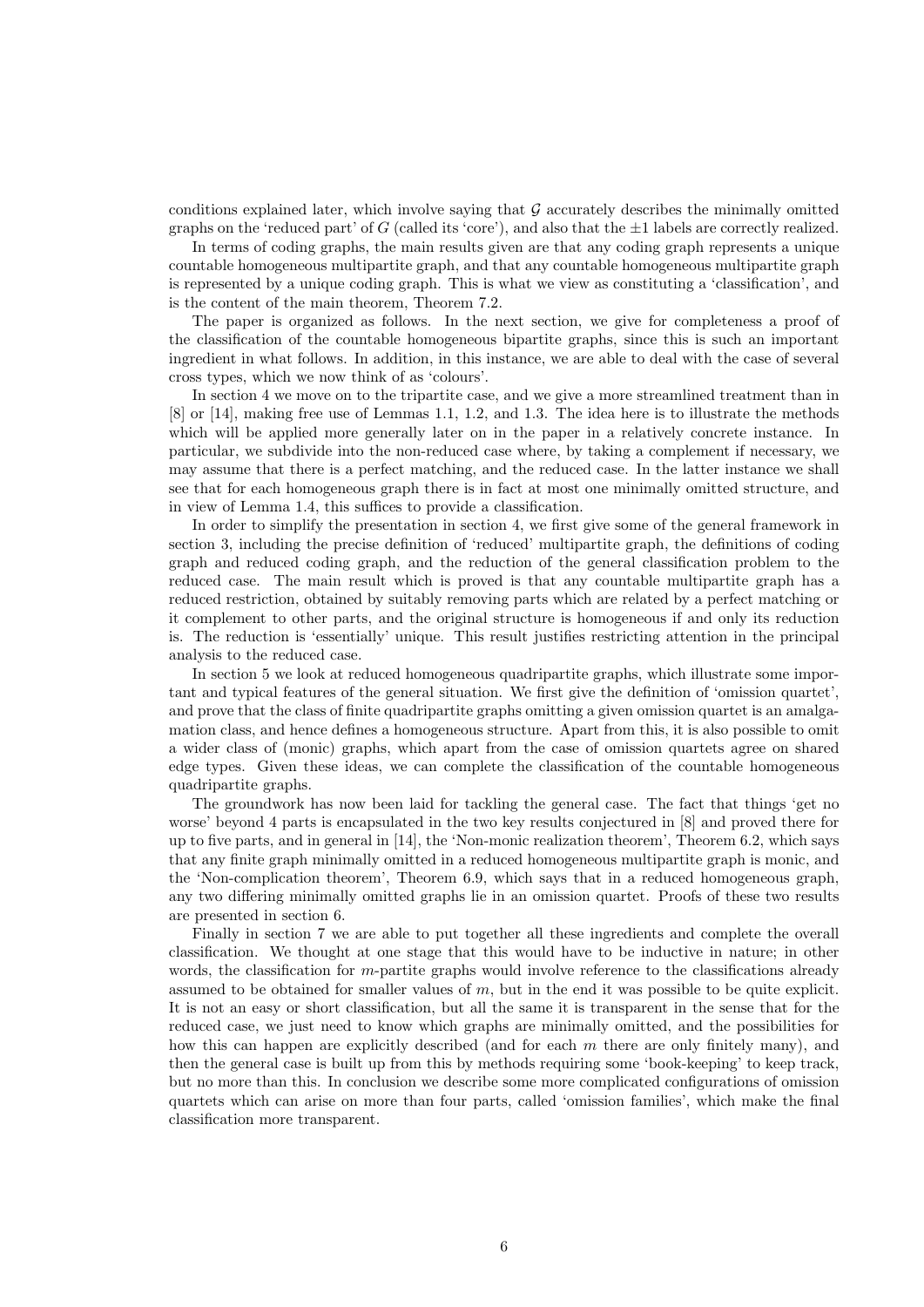# 2 Classification of countable homogeneous bipartite graphs, including ones with coloured edges

We begin by giving the classification of the countable homogeneous bipartite graphs, as described in [5], as it will be the basis for all that follows. In fact, in the bipartite case we are able to classify a wider class of structures, which has the countable homogeneous bipartite graphs as a special case. Namely, we allow the complete bipartite graph to have its edges 'coloured' by colours from a finite set C where  $|C| \geq 1$ , and we may call such a graph 'C-edge-coloured', and the original case 'monochromatic' to distinguish it. The monochromatic case is then essentially the same as the 2-coloured case (where the two colours are 'joined' and 'not joined'). We write  $F$  for the colouring function. Thus, if  $V_0$  and  $V_1$  are the two parts, F maps  $V_0 \times V_1$  onto C (since if it was not onto, we could make do with a smaller colour set). First we recall the meanings of the terms we shall use.

A bipartite graph is *empty* if it has no edges at all, and it is *complete* if all vertices from  $V_0$  and  $V_1$  are joined by an edge. It is a *perfect matching* if it is a 1-1 correspondence between  $V_0$  and  $V_1$ . The *complement* of a bipartite graph  $G$  is the bipartite graph having the same vertex sets  $V_0$  and  $V_1$ , but having precisely those edges which are not in  $G$ , and this gives us the notion of a *complement* of a perfect matching. We say that G is generic if  $|V_0| = |V_1| = \aleph_0$  and for any finite disjoint subsets X and Y of  $V_i$  where  $i = 0$  or 1, there is  $x \in V_{1-i}$  joined to all members of X and to no members of  $Y$ .

The edge-coloured case can also be related to the monochromatic case by the notion of 'colour restriction'. The *colour restriction* of an edge-coloured bipartite graph  $G$  to a colour  $c$  just treats edges coloured c as 'edges' and all other edges as 'non-edges'. This means that any automorphism of G is also an automorphism of any colour restriction, but not necessarily conversely. We say that the C-coloured bipartite graph G is generic (or C-generic) if  $|V_0| = |V_1| = \aleph_0$  and for any map  $\alpha$  from a finite subset of  $V_i$  into C for  $i = 0$  or 1 there is  $x \in V_{1-i}$  such that for all  $y \in \text{dom }\alpha$ ,  $F\{x, y\} = \alpha(y)$ .

We remark that for bipartite graphs the first four types occur in complementary pairs—empty and complete, and perfect matching and its complement. The complement of a generic bipartite graph is also generic however. Note that if  $|C| \geq 2$ , any colour restriction of a C-generic bipartite graph is generic.

#### **Lemma 2.1.** Any C-generic graph G is the Fraüssé limit of the class of all finite bipartite C-edgecoloured graphs.

**Proof:** If  $|C| = 1$  this is immediate, so now suppose that  $|C| > 1$ . The main point is to see that the given condition implies homogeneity. For let  $p_0$  be a finite partial automorphism of G, and we shall show that there is an automorphism  $\theta$  of G extending  $p_0$ . For this it suffices, using back-and-forth, to show how to extend any given finite partial automorphism p of G extending  $p_0$  to another such which includes a given point  $x$  in its domain or range. As a typical case we suppose that we have to add x to the domain, and that  $x \in V_0$  – dom p. Let  $N = |V_0 \cap \text{range } p|$ , and as  $|V_1| = \aleph_0$ , pick distinct points  $y_0, y_1, \ldots, y_N \in V_1$  – range p and distinct  $c_0, c_1 \in C$ . For  $0 \le n \le N$  define  $\alpha_n$  by

$$
\alpha_n(y) = \begin{cases} F\{x, p^{-1}y\} & \text{if } y \in V_1 \cap \text{range } p \\ c_0 & \text{if } y = y_n \\ c_1 & \text{if } y = y_i \text{ where } i \neq n \end{cases}
$$

By the definition of 'generic' there are  $z_n \in V_0$  such that for all  $y \in \text{dom } \alpha_n$ ,  $F\{z_n, y\} = \alpha_n(y)$ . Since  $\alpha_n \neq \alpha_{n'}$  if  $n \neq n'$ , all the  $z_n$  are distinct, so at least one must lie outside range p. Let  $z_n$  be such. Then  $q = p \cup \{(x, z_n)\}\$ is the desired extension of p, since for each  $y \in V_1 \cap \text{dom } p$ ,  $F\{x, y\} = \alpha_n(py) = F\{z_n, py\}.$ 

Now that we know that  $G$  is homogeneous, to show that it is the Fraïssé limit of the class of all finite bipartite C-edge-coloured graphs we just have to see that it embeds every such finite graph A. Let  $A_0$  and  $A_1$  be the two parts of A, and write  $A_1 = \{y_n : n \lt N\}$ . Let  $A' = A'_0 \cup A_1$  where  $A'_0 = A_0 \cup \{x_n : n < N\}$  and the  $x_n$  are distinct new points where  $F\{x_n, y_i\}$  is equal to  $c_0$  if  $i = n$ and is  $c_1$  otherwise. The hypothesis of C-genericity ensures that each  $A'_0 \cup \{y_n\}$  embeds in G, and by homogeneity we may suppose that the embeddings all agree on  $A'_0$ . The fact that the  $y_n$  are differently joined to  $\{x_i : i < N\}$  guarantees that under the union of the embeddings, no distinct  $y_n$ s are identified, so this gives an embedding of the whole of A' into G, and hence also of A.  $\Box$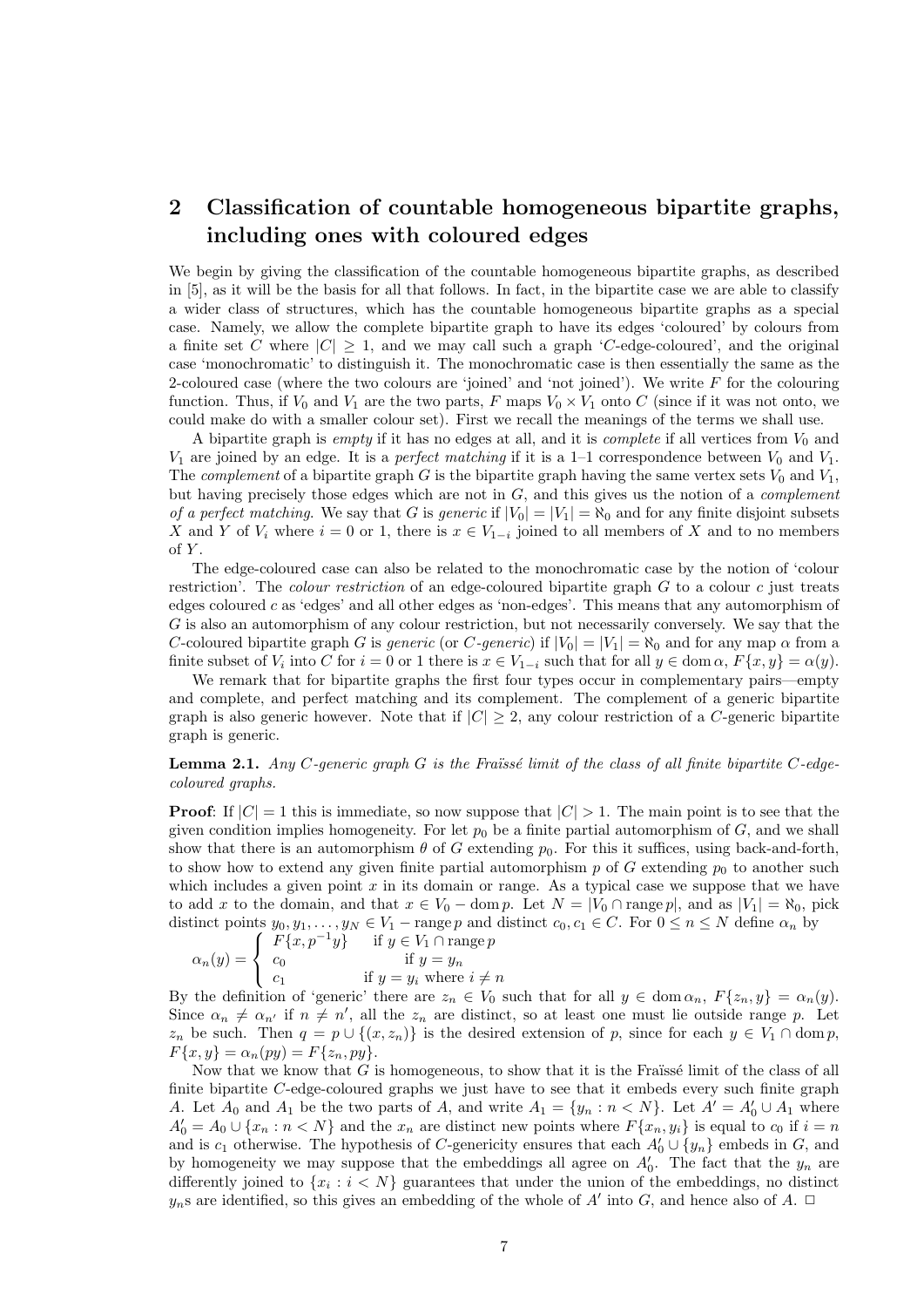**Theorem 2.2.** If G is a countable homogeneous C-edge-coloured bipartite graph where  $1 \leq |C| < \aleph_0$ , then one of the following holds:

(i)  $|C| = 1$  and all edges have the same colour,

(ii)  $|C| = 2$  and the edges of one colour are a perfect matching, and those of the other colour are its complement,

(iii)  $|C| \geq 2$  and G is C-generic.

Hence, if  $G$  is a countable homogeneous bipartite graph, it is empty or complete, a perfect matching or its complement, or generic.

**Proof:** We first show that the restriction  $G_c$  of G to any colour  $c \in C$  is empty, complete, a perfect matching or its complement, or generic.

Let  $V_0$  and  $V_1$  be the two parts of G. We first note that any 1–1 map from a finite subset of  $V_i$  to  $V_i$ for  $i = 0$  or 1 is a partial automorphism, so extends to an automorphism. Hence  $Aut(G) \le Aut(G_c)$ acts highly transitively on each  $V_i$ . Let  $G(x)$  be the set of neighbours of a vertex x in  $G_c$ . It follows that if  $G(x)$  is empty or equal to the whole of  $V_1$  for some  $x \in V_0$ , then the same holds for every  $x \in V_0$ . The former would imply that  $G_c$  is empty, contrary to F onto, and the latter gives all edges coloured by  $c$ , which is clause (i).

From now on we therefore assume that for any  $x \in V_0$ ,  $G(x)$  is a proper subset of  $V_1$ , and similarly for  $y \in V_1$ ,  $G(y)$  is a proper subset of  $V_0$ . From this it follows that if  $x \neq y$  in  $V_0$ , then  $G(x) \neq G(y)$ . For as  $G(x)$  is a proper non-empty subset of  $V_1$  we can find  $u \in G(x)$  and  $v \in V_1 - G(x)$ . By transitivity there is an automorphism taking u to v, and the image z of x under this automorphism must be different from x, and  $F\{x, u\} = c \neq F\{x, v\}$ . By double transitivity we can fix x and map z to y by an automorphism. Since  $G(x) \neq G(z)$  it follows that  $G(x) \neq G(y)$  too. The similar statement holds for  $x \in V_1$ .

If  $|G(x)| = 1$  for some  $x \in V_0$ , then again using transitivity, this holds for all  $x \in V_0$ , and under these circumstances we show that  $C$  has only two members, and the c-coloured edges of  $G$  form a perfect matching. Let  $f(x)$  be the unique member of  $G(x)$  and we show that f is a bijection from  $V_0$  to  $V_1$ . It is onto since we already know that  $G(y) \neq \emptyset$  for all  $y \in V_1$ . It is 1–1 since  $x \neq y$  in  $V_0$  implies that  $G(x) \neq G(y)$  (as we have seen) which implies that  $f(x) \neq f(y)$ . This case therefore gives a perfect matching.

A similar argument applies if for some x,  $|V_1 - G(x)| = 1$ , giving rise to the complement of a perfect matching.

From now on we suppose that for some (any)  $x \in V_0$ ,  $G(x)$  and  $V_1 - G(x)$  both have size at least 2, and that the same applies for  $x \in V_1$ . By homogeneity,  $|G(x)|$  has the same value, n say, for every  $x \in V_0$ . We show that n cannot be finite. If so, then by high transitivity, for any subsets A and B of  $V_1$  of size n, there is an automorphism of  $G_c$  taking A to B, and it follows that since there is *some* such A which is the neighbour set of a member of  $V_0$ , that they all are. Now choose elements  $a_1, a_2, \ldots, a_{n+2}$  of  $V_1$ , which exist since  $V_1-G(x)$  has size at least 2. Let  $A_1 = \{a_1, \ldots, a_n\}$ ,  $A_2 = \{a_1, \ldots, a_{n-1}, a_{n+1}\}\$ , and  $A_3 = \{a_1, \ldots, a_{n-2}, a_{n+1}, a_{n+2}\}\$ , and let  $x, y, z \in V_0$  be such that  $A_1$ ,  $A_2$ , and  $A_3$  are their respective neighbour sets. By double transitivity there is an automorphism fixing x and taking y to z. This fixes  $A_1$  (setwise) but takes  $A_2$  to  $A_3$ , which is impossible since  $A_1 \cap A_2$  and  $A_1 \cap A_3$  have different sizes.

The conclusion is that  $G(x)$  is infinite for each  $x \in V_0$ , and similarly so are  $V_1 - G(x)$ , and  $G(y)$ and  $V_0 - G(y)$  for each  $y \in V_1$ . From this we can deduce that  $G_c$  is generic. To verify the property characterizing what this means, let X and Y be finite disjoint subsets of  $V_i$  for  $i = 0$  or 1,  $i = 0$  say. Pick any  $y' \in V_1$ . By what we have shown,  $G(y')$  and  $V_0 - G(y')$  are both infinite, and so we can choose  $X' \subseteq G(y')$  and  $Y' \subseteq V_0 - G(y')$  having the same sizes as X and Y respectively. By high transitivity there is an automorphism taking  $X'$  to X and Y' to Y. Let y be the image of y' under this automorphism. Then  $y$  is joined to all members of  $X$  and to none of  $Y$ , so is as required.

Now we go back to the main proof. In view of clause (i) we may suppose that  $|C| \geq 2$  (that is, at least two colours arise as values of  $F$ ), and hence that no restriction  $G_c$  is empty or complete.

If some  $G_c$  is the complement of a perfect matching then looking at pairs of vertices, we see that we cannot add another complement of perfect matching or generic. Thus the only possibility is to add a perfect matching, specifically the one corresponding to the complement of a perfect matching which we have, and this gives us clause (ii).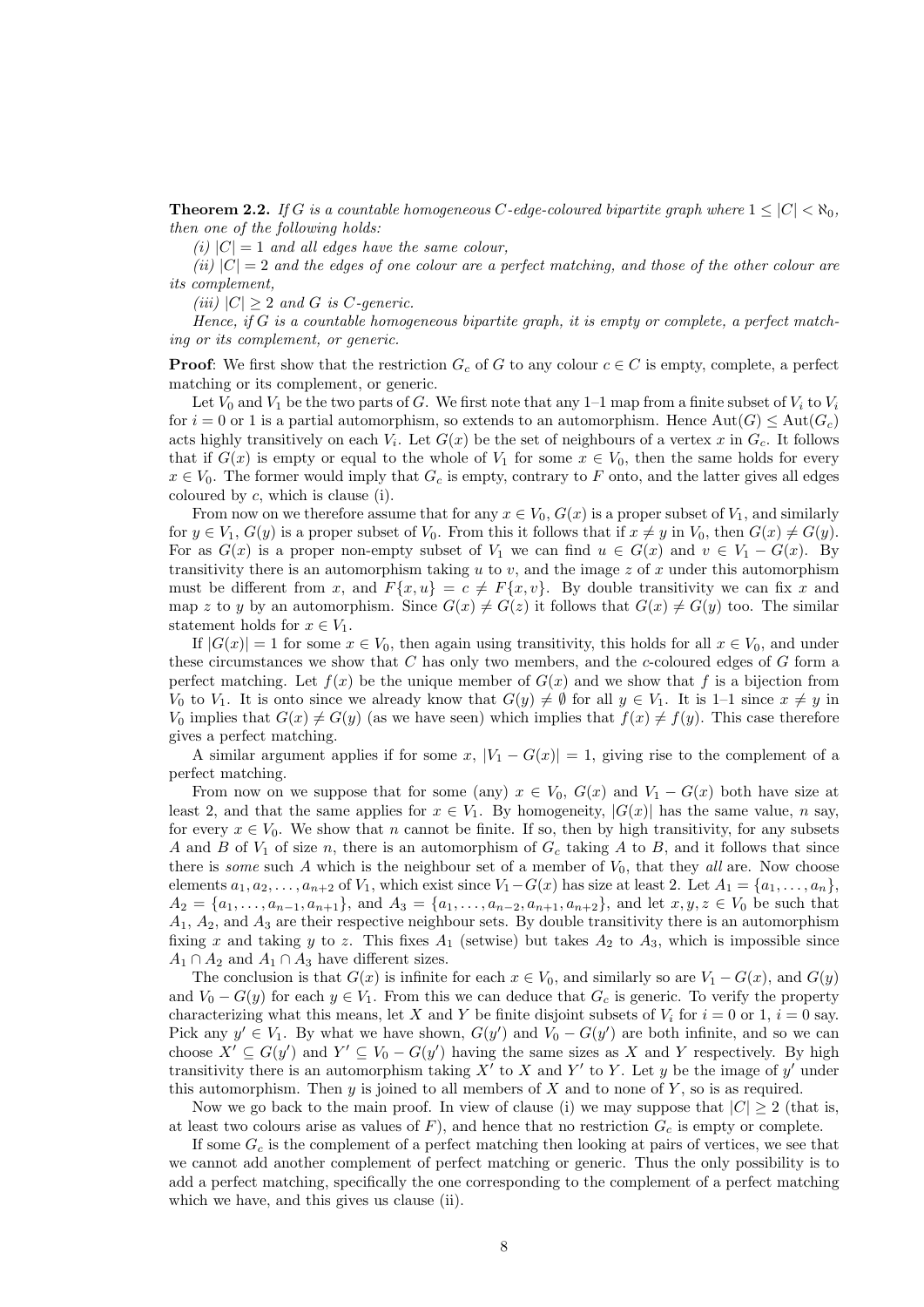So let us now assume that we have no complements of perfect matchings. Assume further that we have a perfect matching in some colour restriction, and we show that  $G$  can only have one perfect matching as a colour restriction. Since we have one perfect matching,  $|V_0| = |V_1| > 2$  (in the case where  $|V_0| = |V_1| = 2$ , the complement of the perfect matching is itself a perfect matching, but in any case it is still covered by clause (ii)). Suppose then that  $d \in V_1$  is matched with a and b in  $V_0$ by two distinct perfect matchings, and let  $c \in V_0 - \{a, b\}$ . By double transitivity of Aut(G), there is an automorphism fixing a and taking b to c. This must also fix d (since it preserves the first perfect matching), but then it does not preserve the second perfect matching after all.

We next show that it is not possible to have both a perfect matching and a generic as colour restrictions, using essentially the same argument as in the previous paragraph. Since the complement of a perfect matching is not one of the edge relations, there must be at least two others and so (by transitivity of Aut(G) on  $V_1$ ) there are  $a, b, c \in V_0$  and  $d \in V_1$  such that a and d are related by the perfect matching and  $b, c$  are related to  $d$  by two other distinct relations. As before there is an automorphism fixing a and taking b to c, but this must fix d and so does not preserve the second relation after all.

It remains to show that if all colour restrictions are generic, then G is itself C-generic. Let  $\alpha$ map a finite subset of  $V_0$  into C (the argument being the same for  $V_1$ ). Since each colour restriction  $G_c$  is generic, for each  $c \in C$  and  $y \in V_1$ ,  $|\{x \in V_0 : F\{x, y\} = c\}| = \aleph_0$ . Hence there is a subset X of V<sub>0</sub> such that for each c, if  $X_c = \{x \in X : F\{x, y\} = c\}$ , then  $|X_c| = |\alpha^{-1}{c}|$ . By high transitivity of Aut(G) on  $V_0$ , there is an automorphism  $\theta$  of G such that  $\theta(X_c) = \alpha^{-1}{c}$  for each c, and then if  $x \in \text{dom }\alpha, F\{x, \theta(y)\} = c \Leftrightarrow F\{\theta^{-1}x, y\} = c \Leftrightarrow \theta^{-1}x \in X_c \Leftrightarrow x \in \theta X_c \Leftrightarrow x \in \alpha^{-1}\{c\} \Leftrightarrow \alpha(x) = c$ so that  $F\{x, \theta(y)\} = \alpha(x)$ , and  $\theta(y)$  is the required witness.  $\Box$ 

### 3 Reduced structures and coding graphs

In this section we describe the passage between a general countable homogeneous multipartite graph and a reduced one. Recall that a multipartite graph is said to be reduced if all relations between its parts are generic, empty, or complete. The key result which will enable us to restrict to this case is Lemma 1.3.

The main classification of all the countable homogeneous multipartite graphs will be carried out using 'coding graphs'. In this section, we first give the definition of coding graph, and graph encoded by a coding graph. As in [15] it is easiest to restrict attention to 'reduced' coding graphs (encoding countable homogeneous reduced multipartite graphs). The reason for this is that handling the amalgamation class corresponding to a perfect matching gives rise to annoying and not particularly illuminating technicalities; for instance, one cannot just take the family of all finite perfect matchings contained in the given perfect matching (even in the finite case), as this is not closed under substructures. We could also eliminate 'complete' (being the complement of 'empty') but for the general theory it is smoother to retain it.

In order to describe the classification of the reduced m-partite graphs, we need to focus attention on which finite m-partite graphs are omitted. Now any m-partite graph having a subgraph which is omitted is also omitted, so the only relevant consideration is which finite  $m$ -partite graphs are minimally omitted, as defined in section 1. For an m-partite graph  $G$ , let  $O(G)$  be the family of finite  $m$ -partite graphs which are minimally omitted by  $G$ . The intention is that all the countable reduced homogeneous m-partite graphs may be classified by the possible values of  $O(G)$ . The justification for this is provided by Lemma 1.4.

In order to make the classification at all satisfactory however, we need to provide further information on the possible values for  $O(G)$  for reduced G. In particular we wish the list of countable homogeneous reduced m-partite graphs (and hence also the list of all countable homogeneous  $m$ -partite graphs) to be given 'effectively', which will also show that there are only countably many of them up to isomorphism, The key steps for this purpose are as follows.

The first is to show that any minimally omitted m-partite graph is monic. This was called the 'non-monic realization conjecture' in [8], and was proved in [14]. This at once implies that there are only finitely many possibilities for  $O(G)$ , which simplifies things enormously. (It immediately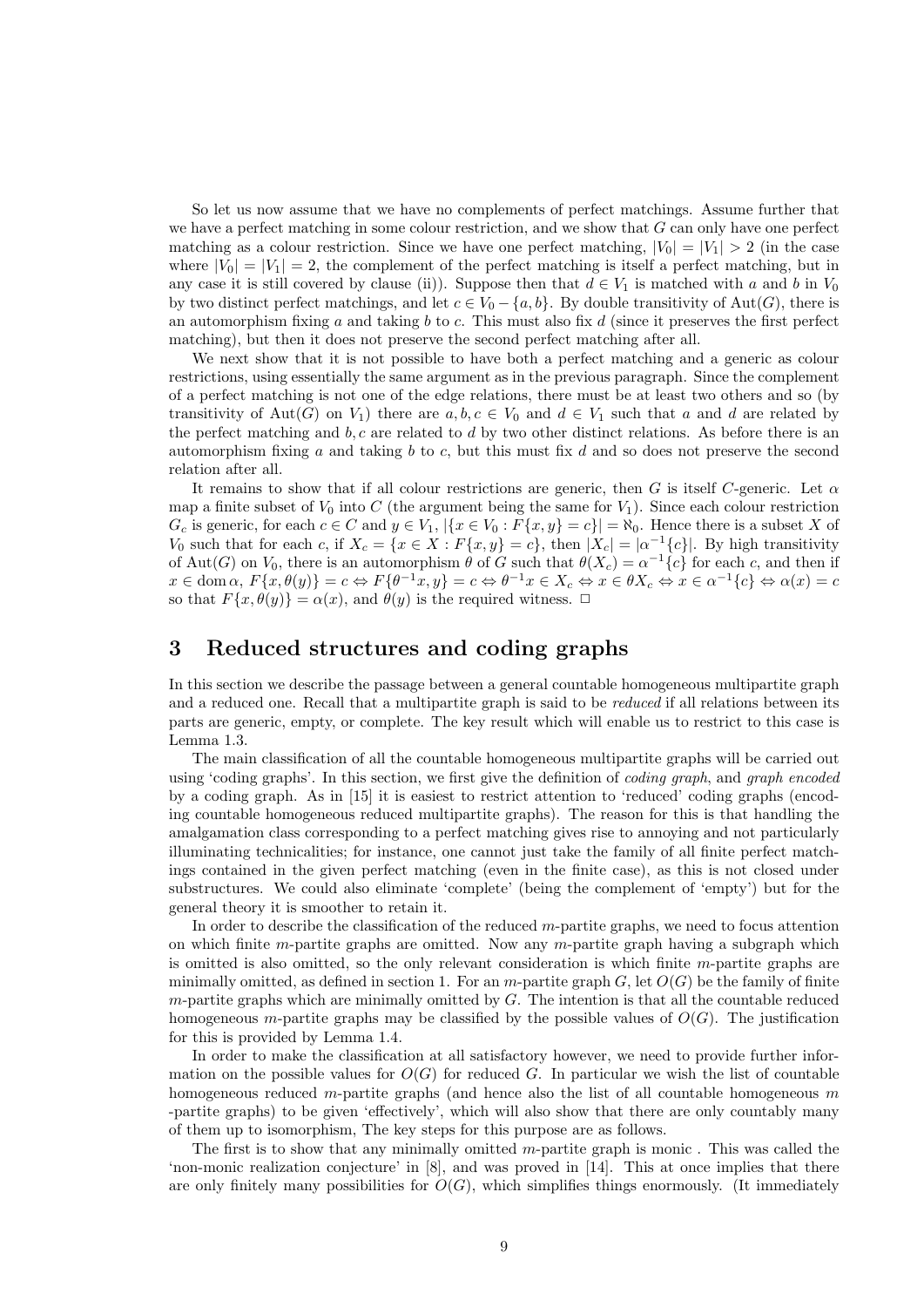follows that the class we seek over all  $m$  is countable, but does not yet give effectivity.) We present the proof in Theorem 6.2.

The next is to describe how the different members of  $O(G)$  may interact. First suppose that for any two parts i and j, all members of  $O(G)$  (which we now know to be monic) that are defined on  $V_iV_j$  agree, meaning that any two members of  $O(G)$  defined on  $V_iV_j$  either both have an edge, or both have a non-edge. It is then easy to check that the family of all finite m-partite graphs omitting  $O(G)$  is an amalgamation class, and hence gives rise to a Fraüssé-generic structure. It is however possible for two members of  $O(G)$  not to agree on some edge type (and we then say that they  $differ$ ). It was shown in  $[8]$  that there is a countable homogeneous quadripartite graph whose minimally omitted structures are all defined on just three parts, and that any two of them differ (on a single edge type). The configuration of these four omitted graphs is called an omission quartet (defined in detail in section 5), and it seems at first sight that the presence of such a configuration in just the quadripartite case makes the prospects for classification at higher levels remote. It was however shown by Jenkinson that in up to 6 parts, this is the most complicated configuration which can occur, and he conjectured that this held in general. Again this conjecture was proved by Seidel in [14], and it means that we are able to give a complete, and fairly explicit, classification in terms of the possible values of  $O(G)$ .

With the above in mind, we define a *reduced coding graph*  $\Gamma$  to be a finite complete graph on vertices  $\{0, 1, \ldots, m-1\}$  with labels on vertices (labelling function  $\varphi$ ) in  $(\mathbb{N} - \{0\}) \cup \{\aleph_0\}$  (for the cardinality of the corresponding component), and a family  $G$  of monic graphs on subsets of  $\{0, 1, \ldots, m-1\}$  of size at least 2, fulfilling the following conditions:

(i) if two members of  $G$  differ on an edge type then they are members of an omission quartet (of members of  $\mathcal{G}$ ),

(ii) if  $\varphi(x) \neq \aleph_0$  then for every  $y \neq x$ , there is a graph on  $\{x, y\}$  in G (i. e. a single edge or a single non-edge).

A coding graph is a finite graph  $\Gamma$  on vertices  $\{0, 1, \ldots, m-1\}$  with labels on edges (labelling function  $\psi$ ) in  $\{\pm 1\}$  and a map  $\theta$  onto a reduced coding graph  $\Gamma' = (\Gamma', \varphi, \mathcal{G})$ , such that  $\Gamma'$  is a subgraph of  $\Gamma$  fixed pointwise by  $\theta$ .

The meaning of these definitions is not immediately apparent, so we may provide the following expanded version (which explains the connection with the treatment in [8, 14]). A reduced coding graph  $\Gamma$  is intended to encode a countable homogeneous reduced m-partite graph  $G$ , and  $\mathcal G$  tells us which graphs are minimally omitted by  $G$ . In particular, a bipartite restriction of  $G$  is empty or complete (labelled  $E, C$  respectively) if there is a corresponding member of  $G$  with an edge, or non-edge, respectively, and otherwise is generic (labelled  $Ge$ ). This means that we do not need to include the labelling of the edges of  $\Gamma$  explicitly in the reduced coding graph, since this information can be discovered anyway from the members of  $G$ . In a coding graph we may also label distinct members of the same  $\theta^{-1}(x)$  for  $x \in \Gamma'$  by PM or CPM if the edge label is +1 or -1, and the edge labels between members of  $\theta^{-1}(x)$  and  $\theta^{-1}(y)$  for distinct x and y control whether the map arising as in Lemma 1.3 is an isomorphism or anti-isomorphism (the latter meaning that it is an isomorphism between one graph and the complement of the other).

After 'coding graph' is defined abstractly in this fashion, we then have to explain which multipartite graph is represented by which coding graph. The above description makes it fairly clear what is intended. Thus a reduced coding graph  $\Gamma$  on m vertices represents (or encodes) a reduced m-partite graph G if there is a 1–1 correspondence between the vertices of  $\Gamma$  and the parts of G such that the label at a vertex equals the cardinality of the corresponding part of  $G$ , and  $\mathcal G$  is the family of graphs which are minimally omitted by G. Similarly, a (general) coding graph  $\Gamma$  on m vertices represents an m-partite graph G if there is a 1-1 correspondence between the vertices  $v_i$  of Γ and the parts  $V_i$  of G such that the bipartite restriction on  $V_iV_j$  in G is a perfect matching or its complement if  $\theta(v_i) = \theta(v_j)$  and  $\psi(\{v_i, v_j\}) = +1$  or  $-1$  respectively,  $\theta \Gamma$  represents the restriction of G to  $\bigcup \{V_i : i$  is a vertex of  $\theta \Gamma\}$ , and if  $i \neq j$  and  $\theta(i) = \theta(j)$ , then for any  $k \neq i, j$ , the natural map between  $V_i \cup V_k$  and  $V_j \cup V_k$  provided by the matching between  $V_i$  and  $V_j$  is an isomorphism if  $\psi({v_i, v_k}) = \psi({v_j, v_k})$ , and it is an anti-isomorphism otherwise.

In these terms, the main result, Theorem 7.2, says that coding graphs provide a classification of all the countable homogeneous multipartite graphs (on finitely many parts). The precise meaning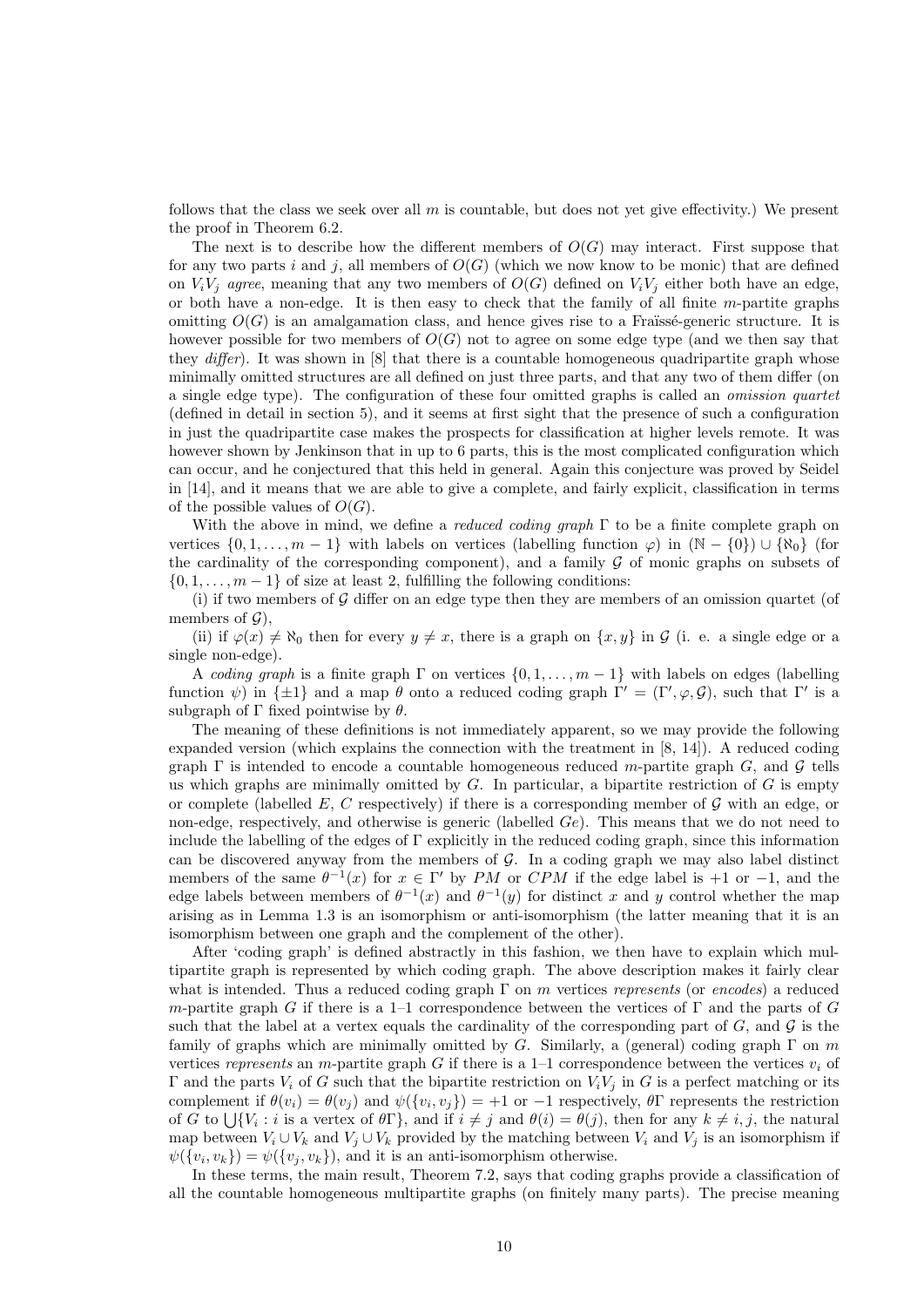of this is as follows: any coding graph on  $m$  vertices encodes a countable homogeneous  $m$ -partite graph, which is uniquely determined up to isomorphism, and conversely, any countable homogeneous m-partite graph G is encoded by a coding graph of size  $m$ . This coding graph need not be uniquely determined, but any two coding graphs for G will only differ on the values of  $\psi$ .

For the remainder of this section we explain the passage between a general countable homogeneous  $m$ -partite graph and its reduced 'core', which precisely corresponds, for the coding graphs, to the map  $\theta$  from a coding graph to a reduced coding graph. The definition is as follows. If G is an m-partite graph, then a *core* for G (written  $core(G)$ )), is the restriction of G to some set of its parts such that  $core(G)$  is reduced, and every part of G not in  $core(G)$  is related to a part of  $core(G)$  by a perfect matching or its complement. The corresponding notion of a core of a coding graph is just that if Γ is a coding graph and  $\theta$  is the map as in the definition of what this means, then  $\Gamma' = \theta \Gamma$  is its core.

**Theorem 3.1.** For any countable homogeneous m-partite graph G there is a core,  $core(G)$ , which is reduced and is also homogeneous. For any two cores  $G_1$  and  $G_2$  of  $G$ , there is a bijection of the vertices of  $G_1$  to those of  $G_2$ , which carries parts of  $G_1$  to parts of  $G_2$ , and which is an isomorphism of each bipartite restriction of  $G_1$  to the corresponding bipartite restriction of  $G_2$  or its complement. Furthermore, the reduced coding graph of  $core(G)$  is the core of any coding graph of G. Conversely, for any countable reduced homogeneous k-partite graph encoded by the reduced coding graph  $\Gamma'$ , and for any m-partite coding graph  $\Gamma$  having  $\Gamma'$  as core, there is a countable homogeneous m-partite graph  $G$  encoded by  $\Gamma$  and having  $G'$  as core.

**Proof:** As a simple example that the core need not be unique, if  $G$  is bipartite and is a perfect matching, then we at once get two possible cores, by omitting either part, though of course in this case, the fact that the two cores are isomorphic is clear (since the two parts must have the same cardinality).

To prove existence of a core, we first remark that the relation  $\sim$  on the set of parts given by  $V_i \sim V_j$  if  $i = j$  or  $V_i \cup V_j$  is a perfect matching or its complement, is an equivalence relation on the set of parts (transitivity follows from Lemma 1.3). Then  $G'$  is obtained by choosing a representative of each  $\sim$ -class and taking the corresponding restriction. By Lemma 1.1, G' is homogeneous, and it is clearly reduced, and is a core of G. Suppose that  $G''$  is another core. Then  $G''$  must also comprise a choice of representatives of the ∼-classes, and it follows from Lemma 1.3 that it is isomorphic to  $G'$  in the sense stated (though the isomorphism or anti-isomorphism may need to be taken as the composition of several of those given by the lemma). Let Γ be a coding graph of G and  $\theta$  the corresponding map onto  $\Gamma'$ , and let G' be the core of G obtained by using the same choice as in the passage from  $\Gamma$  to  $\Gamma'$  (since by what we have just shown, any two choices of  $G'$  are isomorphic). Then by definition,  $\Gamma'$  is the reduced coding graph of  $G'$ .

Conversely, suppose that  $\Gamma$ ,  $\Gamma'$ , and  $G'$  are given. We can form G by adding in extra parts corresponding to the members of  $\theta^{-1}\{v_i\}$  and the corresponding edges and non-edges are determined from the isomorphisms or anti-isomorphisms which are required to exist.  $\Box$ 

### 4 Classification of countable homogeneous tripartite graphs

Now we move on to the classification of the countable homogeneous tripartite graphs. This will serve to illustrate some of the basic cases which can arise in more complicated situations, and suggest ways in which their treatment can be some extent streamlined. We shall use Lemmas 1.1, 1.2, 1.3 freely. In particular, if  $G$  is a homogeneous tripartite graph, then all the bipartite restrictions must themselves be homogeneous, and hence are already known.

Let us call the three parts  $V_0$ ,  $V_1$ , and  $V_2$ . We can list all the possibilities for the three bipartite restrictions. By Lemma 1.3 we can restrict to the case of reduced graphs on at most 3 parts, where the relations are generic, empty, or complete. We could also eliminate 'complete' in favour of 'empty' by using Lemma 1.2, but we don't do this, since this is taken care of anyhow by the general strategy (viewing 'empty' as minimally omitting a single edge, and 'complete' as minimally omitting a single non-edge).

The first lemma illustrates a point which will recur throughout, so we prove the general case.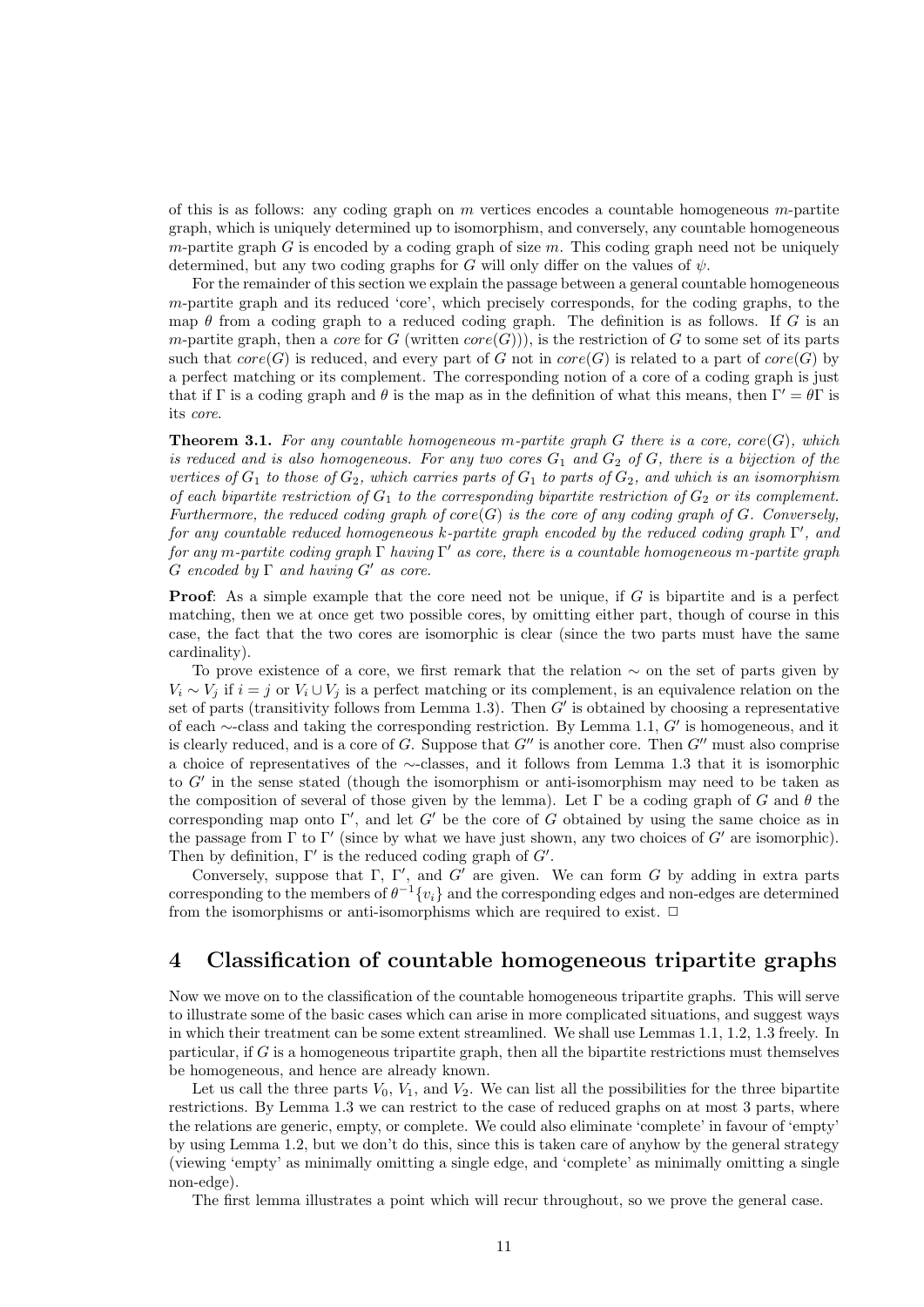**Lemma 4.1.** If A is a finite graph which is minimally omitted by some countable reduced homogeneous multipartite graph G, then all bipartite restrictions of A are empty or complete.

**Proof:** Suppose that the bipartite restriction of A to  $V_iV_j$  is neither empty nor complete. First assume that every member of  $V_j$  is either joined to all members of  $V_i$ , or is joined to no member of  $V_i$ . Since  $V_i V_j$  is neither empty nor complete, there must be vertices of both kinds in  $V_j$ . Let  $y \in V_j$ be joined to all members of  $V_i$ , and let  $z \in V_j$  be joined to no member of  $V_i$ . Now pick any  $x \in V_i$ , and then  $xy$  is an edge, and  $xz$  is a non-edge. If the assumption is however incorrect, then there is some  $x \in V_j$  joined to some member y of  $V_i$ , and not joined to some other member z of  $V_i$ . Thus in each case, xy is an edge, xz is a non-edge, and x lies in one of  $V_i$ ,  $V_j$ , and y, z lie in the other. For ease we treat the case where  $x \in V_i$ .

Since A is minimally omitted, both  $A - \{y\}$  and  $A - \{z\}$  are realized in G. By homogeneity of G, they may be embedded so that the embeddings agree on  $A - \{y, z\}$ . Since y and z are differently joined to x, they are not identified in this embedding, and so  $A$  is embedded, which is a contradiction.  $\Box$ 

**Theorem 4.2.** A countable tripartite graph  $G$  is homogeneous if and only if all its bipartite restrictions are homogeneous, and it takes one of the following forms, or is obtained from one of them by replacing some or all of the relations by their complement:

 $(i)$  at least two bipartite restrictions are empty,

(ii) all bipartite restrictions are perfect matchings and all cycles are of length 3 (so it is a disjoint union of triangles),

(iii) one bipartite restriction,  $V_0V_1$  say, is a perfect matching, and the other two are generic, and for  $a \in V_0$ ,  $b \in V_1$ , and  $c \in V_2$  such that a and b are matched, ac is an edge if and only if bc is an edge,

 $(iv)$  the Fraïssé limit of the class of all finite tripartite graphs,

 $(v)$  the Fraïssé limit of the class of all finite tripartite graphs omitting a triangle with a vertex in each part,

(vi) the Fraüssé limit of the class of all finite tripartite graphs with  $V_iV_i$  empty, for some fixed  $i \neq j$ .

We remark that the list given in  $[8]$  and  $[14]$  appears rather longer, but the extra structures are obtained from the list given here by suitable complementation. Thus a tripartite graph with all parts of size 2 and which forms a 6-cycle (all bipartite restrictions perfect matchings) arises from (ii) by taking the complement of one of the bipartite restrictions (the point is that the complement of a perfect matching between 2-element sets is also a perfect matching, and this is the only cardinality where this applies). By taking complements in  $(v)$  we get a total of 8 possible graphs which may be omitted (triangles with any combinations of edges or non-edges). By taking complements in (iii) we get two versions, where the induced map from  $V_0 \cup V_2$  to  $V_1 \cup V_2$  is an isomorphism or antiisomorphism, and by taking complements in (vi) we also get a Fraïssé limit where  $V_iV_j$  is complete. **Proof:** We first remark that all graphs in the list are homogeneous. This follows by direct arguments (clause (i)), or by appeal to Lemma 1.3 (clauses (ii), (iii)) or Lemma 1.2 (the complemented versions) or Fraïssé's Theorem (clauses (iv), (v), (vi)). In these last cases we have to verify that the given class is an amalgamation class. Let A, B, C lie in the given class where  $A = B \cap C$ , and let the amalgam be  $B \cup C$  with no new edges. Then in each case,  $B \cup C$  lies in the corresponding class. For instance, for (v), any triangle of  $B\cup C$  would already have to lie entirely in either B or C, since there are no new edges, contrary to these being triangle-free.

Conversely, let G be a countable homogeneous tripartite graph with parts  $V_0$ ,  $V_1$ , and  $V_2$ , and we shall show that  $G$  is of one of the forms listed, possibly after replacing one or more of its relations by its complement. By Lemma 1.1, all bipartite restrictions are themselves homogeneous, so are empty, complete, a perfect matching or its complement, or generic, and by use of Lemma 1.2 we may suppose that complement of perfect matching does not arise.

In the first case we consider, there is a perfect matching, between  $V_0$  and  $V_1$  say. Then by Lemma 1.3, the map  $\theta$  which agrees with the perfect matching on  $V_0$  and fixes all points of  $V_2$ , is an isomorphism between  $V_0 \cup V_2$  and  $V_1 \cup V_2$  or its complement. By complementing if necessary we suppose that it is an isomorphism.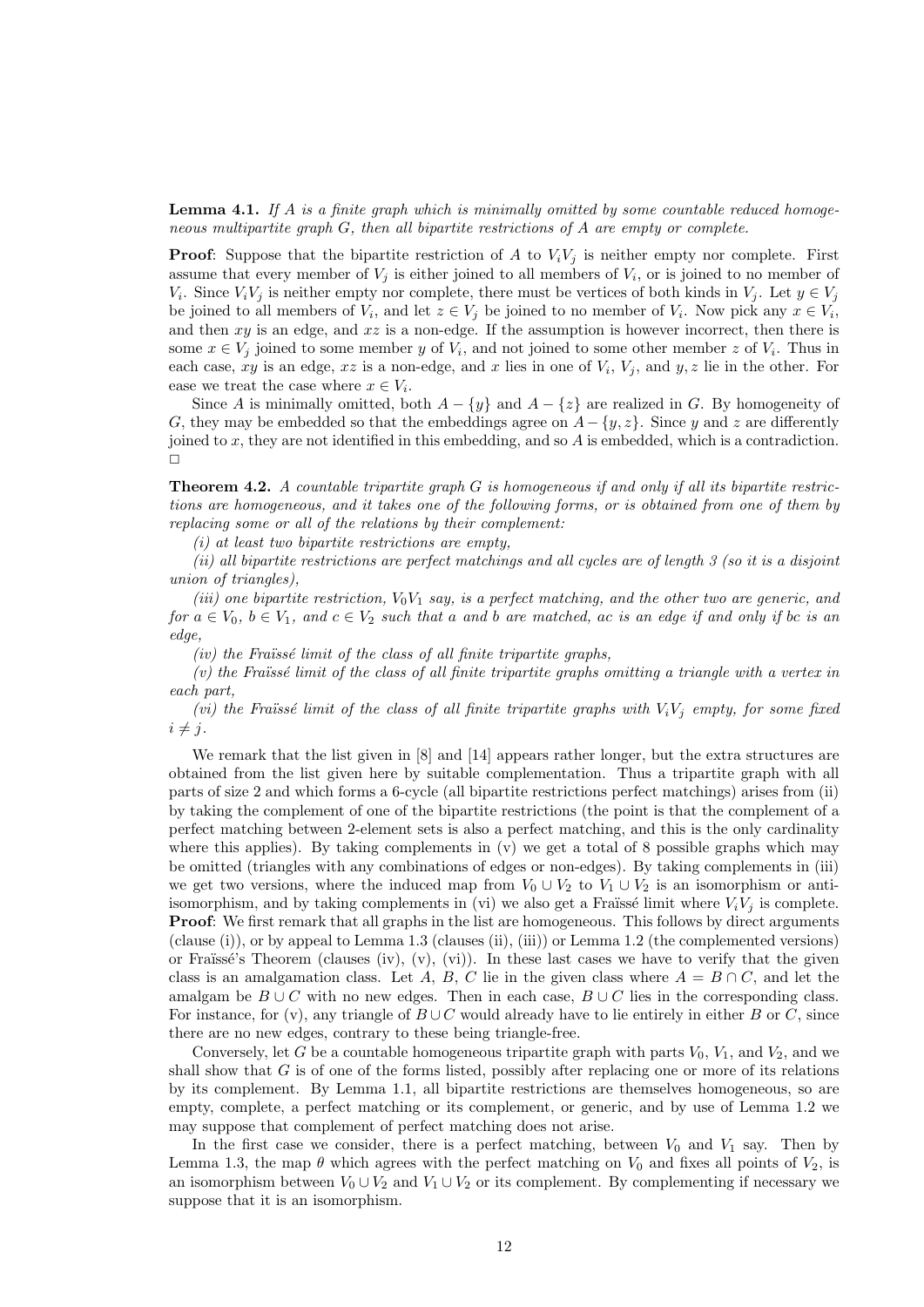If  $V_0 \cup V_2$  is empty or complete, then so is  $V_1 \cup V_2$  and this is an instance of clause (i). If  $V_0 \cup V_2$ is a perfect matching, then so is  $V_1 \cup V_2$ . Then for  $x \in V_0$  and  $z \in V_2$ , x is joined to  $z \Leftrightarrow \theta(x)$  is joined to z, and this ensures that G is of the form given in (ii). Similarly, if  $V_0 \cup V_2$  is generic, then we obtain clause (iii).

Now suppose that there is no perfect matching, in which case  $G$  is reduced, meaning that the only bipartite restrictions are empty, complete, or generic. Let  $O(G)$  be the family of minimally omitted finite graphs. By Lemma 1.4, two countable homogeneous m-partite graphs are isomorphic if and only if they minimally omit the same class of finite structures, so we must now investigate the possibilities for  $O(G)$ .

Any  $A \in O(G)$  is defined on either two or three parts. If two, then let them be  $V_0$  and  $V_1$  say. Then the relation between  $V_0$  and  $V_1$  cannot be generic, so it is either empty or complete. By taking complements if necessary, we suppose it is empty. If  $V_0V_2$  or  $V_1V_2$  is also empty or complete, then (after possibly taking complements) this is an instance of (i). If both are generic then we show that G is the Fraïssé limit of the class of all finite tripartite graphs with  $V_0V_1$  empty. For this, let B be any such. Then by genericity of the bipartite restrictions  $V_0V_2$  and  $V_1V_2$ , the corresponding restrictions of  $B$  can both be embedded into  $G$ , and by homogeneity, we may suppose that the embeddings agree on  $V_2$ . Since  $V_0V_1$  is empty, the union of the two embeddings is an embedding of  $B$  into  $G$ . This gives (vi) in the list.

Now suppose that any  $A \in O(G)$  is defined on all of  $V_0$ ,  $V_1$ , and  $V_2$ , and we show that there is some monic in  $O(G)$ . For this, we choose  $A \in O(G)$  to have the smallest number of vertices, and we show that it is monic. Suppose for a contradiction that  $a_1$  and  $a_2$  are distinct members of some  $V_i^A$ , say  $i = 0$ . Let  $b \in V_1^A$ ,  $c \in V_2^A$ , and let A' be formed from A by adding a new vertex b' to  $V_1$  which is joined to  $a_1$  but not  $a_2$  and is joined to c if and only if b is not joined to c. Then  $A' - \{a_1, b\}$  and  $A' - \{a_1, b'\}$  are of size strictly less than A, so by minimality of |A|, they are each realized in  $G$ . Embed them both in  $G$ , and by homogeneity, assume that the embeddings agree on their intersection. Since  $b$  and  $b'$  are differently joined to  $c$ , their images under the embeddings must be distinct, so we have embedded  $A'-\{a_1\}$  into G. Similarly we may embed  $A'-\{a_2\}$  into G, and again we may suppose that the embeddings agree on  $A' - \{a_1, a_2\}$ . Since  $a_1$  and  $a_2$  are differently joined to  $b'$ , they are not identified, so  $A'$  is embedded in  $G$ , and so is  $A$ , which is a contradiction.

Thus  $O(G)$  contains a monic graph on three vertices (and none on two), which by taking suitable complements we may assume is a triangle, and we shall show that  $G$  is the Fraüssé limit of the class of all finite triangle-free tripartite graphs. Let  $B$  be finite triangle-free, and we show that  $B$  can be embedded in  $G$ . By Lemma 4.1, we may assume that each bipartite restriction of  $B$  is empty or complete. Since no finite bipartite graph is omitted, each bipartite restriction of  $G$  is generic. Hence if  $V_i^B = \emptyset$  for some i, then B can be embedded in G, so from now on we suppose that  $V_i^B \neq \emptyset$  for each *i*. Let  $|V_i^B| = m_i$ .

Case 1: B has no edges.

By genericity of  $V_0V_1$  there are distinct  $x_1, \ldots, x_{m_1} \in V_0$  and distinct  $y_1, \ldots, y_{m_2}, y_{m_2+1} \in V_1$ such that  $x_i y_j$  is a non-edge for each i, and  $j \leq m_2$  and  $x_i y_{m_2+1}$  is an edge for each i. Similarly there are distinct  $y'_1, \ldots, y'_{m_2}, y'_{m_2+1} \in V_1$  and distinct  $z_1, \ldots, z_{m_3} \in V_2$  such that  $y'_j z_k$  is a non-edge for  $j \leq m_2$  and  $y'_{m_2+1}z_k$  is an edge for each k. By homogeneity of G we may suppose that  $y_j = y'_j$ for each j. Then as  $x_iy_{m_2+1}$  and  $y_{m_2+1}z_k$  are edges, it follows since G is triangle-free that  $x_iz_k$  is a non-edge for each i, k. Hence  $\{x_1, \ldots, x_{m_1}, y_1, \ldots, y_{m_2}, z_1 \ldots z_{m_3}\} \cong B$ .

**Case 2:** Just one bipartite restriction of B is complete,  $V_0^B V_1^B$  say.

This time find distinct  $x_1, \ldots, x_{m_1}$  and  $y_1, \ldots, y_{m_2}, y_{m_2+1}$  such that all  $x_i y_j$  are edges, and  $y'_j = y_j$  and  $z_k$  so that  $y'_j z_k$  are non-edges for  $j \leq m_2$  and  $y'_{m_2+1} z_k$  are edges. Since  $x_i y_{m_2+1}$  and  $y_{m_2+1}z_k$  are edges,  $x_iz_k$  are non-edges, so  $\{x_1, \ldots, x_{m_1}, y_1, \ldots, y_{m_2}, z_1 \ldots z_{m_3}\} \cong B$ . **Case 3:** Just one bipartite restriction of B is empty,  $V_0^B V_2^B$  say.

Choose  $x_i \in V_0$  and  $y_j \in V_1$  so that  $x_i y_j$  are all edges and  $y'_j = y_j \in V_1$  and  $z_k \in V_2$  so that all  $y_j z_k$ are edges. Since G is triangle-free, no  $x_iz_k$  is an edge, so again  $\{x_1, \ldots, x_{m_1}, y_1, \ldots, y_{m_2}, z_1 \ldots z_{m_3}\} \cong$ B.

Thus we have clause (v) on the list.

Finally suppose that  $O(G)$  is empty. Then no finite graphs are minimally omitted, so none are omitted at all, and hence all are realized. Hence the age of  $G$  equals the class of all finite tripartite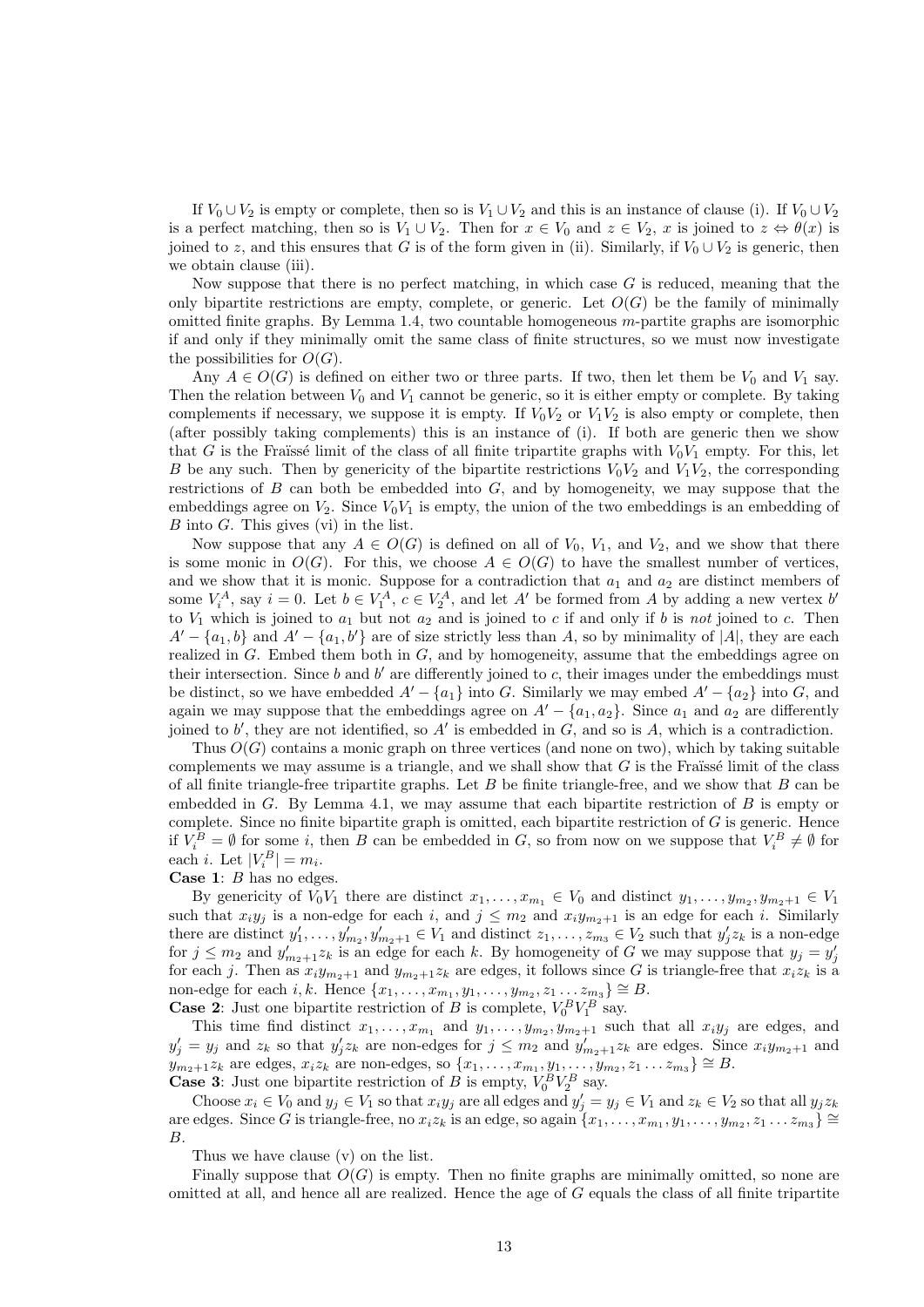graphs, and  $G$  is the Fraüssé limit of the class of all finite tripartite graphs, and this is clause (iv) in the list.  $\Box$ 

### 5 Countable homogeneous quadripartite graphs

In this section we consider the countable homogeneous quadripartite graphs. This introduces all the main features which are used in analyzing the general case of multipartite graphs, and it turns out that the essential new complication over the tripartite case, the so-called 'omission quartets', represents all that can happen, even when the number of parts is increased beyond 4. Following what we have shown in section 3, we restrict to reduced graphs.

Now guided by the tripartite case we can see that we at once expect there to be analogues of the various types of generic graph that arose there obtained by omitting a monic tripartite graph. Specifically, for any monic quadripartite graph, the finite graphs omitting it will form an amalgamation class, and this gives us 108 possibilities straight away corresponding to the monic graphs on 2, 3, or 4 vertices.

To analyze the more general situation, if G is reduced m-partite graph, we can consider the family  $O(G)$  of all the finite graphs that it minimally omits. In the cases just mentioned,  $O(G)$ has just one member, and in the tripartite case, as we saw, that is all that can happen. When we have more parts,  $O(G)$  may have more than one member. Now we shall show in section 6 that for a reduced graph, all members of  $O(G)$  are monic, so in our discussion now we restrict to the monic case. In the simplest situation where  $O(G)$  has more than one member, any two members of its members will agree on any shared edge type. This means that if they are both have vertices in  $V_i$  and  $V_j$  then they either both have an edge between  $V_i$  and  $V_j$ , or they both have a nonedge. (Note that this makes sense since they are assumed monic.) For instance, they could both be triangles on sets of parts having just two parts in common. It is easy to verify that for any family F of pairwise non-embeddable monics such that any two agree (on edge types where they are both defined) the family of finite m-partite graphs omitting all members of  $F$  is an amalgamation class, and the class of graphs minimally omitted in the corresponding Fraïssé limit is precise equal to  $F$ . Even this situation cannot occur for less then 4 parts, but it is nevertheless straightforward, and easy to describe.

The more interesting case is when there are members of  $O(G)$  that differ on some shared edge type, and this section begins with an important example where this happens. This configuration is referred to as an 'omission quartet', and it comprises 4 triangles defined on distinct sets of parts, such that any two differ on their shared edge type. The existence of omission quartets is the first hint that a generalization of the classification to an arbitrary number of parts may not be entirely straightforward.

We have already explained what it means for two graphs to 'differ' on some edge type. Related to this we also have the following definition. Let  $G$  be a reduced graph which minimally omits a set of finite graphs  $O(G)$ . An omitted graph  $A \in O(G)$  is said to be *differing* if it differs from some (other) member B of  $O(G)$ . This means that there is some bipartite restriction  $V_iV_j$  where A and B are both defined and one has an edge and the other has a non-edge. Otherwise  $A$  is called non-differing. We note that since we are in the monochromatic case, the edge type of a graph  $A \in O(G)$  on a bipartite restriction is either 'edge' or 'non-edge'. Since the definition of differing is restricted to minimally omissible graphs, all the graphs have only complete or empty bipartite restrictions (as we proved in Lemma 4.1) and thus the edge type is unambiguous for any bipartite restriction. (Actually the definition is restricted to monics, but we don't officially know that yet—see Theorem 6.2.)

An *omission quartet* in a reduced m-partite graph  $G$  is a family of four monic tripartite graphs, such that there are four parts  $V_{i_0}, V_{i_1}, V_{i_2}, V_{i_3}$  for which the tripartite graphs are defined on  $V_{i_0}V_{i_1}V_{i_2}$ ,  $V_{i_0}V_{i_1}V_{i_3}, V_{i_0}V_{i_2}V_{i_3}$  and  $V_{i_1}V_{i_2}V_{i_3}$ , respectively, which agree (if defined) on  $V_{i_0}V_{i_1}, V_{i_1}V_{i_2}, V_{i_2}V_{i_3}$ ,  $V_{i_3}V_{i_0}$ , and differ on  $V_{i_0}V_{i_2}$  and  $V_{i_1}V_{i_3}$ . See figure 1.

Lemma 5.1. The family of quadripartite graphs omitting all members of an omission quartet forms an amalgamation class.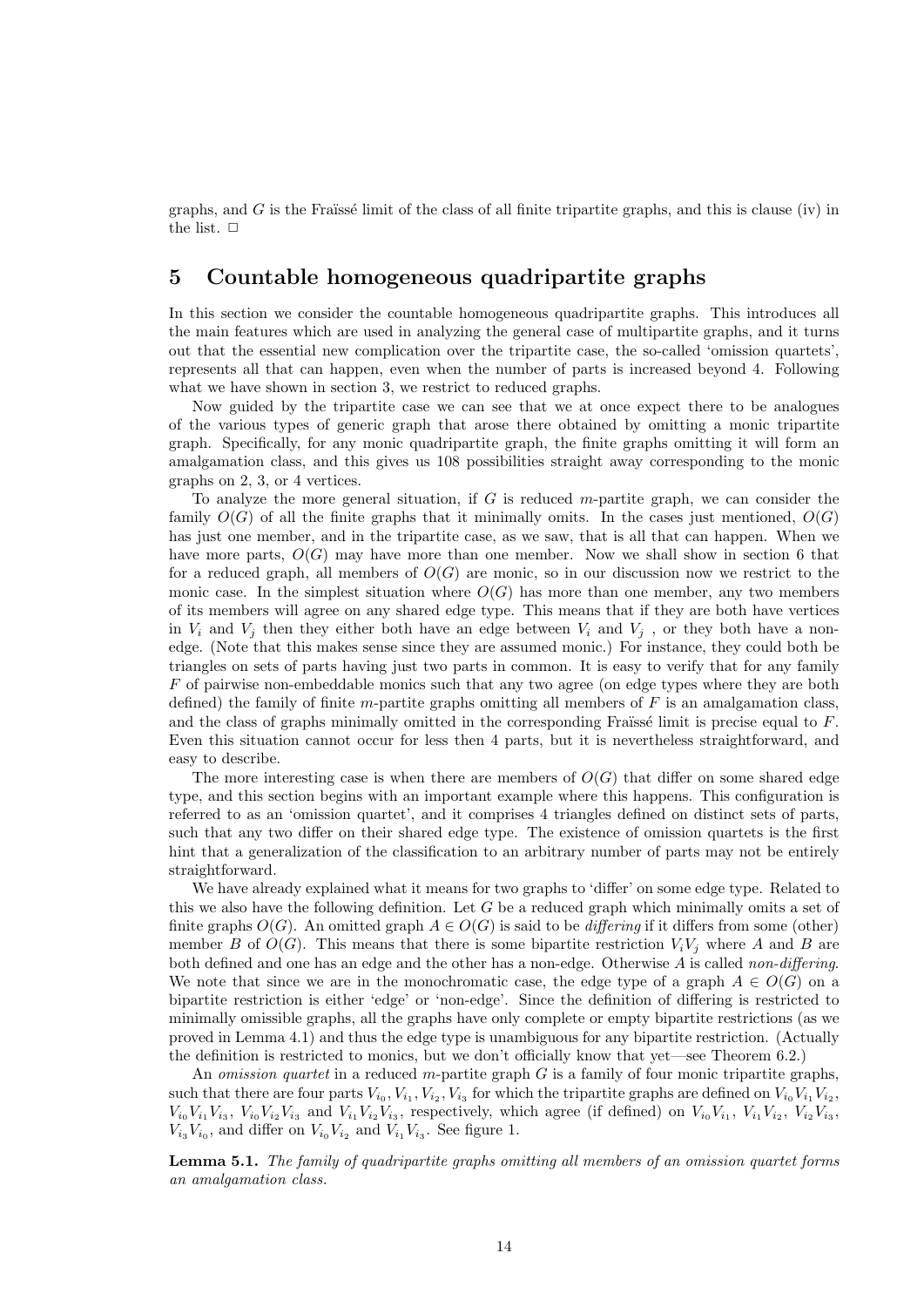

Figure 1: Example of an omission quartet.

**Proof:** For ease, suppose that the omission quartet is on  $V_0, V_1, V_2, V_3$  and the members of the quartet agree on  $V_0V_1$ ,  $V_1V_2$ ,  $V_2V_3$ ,  $V_3V_0$ , and differ on  $V_0V_2$  and  $V_1V_3$ . Let the quartet be  $\{T_0, T_1, T_2, T_3\}$ defined on  $V_0V_1V_2$ ,  $V_0V_1V_3$ ,  $V_0V_2V_3$ , and  $V_1V_2V_3$ , and for definiteness, suppose that in  $T_0$   $V_0V_2$  has an edge but in  $T_2$  it has a non-edge, and in  $T_1$   $V_1V_3$  has an edge but  $T_3$  has a non-edge.

To verify the amalgamation property, let A, B, and C be quadripartite graphs such that  $A =$  $B \cap C$ , and each of B and C is a 1-point extension of A (which we know suffices to establish amalgamation in general). Let  $B = A \cup \{x\}$  and  $C = A \cup \{y\}$ . The amalgam is taken to be  $B \cup C$ , and we just have to say how to join x and y so that no element of the quartet is realized. Let  $x \in V_i$ and  $y \in V_i$ .

In the first case,  $i = j$ , in which case no decision is required. The next easiest case is where the  $T_r$  agree on the edge type of  $V_iV_j$ , in which case we decide to join x and y in the 'opposite' way (that is, we join x and y if there is an edge between  $V_i$  and  $V_j$  in the  $T_r$ , and otherwise we do not join them). Suppose therefore that two members of the quartet differ on  $V_iV_j$ . Without loss of generality, suppose that  $i = 0$  and  $j = 2$ . First try joining them in  $B \cup C$ . If this omits all members of the quartet, then we have finished. If not, then some  $T_r$  becomes realized on making this decision. and the only one with an edge between  $V_0$  and  $V_2$  is  $T_0$ , so there is  $z \in V_1$  such that  $\{x, y, z\}$  is a copy of  $T_0$ . We next try not joining x and y, and this succeeds unless we thereby realize a copy of  $T_2$ , in which case there is  $t \in V_3$  such that  $\{x, y, t\}$  is a copy of  $T_2$ . Since  $B \cap C = A$ ,  $z, t \in A$ . Hence  $x, z, t \in B$ , and the edge types of xz and xt are as agreed in the quartet. Since  $T_1$  is omitted by B, zt is a non-edge in B, and hence also in A. Applying a similar argument to  $y, z, t \in C$ , we find that as  $T_3$  is omitted,  $zt$  must be a non-edge in  $C$ , and hence also in  $A$ . This contradiction proves the result.  $\Box$ 

In the remainder of this section we present the classification of the countable homogeneous quadripartite graphs. This is a special case of the classification of the countable homogeneous  $m$ partite graphs, and we concentrate on the particular features of the quadripartite case, quoting two crucial results, Theorem 6.2 and Lemma 6.5 from the next section, to avoid unnecessary repetition.

**Lemma 5.2.** In any countable reduced homogeneous quadripartite graph  $G$ , any two differing members of  $O(G)$  belong to an omission quartet, and if this arises,  $O(G)$  has size 4 (and so consists precisely of that omission quartet).

**Proof:** We begin by remarking that no bipartite member A of  $O(G)$  can differ from another member B of  $O(G)$ . For if this happens, suppose that A is defined on  $V_0V_1$ , and let  $b_0$  and  $b_1$  be the elements of B lying in  $V_0$  and  $V_1$ . As B is minimally omitted,  $B - \{b_0\}$  and  $B - \{b_1\}$  both embed in G, and by homogeneity they can be embedded so that the embeddings agree on their intersection. Since B is omitted, under this embedding,  $b_0b_1$  cannot agree with B, so it agrees with A, and A is realized after all (using Theorem 6.2, which tells us that  $A$  is monic, or Theorem 2.2 in fact suffices).

Next, by Lemma 6.5, no differing member of  $O(G)$  can be defined on all 4 parts. So if we suppose that A and B are differing members of  $O(G)$ , it follows that they are 3-monics. From the tripartite case we know that it is not possible for two omitted 3-monics to be defined on the same parts. Therefore, there can be at most four different omitted 3-monics. Suppose that A and B are defined on  $V_0V_1V_2$  and  $V_0V_2V_3$  respectively, so that they differ on  $V_0V_2$ . We define a certain (monic) quadripartite graph H having vertices  $x_0, x_1, x_2$  and  $x_3$  in the corresponding parts. The edge type  $x_0x_2$  is as yet undefined. Apart from this, the edge types in  $\{x_0, x_1, x_2\}$  and  $\{x_0, x_2, x_3\}$  are as in A and B respectively, and it remains to decide  $x_1x_3$ .

Suppose first that any two members of  $O(G)$  that are defined on  $V_1V_3$  agree there. Then we can let  $x_1x_3$  disagree with all members of  $O(G)$ . It follows that the restrictions of H to  $V_0V_1V_3$  and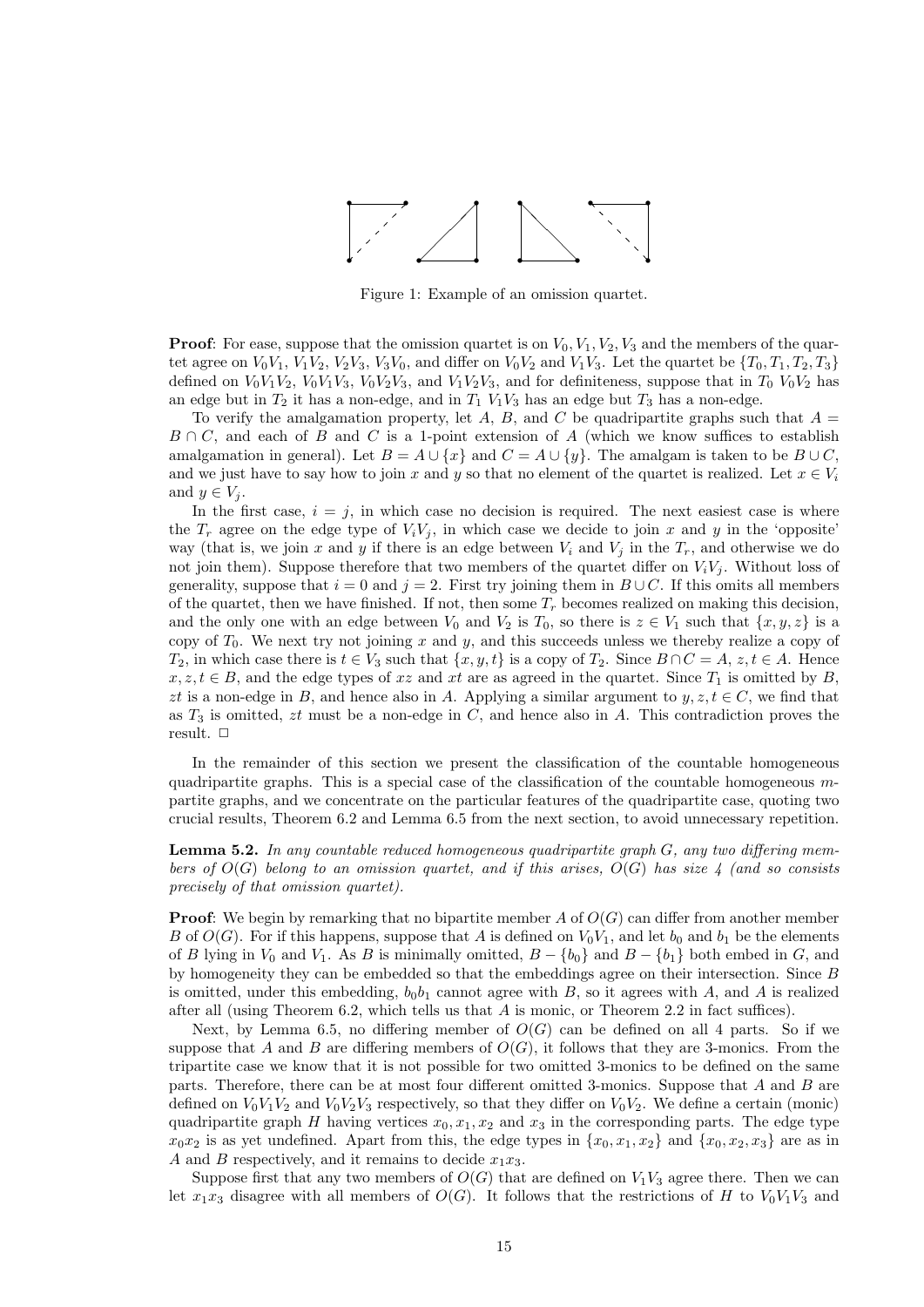$V_1V_2V_3$  (which are defined, even though H is not yet defined on  $V_0V_2$ ) are realized in G. Supposing that they have both been embedded, by homogeneity, we may suppose that the embeddings agree on  $\{x_1, x_3\}$ , and so H has been embedded. Under this embedding,  $x_0x_2$  is decided, and so either A or B has been embedded in G after all, which is a contradiction.

The conclusion is that there must be two members C and D of  $O(G)$  which differ on  $V_1V_3$ . As we have remarked, they cannot be defined on 2 or 4 parts, so they are both 3-monics, and are defined on  $V_0V_1V_3$  and  $V_1V_2V_3$ . We have shown that there are members of  $O(G)$  defined on each of  $V_0V_1V_2$ ,  $V_0V_1V_3$ ,  $V_0V_2V_3$  and  $V_1V_2V_3$ . It follows that  $O(G)$  contains no 4-monics, for any such could not differ from any member of  $O(G)$ , as already shown, so would contain each of the omitted 3-monics, and so would not be *minimally* omitted. We deduce that  $O(G) = \{A, B, C, D\}$ , and to show that  $\{A, B, C, D\}$  is an omission quartet, it remains to verify that the *only* pairs that differ are  $A/B$  and  $C/D$ . For this it suffices, as a typical case, to show that A and C agree on  $V_0V_1$ . Again we build a suitable quadripartite graph K having vertices  $y_0, y_1, y_2$  and  $y_3$  in the corresponding parts. We leave  $y_0y_2$  as yet undefined. Apart from this,  $y_0y_1y_2$  is as in A,  $y_0y_2y_3$  is as in B, and  $y_1y_3$  is as in C. Then as C and D differ on  $V_1V_3$ ,  $y_1y_3$  differs from D, and it follows that  $K - \{y_0\}$  can be embedded in G (since it is a 3-monic defined on the same parts as  $D$  but differing from  $D$ ). Suppose for a contradiction that  $K - \{y_2\}$  can also be embedded in G. Then using homogeneity we may assume that the two embeddings agree on their intersection, and this then embeds the whole of  $K$  into  $G$ . Since the edge type of  $y_0y_2$  is now determined, we must have embedded either A or B, which is impossible. The conclusion is that  $K - \{y_2\}$  cannot be embedded in G, so it is omitted. Since it is defined on the same parts as  $C$ , it must therefore agree with  $C$ , and hence A and  $C$  agree on  $V_0V_1$ as desired.  $\Box$ 

**Theorem 5.3.** A countable quadripartite graph  $G$  is homogeneous if and only if it takes one of the following forms, or is obtained from one of them by renumbering its parts and/or replacing some or all of the relations by their complements:

(i)  $V_0V_1$  is a perfect matching  $\theta$ , and  $\theta$  induces an isomorphism between the restrictions to  $V_0V_2V_3$ and  $V_1V_2V_3$ , and these are in the tripartite list (from Theorem 4.2),

(ii) all bipartite restrictions are empty, complete, or generic, and there is a family  $\mathcal F$  of monic graphs which is either an omission quartet, or no two of its elements differ, such that  $G$  is the Fraüssé limit of the class of all finite quadripartite graphs omitting all members of  $\mathcal{F}.$ 

We remark that in a sense this classification is less explicit than that given in Theorem 4.2. On the other hand, it could easily be made so, and would then be very long. As it stands, we have a version which it is possible to generalize to a greater number of parts.

## 6 Non-monic realization and non-complication theorems

This section is devoted to the proofs of the two main theorems, conjectured in [8] and proved in [14], which enable us to complete the classification. These are referred to as the 'non-monic realization theorem' and the 'non-complication theorem'.

It is clear from the work presented on the tripartite and quadripartite cases, that a key point is to discuss which finite structures can be minimally omitted in some reduced homogeneous structure. We saw that in those two cases, any such minimally omitted graph is monic. It was conjectured that this continues to be true on more parts, and this is proved in Theorem 6.2.

The other thing is to establish that the situation with regard to omission does not get any worse than it already is in the quadripartite case, where we have seen that there can be omission quartets. This is called the non-complication theorem, Theorem 6.9. The very rough intuition is that for more than 4 parts, there is enough 'room' to amalgamate the relevant structures so as to omit what is required, except for configurations that live in some quadripartite restriction.

It turns out that omission quartets can arise in more complicated configurations, which we call omission families, on more than four parts, as explained in Theorem 7.3; their existence does not however impede the proof of the main result, and they only play a minor part in the proof of Lemma 6.8, so we only prove directly in Lemma 6.8 what is actually required, and give a more thorough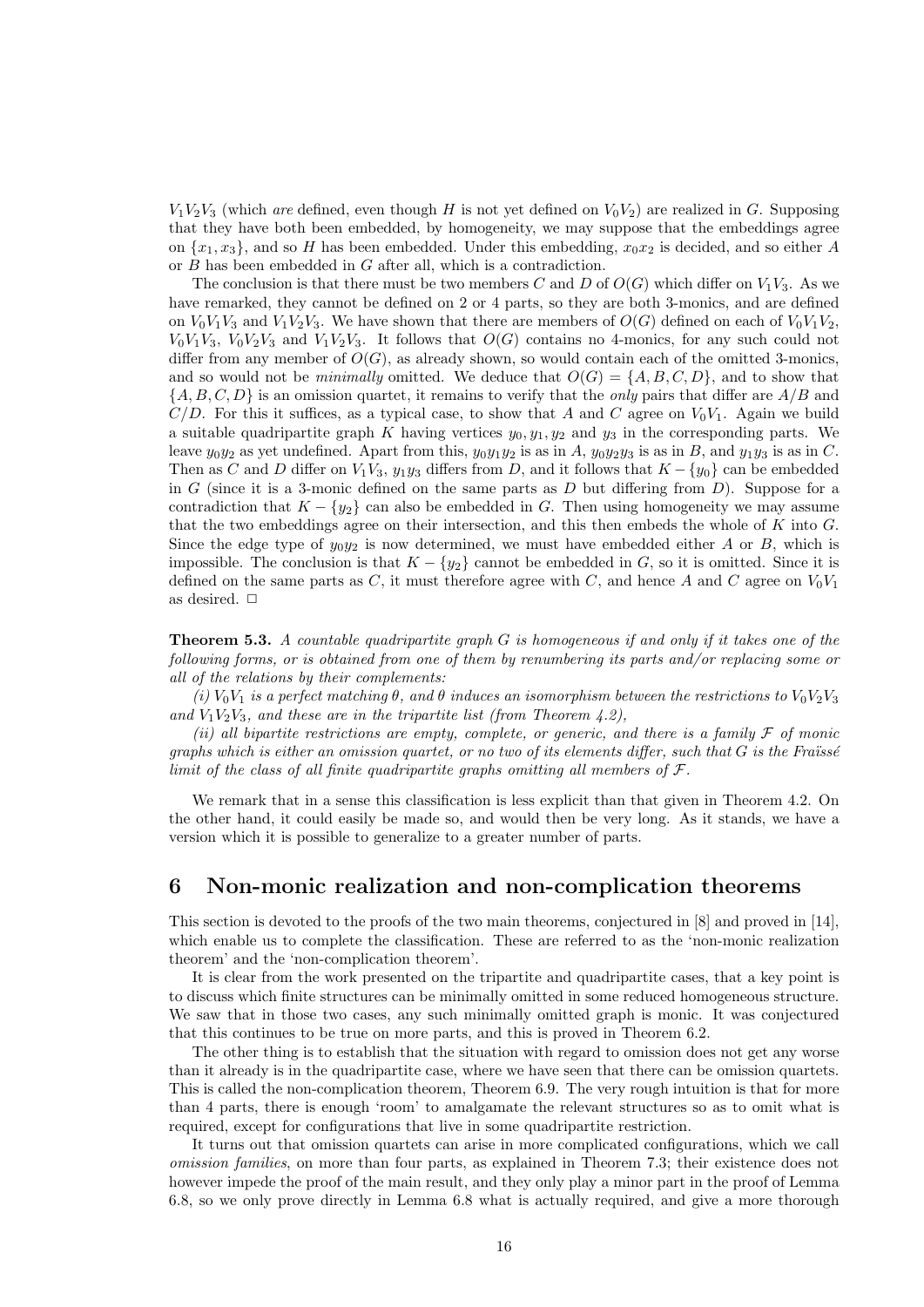treatment in section 7, since they are needed for a fuller understanding of the possible structure of  $O(G).$ 

The following result is needed in the proof of the non-monic realization theorem.

Lemma 6.1. If all monic graphs are realized in a countable reduced homogeneous m-partite graph, then all finite graphs are realized.

**Proof:** The result for bipartite graphs is clear from the results of section 3, where they were all classified, so we suppose that  $m \geq 3$ , and suppose for a contradiction that there is some m-partite reduced homogeneous graph  $G$  in which all monics are realized, but not all finite graphs on the  $m$ parts. Let  $\mathcal X$  be the set of finite graphs on the m parts which are omitted by  $G$ , and which have the smallest possible number of vertices subject to this (which in particular implies that they are minimally omitted). Since G realizes all monics, all members of  $\mathcal X$  are non-monic, so have some over-populated part (by which is meant a part having more than one vertex). Let  $H$  be a member of X having the largest over-populated part,  $V_0$  say. We consider two cases, each of which leads to a contradiction.

**Case 1:** H has a second overpopulated part  $V_1$  say. Let x and y be distinct members of  $V_1^H$ , and let  $H^+$  be formed from H by adding a new vertex z to  $V_0$  joined to x but not to y (and arbitrarily joined to the other points). Let  $H_1$  and  $H_2$  be obtained from  $H^+$  by removing x and y respectively. Then  $|H_1| = |H_2| = |H|$ , and  $H_1$  and  $H_2$  each have one more point in  $V_0$  than H does, so by choice of H,  $H_1, H_2 \notin \mathcal{X}$  and so they are realized in G. Thus we may suppose that they are subgraphs of  $G$ , and by homogeneity, we may also suppose that they agree on their intersection. Since  $x$  and  $y$ are differently joined to z, they are unequal under this identification, and so we have embedded  $H^+$ in  $G$ . Hence  $H$  also embeds in  $G$ , which is a contradiction.

**Case 2:**  $V_0$  is the only over-populated part of H. This time pick distinct x and y in  $V_0^H$ , and let  $H^+$  be formed from H by adding a new vertex z to some other part  $V_1$ , which in H has just one element u say. Let z be joined to x and not to y, and for some other part  $V_2$  (which exists since  $m \geq 3$ ), let z be joined to its (unique) member v in the opposite way to u. Thus z is joined to v if and only if u is not joined to v. Again let  $H_1 = H^+ - \{x\}$  and  $H_2 = H^+ - \{y\}$ , which have the same size as H. Then  $H_1 - \{u\}$  has size less than  $|H|$ , so is realized in G, and so is  $H_1 - \{z\}$ . By homogeneity they may be embedded in  $G$  to agree on their intersection, and because  $u$  and  $z$  are differently joined to v, they are distinct under this embedding. So  $H_1$  is embedded in G. Similarly  $H_2$  can be embedded in G, and the same argument as before shows that their union  $H^+$ , and hence H, is embedded in G, which is a contradiction.  $\Box$ 

Theorem 6.2 (non-monic-realization). In a countable reduced homogeneous m-partite graph, all minimally omitted graphs are monic.

**Proof:** Suppose not, and take the least m for which there is a counter-example,  $G$  say. Let  $A$  be one of the non-monics minimally omitted by  $G$ . Then if  $A$  is defined on fewer than  $m$  parts, the restriction of  $G$  to those parts minimally omits  $A$ , contrary to minimality of  $m$ . Hence all minimally omitted non-monics are defined on all  $m$  parts. By Lemma 6.1, some monic  $B$  is also omitted. By Lemma 4.1, all bipartite restrictions of  $A$  are empty or complete. Note that as  $A$  is minimally omitted, B must differ from A on some bipartite restriction.

Now choose a non-monic minimally omitted graph  $A$ , and a monic minimally omitted graph  $B$ , such that  $B$  differs from  $A$  on the least possible number of edge types, and subject to this, some bipartite restriction of  $A$  on which it differs from  $B$ , has the least possible number of vertices. For ease let us number the parts so that this bipartite restriction is  $V_0V_1$ , and so that B is defined on all  $V_i$  for  $0 \le i < r$ . We remark that  $r \ge 3$ . For if  $r = 2$ , B just consists of a single edge or non-edge between  $V_0$  and  $V_1$ , suppose the former. Since A and B differ on  $V_0V_1$ , the restriction of A to  $V_0V_1$ is empty. By minimality of A, both  $A - V_0^A$  and  $A - V_1^A$  are realized in G, and by homogeneity we may suppose that they are embedded to agree on their intersection. Since  $B$  is omitted, there is no edge between  $V_0^A$  and  $V_1^A$  under this embedding, which agrees with how they are related in A, and we have succeeded in embedding A in G, which is a contradiction.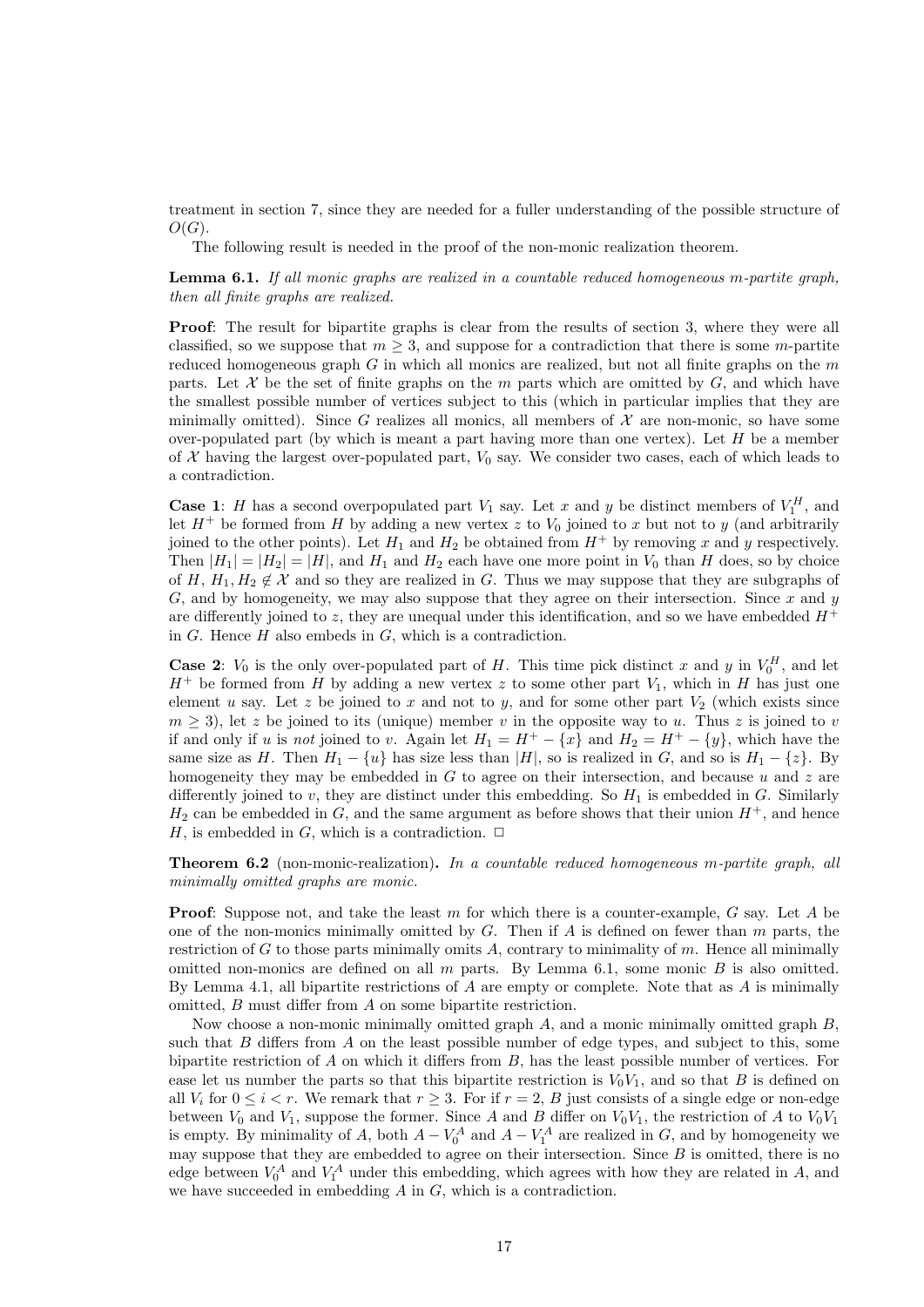We now describe a graph  $H$  defined from  $A$  and  $B$ . This has the same vertices as  $A$ , together with an extra vertex in each  $V_i$  for  $2 \leq i < r$ , written as  $b_i$  where this is the (unique) member of  $V_i^B$ . We also choose  $a_0 \in V_0^A$  and  $a_1 \in V_1^A$ . The edge types of H are chosen so that  $a_i b_j$  for  $0 \le i \le 1$ ,  $2 \leq j \leq r$ , and  $b_i b_j$  for  $2 \leq i \leq j \leq r$  agree with B; all other edge types agree with A, except for  $a_0a_1$ , which is undefined (the idea being that  $a_0$  and  $a_1$  will play the role of members of either A or  $B$ , and so will have ambiguous status, until it is decided how to embed  $H$  in  $G$ ).

Let  $H_0 = H - \{a_0\}$  and  $H_1 = H - \{a_1\}$ . Since  $H_0$  and  $H_1$  each exclude one point of the undefined edge type, they are both completely defined m-partite graphs. We aim to show that both  $H_0$  and  $H_1$  embed in G. Suppose not, and for instance that G omits  $H_0$ . Then there is a subgraph A' of  $H_0$ which is minimally omitted by  $G$ . First we show that  $A'$  is non-monic. For if  $A'$  is monic, then on any edge type where A' differs from A, it must agree with B (since all edge types of  $H_0$ , and hence also of  $A'$ , agree with either A or B). Between  $V_0$  and  $V_1$  however, A and B differ, but in  $H_0$  (and hence in  $A'$ ) all edge types between  $V_0$  and  $V_1$  agree with A. Hence  $A'$  differs from A on strictly fewer edge types than B does, contrary to the choice of B.

Hence  $A'$  is non-monic. In particular this means that it is defined on all  $m$  parts, and all its bipartite restrictions are empty or complete. If  $A'$  does not differ from A on any edge type, then it differs from  $B$  on exactly the same edge types as  $A$  does, and so if we start with  $A'$  instead of  $A$ , we can take the same B, but as  $a_1 \notin A'$ ,  $|V_0^{A'} \cup V_1^{A'}| < |V_0^A \cup V_1^A|$ , contrary to the choice of A. Hence A' differs from A on some edge type. Since every edge type of  $H_0$ , and hence also A', agrees with A or  $B$ ,  $A'$  differs from  $B$  on strictly fewer edge types than  $A$  does, which again contradicts the choice of A.

Our conclusion is that G realizes  $H_0$ . Similarly it realizes  $H_1$ . By homogeneity we may embed them both into G so that the embeddings agree on  $H_0 \cap H_1$ . Under this embedding,  $a_0$  and  $a_1$  are either joined or not joined. One of these options agrees with  $A$ , and the other agrees with  $B$ , and it follows that either A or B embeds in G, which is a contradiction.  $\Box$ 

The last and most challenging task is to verify that we cannot minimally omit any differing graphs, apart from omission quartets. By Theorem 6.2, we can restrict ourselves to monics. To prepare for the main 'non-complication theorem' 6.9, we give a series of lemmas.

Let us say that a reduced homogeneous m-partite graph is minimal if two members of  $O(G)$ differ and do not lie in an omission quartet, and  $m$  is the least number for which this can hold.

**Lemma 6.3** (all sets proposition). If G is a minimal countable reduced homogeneous m-partite graph, and  $A, B \in O(G)$  differ and do not lie in the same omission quartet, then

- $(i)$  all m parts have points in either A or B,
- (ii)  $|A| + |B| \ge m + 2$ .

**Proof:** If  $V_i$  is a part on which neither A nor B is defined, then  $G - V_i$  is reduced homogeneous  $(m-1)$ -partite, contrary to the minimality of G, giving (i).

For (ii), since A and B differ on some edge type, there are two parts they are both defined on. Since between them they are defined on all parts,  $|A| + |B| \ge m + 2$ .  $\Box$ 

In what follows, we shall usually argue by contradiction, and show that if what we are trying to establish fails, then the multipartite graph we are considering is not homogeneous. For this purpose, a 'partially defined' finite multipartite graph  $H$  is produced, from given differing  $A, B$ , in the same style as in the proof of Theorem 6.2. By this we mean that although we know what the vertices of H are, not all its edges or non-edges are yet determined. During the proof, all except one of the edges/non-edges will be chosen (the one not chosen is the edge type on  $V_0V_1$ ), thus forming a partially defined graph  $H^*$  extending H and on the same vertex set. The subgraphs  $H_0 = H^* - V_1$ and  $H_1 = H^* - V_0$  will be totally defined. A key point will be to ensure that the edges or non-edges are chosen to form  $H^*$  in such a way that all graphs in  $O(G)$  are omitted by both  $H_0$  and  $H_1$ . However, this only needs to be done explicitly for certain members of  $O(G)$ , because some will be omitted automatically, and so need not be considered. In particular, we do not need to consider graphs defined on both  $V_0$  and  $V_1$ . The most important of these to consider are those which lie in omission quartets not defined on either  $V_0$  or  $V_1$ , or which are defined on  $V_0$  but not  $V_1$  (which are said to be of type 0), or which are defined on  $V_1$  but not  $V_0$  (which are type 1 graphs). We write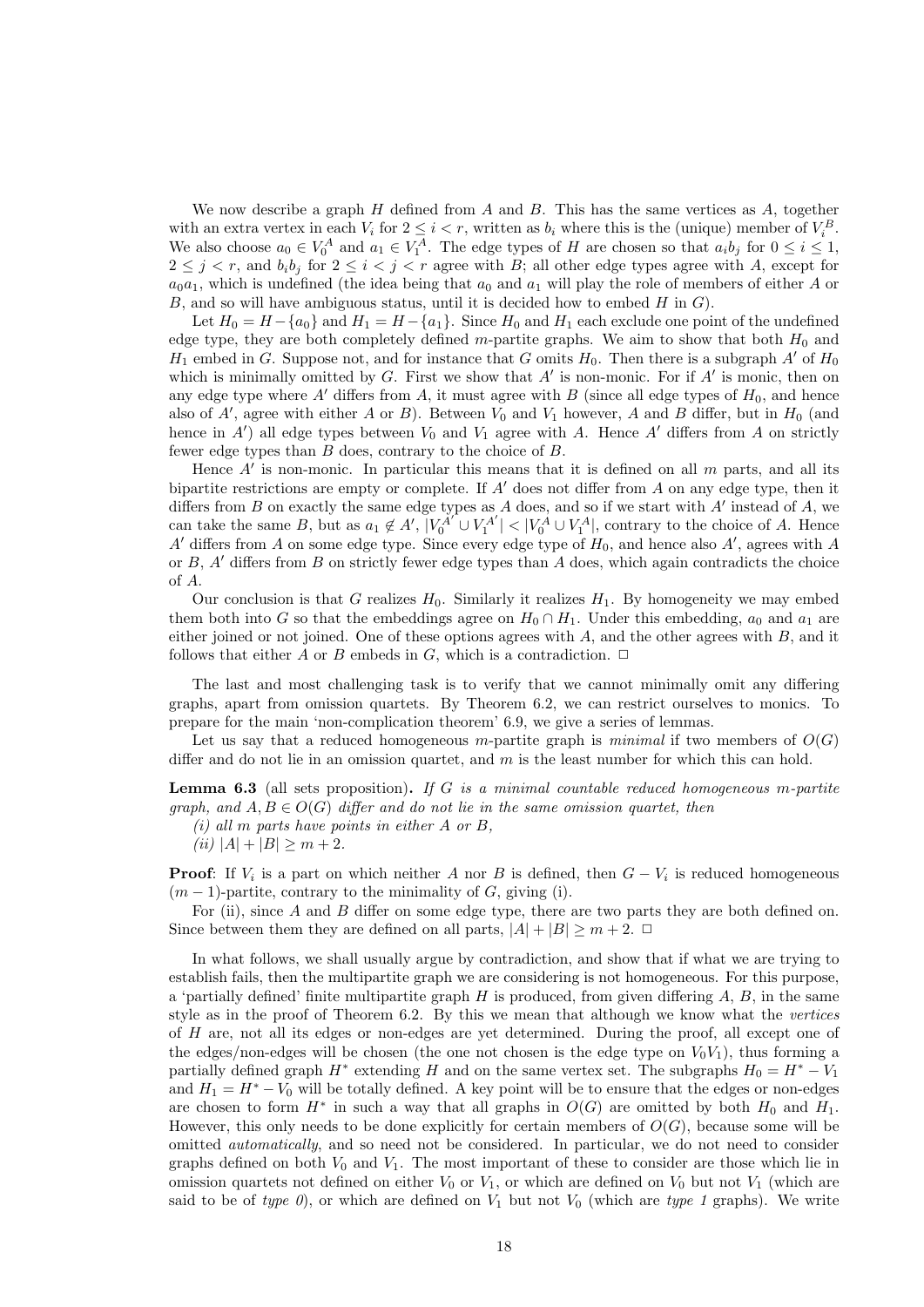$O(G)_H$  for the set of members of  $O(G)$  not defined on both  $V_0$  and  $V_1$ , and which are *compatible* with  $H$ , meaning that there is *some* choice of  $H^*$  they embed into.

Whenever we refer to 'type 0' or 'type 1', it is assumed that we have some choice of  $A$  and  $B$  in mind, and that  $H = H(A, B)$  is given as above, and these notions and  $O(G)_H$  are given relative to this particular H.

**Lemma 6.4** (same type proposition). If G is a countable minimal reduced homogeneous m-partite graph, then members of  $O(G)_H$  that have the same type cannot differ if they do not belong to the same omission quartet.

**Proof:** Suppose for instance that they are of type 0. Then they are not defined on  $V_1$ , and so by Lemma 6.3 and the minimality of G, cannot differ, unless they belong to the same omission quartet.  $\Box$ 

To set the scene a little more, let us suppose that  $A, B \in O(G)$  differ on the edge type  $V_0V_1$ , and between them they are defined on all m parts, and we define  $H = H(A, B)$  to have vertices  $c_0, c_1, c_i^A, c_i^B$  for each  $i \geq 2$  such that both A and B are defined on  $V_i$ ,  $a_i$  for i such that just A is defined on  $V_i$ , and  $b_i$  for i such that just B is defined on  $V_i$ . The subscript tells us which part each element lies in, and apart from  $c_0c_1$ , edge types involving  $c_0, c_1, c_i^A, a_j$  are as in A, and those involving  $c_0, c_1, c_i^B, b_j$  are as in B. All other edge types are so far undefined. We let  $\mathcal{V}_A$ ,  $\mathcal{V}_B$  be the sets of parts that just A, or just B, is defined on respectively, and parts other than  $V_0$  and  $V_1$  that they are both defined on are called *overlapping*. If  $C \in O(G)_H$ , we also write  $\mathcal{C}_A$  and  $\mathcal{C}_B$  for the sets of parts in  $V_A$ ,  $V_B$  respectively on which C is also defined.

There are three kinds of edge type which need to be decided in order to define  $H^*$  from  $H$ . They are of the forms  $a_i b_j$ , called *free* edge types,  $c_i^A b_j$  or  $c_i^B a_j$ , called *semifree*, and  $c_i^A c_j^B$  for  $i \neq j$ , called odd. Most of the time, it suffices to assign the free edge types; in two cases (Lemma 6.7 Cases 2 and 3B) we also need semifree edge types; but odd edge types are never needed, so can be assigned arbitrarily. Free edge types  $a_i b_i$  are the most useful, since this is the only edge or non-edge between  $V_i$  and  $V_j$ . For semifree edge types,  $c_i^A b_j$  or  $c_i^B a_j$  are not the only edge or non-edges, since we already have  $c_i^B b_j$ ,  $c_i^A a_j$ , so any argument about these has to focus on the points in the parts rather than just the parts themselves.

If a type 0 graph not lying in any omission quartet is defined on a free edge type, then by Lemma 6.4 any two such type 0 graphs agree there, and so they can all be omitted by choosing the opposite edge type. We say that we choose the edge type to be *type 0 omitting*. Similarly we can talk about choosing an edge type as type 1 omitting.

As the construction proceeds, some of the graphs in  $O(G)_H$  will have been omitted, others not. We use the notation  $O(G)_H^c$  for the family of members of  $O(G)_H$  which have still not been omitted at some intermediate stage ( $c$  for 'current'). A key idea is that the situation can change for members of  $O(G)_H$  during the construction, even for ones which remain in  $O(G)_H^c$ . For instance, it is possible that  $C \in O(G)_H^c$  differs as a member of  $O(G)_H$ , but not as a member of  $O(G)_H^c$  (as all graphs that it differed from may have been removed).

One type of assignment of edge types can be carried out at any stage without any detriment (meaning that such an assignment will never reduce the possibilities in the future for omitting graphs by choosing edge types—the only difficult decisions are where two members of  $O(G)^c_H$  disagree about an edge type). Namely, if there is a free edge type  $a_i b_j$  that has not yet been decided, and at least one member of  $O(G)<sup>c</sup><sub>H</sub>$  is defined on  $V_iV_j$ , and any two such members of  $O(G)<sup>c</sup><sub>H</sub>$  agree on  $V_iV_j$ , then these can all be omitted by choosing the opposite edge type to all of them. So we make such decisions for all such edge types, and this reduces the set  $O(G)_H^c$ . Making these choices may ensure that other undecided members of  $O(G)_H$  which previously differed from some other undecided member no longer differ and so we may be able to repeat the process, though only finitely many times. We describe this process as *omitting agreed edge types*, which will be done at various stages in the construction.

**Lemma 6.5** (m-monic omission). Suppose that G is a countable reduced homogeneous m-partite graph with  $m \geq 4$ . Then any differing  $A \in O(G)$  has  $\lt m$  vertices.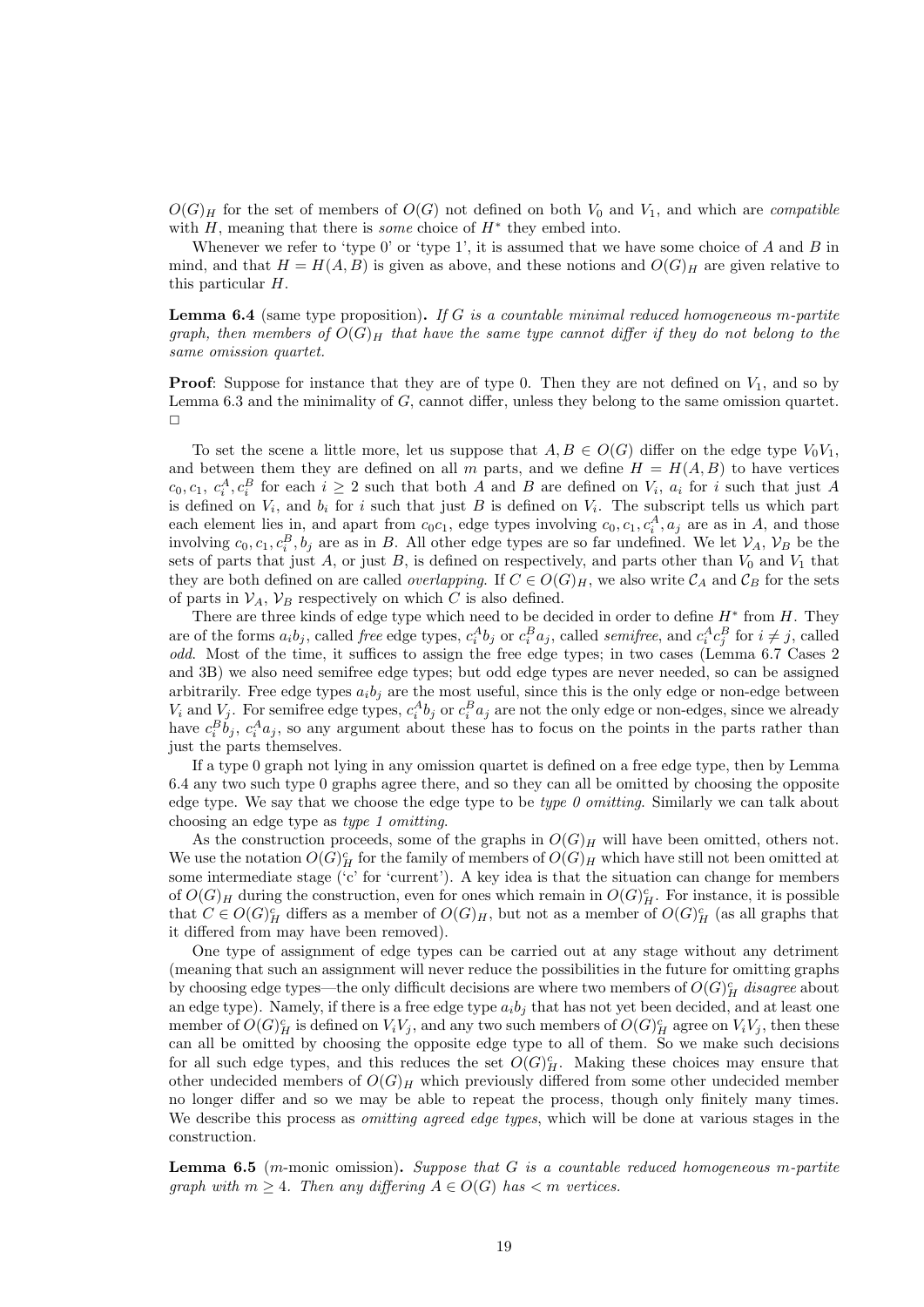**Proof:** Suppose for a contradiction that  $A \in O(G)$  having m vertices differs from some member B of  $O(G)$ . Choose such B which differs from A on the least number of edge types, and let A and B differ on  $V_0V_1$  (possibly elsewhere) and suppose that B is defined on parts  $V_0, V_1, \ldots, V_{r-1}$ . Consider  $H =$  $H(A, B)$  as defined above, having  $m+r-2$  (distinct) vertices  $c_0, c_1, c_2^A, \ldots, c_{r-1}^A, c_2^B, \ldots, c_{r-1}^B, a_r \ldots$  $a_{m-1}$ , where  $c_0c_1$  is as yet undefined, and apart from that, all edge types of  $c_0, c_1, c_2^B, \ldots, c_{r-1}^B$  are as in B, and all edge types of  $c_0, c_1, c_2^A, \ldots, c_{r-1}^A, a_r, \ldots, a_{m-1}$  are as in A. To form  $H^*$  we just let all so far undefined edge types except for that of  $c_0c_1$  be as in A.

Now although  $H^*$  is not fully defined, its restrictions  $H_0$  and  $H_1$  are. Suppose that both of these graphs are realized in  $G$ . Then they can both be embedded, and by homogeneity of  $G$ , we may suppose that the embeddings agree on their intersection. Under the resulting embedding, the edge type of  $c_0c_1$  becomes defined. Since there are only two possibilities for it (edge or nonedge), it must agree with either  $A$  or  $B$  (which differ there). This realizes either  $A$  or  $B$  in  $G$  as  $c_0, c_1, c_2^A, \ldots, c_{r-1}^A, a_r, \ldots, a_{m-1}$  or as  $c_0, c_1, c_2^B, \ldots, c_{r-1}^B$ , which is a contradiction. Hence either  $H_0$ or  $H_1$  is omitted by G, suppose the former for instance. Let  $C \subseteq H_0$  be minimally omitted. Since C is defined on at most  $m-1$  parts, and A is minimally omitted, C cannot be isomorphic to a subgraph of A. Hence C differs from A on some edge type. However, on any edge type where A and C differ, C must agree with B (since all edge types were in agreement with either A or B) and so A and B also differ there. Hence the set of edge types where A and C differ is a proper non-empty subset of the set of those where  $A$  and  $B$  differ. This is contrary to the choice of  $B$  as differing from A on the least number of edge types.  $\Box$ 

**Lemma 6.6.** If G is a minimal reduced homogeneous m-partite graph, and  $C \in O(G)_H$ , then C is defined on members of both  $\mathcal{V}_A$  and  $\mathcal{V}_B$ .

**Proof:** Suppose that whenever C is defined on  $V_i$ , then so is B. By Lemma 6.5,  $|B| \leq m-1$ , so by Lemma 6.3,  $B$  and  $C$  cannot differ (since they clearly cannot be differing members of an omission quartet). It follows that C is a subgraph of B, but since C is not defined on both  $V_0$  and  $V_1$ , it is a proper subgraph, contrary to  $B$  being minimally omitted. We deduce that  $C$  is defined on some part where  $B$  is not defined, and as  $A$  and  $B$  are between them defined on all parts, it follows that C is defined on some member of  $\mathcal{V}_A$ . Similarly it is defined on some member of  $\mathcal{V}_B$ .  $\Box$ 

**Lemma 6.7** ((m − 1)-monic omission for  $m > 4$ ). If  $m > 4$ , no minimal countable reduced homogeneous m-partite graph G can minimally omit a differing  $(m-1)$ -monic.

**Proof:** Suppose the result is false. By Lemma 6.5, there is no differing member of  $O(G)$  on m vertices. We shall choose a differing  $(m-1)$ -monic graph  $A \in O(G)$ , and  $B \in O(G)$  that differs from A, subject to certain conditions given below. By renumbering the parts if necessary, we suppose that A and B differ on  $V_0V_1$ . In terms of these, the partially defined m-partite graph  $H = H(A, B)$ is as given above. Since A is an  $(m-1)$ -monic,  $|\mathcal{V}_B| = 1$ .

To avoid using too many subsidiary inductions, and redefinitions, we suppose that A fulfils the following special conditions:

(i) some  $B \in O(G)$  differs from A on the least number of edge types,

(ii) subject to (i), some  $B \in O(G)$  that differs from A on the least number of edge types is as small as possible,

(iii) subject to (i) and (ii), if  $C \in O(G)_H$  is a differing  $(m-1)$ -monic, then we may number the parts (possibly interchanging  $V_0$  and  $V_1$ ) so that A is defined on  $V_0, V_1, \ldots, V_{m-2}$  and C is defined on  $V_0, V_2, \ldots, V_{m-1}$  and C does not differ from any 3-monic in  $O(G)_H$  defined on  $V_1, V_2, V_{m-1}$  where  $H = H(A, B).$ 

The third condition is rather technical, but it cuts out a 'relabelling' step in one crucial case, and so makes the overall structure of the proof a little easier.

We have to see first that it is possible to choose such  $A$  and  $B$ . By our assumption, there is a differing  $(m-1)$ -monic  $A \in O(G)$ . By definition of 'differing', there is  $B \in O(G)$  which differs from A, and we may choose B to differ from A on the least number of edge types, and subject to that to have the least number of vertices. Thus (i) and (ii) are fulfilled. Let A and B differ on  $V_0V_1$ . Suppose that clause (iii) is violated, and let C be an  $(m-1)$ -monic corresponding to its failure. By interchanging  $V_0$  and  $V_1$  if necessary, we suppose that C is a type 0 graph. Then A and C are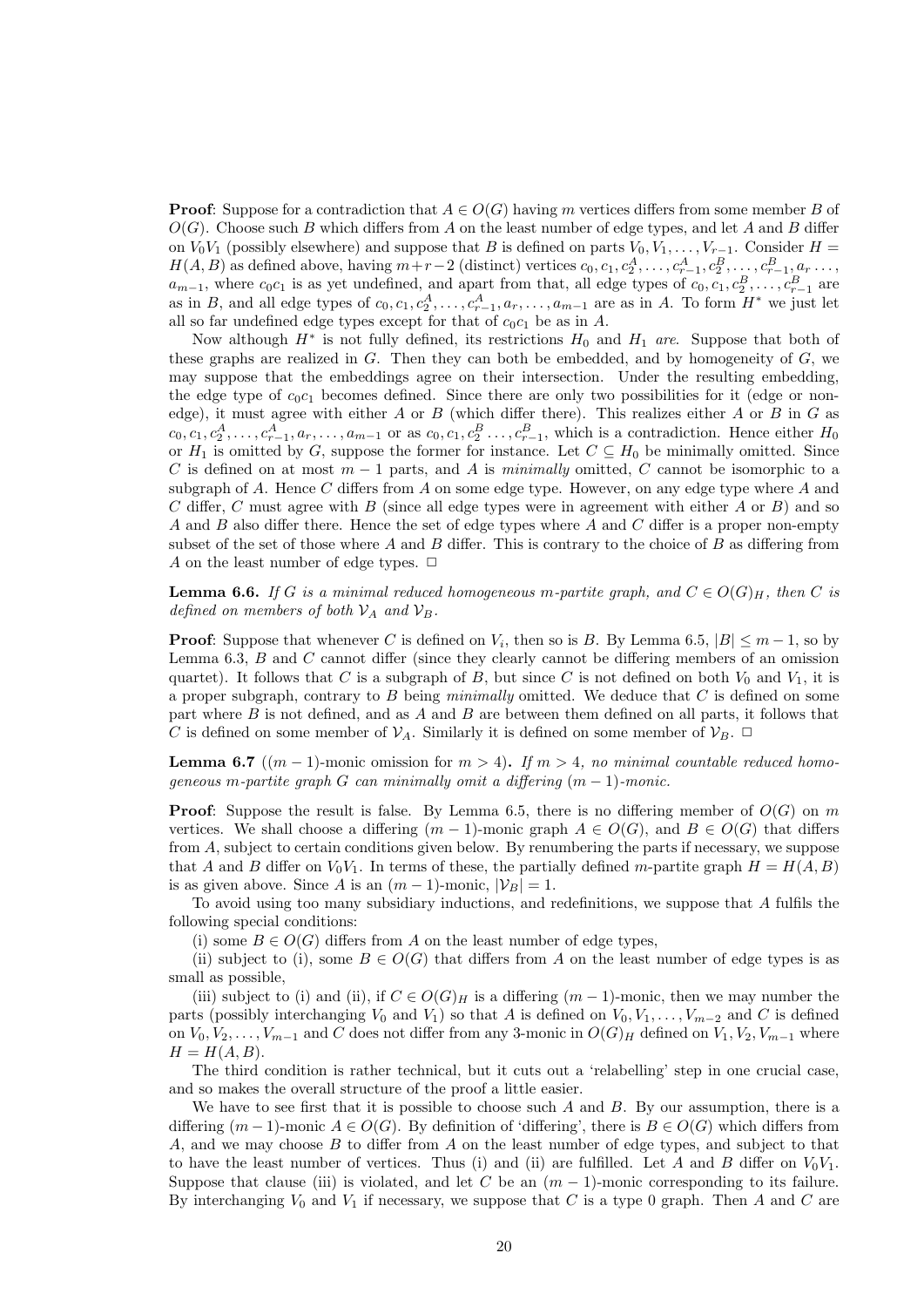between them defined on all  $m$  parts, so by renumbering, we may suppose that  $A$  is defined on  $V_0, V_1, \ldots, V_{m-2}$  and C is defined on  $V_0, V_2, V_3, \ldots, V_{m-1}$ . By the failure of (iii), for every i between 2 and  $m-2$  there is a 3-monic  $D_i \in O(G)_H$  defined on  $V_1, V_i, V_{m-1}$  which differs from C. Let  $A' = C, B' = D_2$ , and let  $H' = H(A', B')$ . Then A' is an  $(m-1)$ -monic, and  $B' \in O(G)$  differs from  $A'$  on the least number of edge types (just 1) and subject to that,  $B'$  is as small as possible (it cannot have size less than 3), so (i) and (ii) are fulfilled for  $A'$  and  $B'$ , from which it follows that  $B$ must have been a 3-monic too, and hence  $r = 2$  and H is defined on  $\{c_0, c_1, a_2, \ldots, a_{m-2}, b_{m-1}\}.$ 

We now see that clause (iii) is also satisfied by  $A'$  and  $B'$ . To set things up in a similar enumeration to that used for A and B, note that A' is defined on  $V_2$ ,  $V_{m-1}$ ,  $V_0$ ,  $V_3$ , ...,  $V_{m-2}$ , and B' is defined on  $V_2, V_{m-1}, V_1$ . Since we are assuming that we cannot fulfil conditions (i), (ii), and (iii), they must fail also for A' and B', and so there is some  $(m-1)$ -monic  $C' \in O(G)_{H'}$  which is defined on  $V_2, V_0, V_3, \ldots, V_{m-2}, V_1$ , or on  $V_{m-1}, V_0, V_3, \ldots, V_{m-2}, V_1$ , and for every  $j \in \{0, 3, \ldots, m-2\}$ , C' differs from a 3-monic  $D'_j$  in  $O(G)_{H'}$  defined on  $V_{m-1}, V_j, V_1$   $(V_2, V_j, V_1)$  respectively). The second possibility cannot occur, and this is because if it did, as  $m \geq 4$ ,  $D_3 \in O(G)$  is defined on  $V_1, V_3$ , and  $V_{m-1}$ , so by Lemma 6.3 must agree with  $C'$ , but then would be a subgraph of  $C'$ , contrary to  $C'$ being minimally omitted. Hence C' is defined on  $V_2, V_0, V_3, \ldots, V_{m-2}, V_1$ , which is the same as A, so by Lemma 6.3 again A and C' cannot differ. Hence  $C' = A$ . Using  $m > 4$  again, 3 is a possible value for both i and j, so we may consider  $D_3$  and  $D'_3$ . Now A agrees with  $D_3$  on  $V_1V_3$  (since  $D_3$ is compatible with H) and differs from  $D'_3$  there (since  $A = C'$ ), whereas A' agrees with  $D'_3$  on  $V_3V_{m-1}$  and differs from  $D_3$  there. It follows that the 3-monics  $D_3$  and  $D'_3$  differ on (at least) two edge types, which is contrary to Lemma 5.2.

This contradiction shows that a suitable A fulfilling the three conditions exists, and we let B correspond to this choice of A. The main task remaining is to show that the so far undefined edge types in H (apart from  $c_0c_1$ ) can be chosen in such a way that each of  $H_0 = H^* - V_1$  and  $H_1 = H^* - V_0$  is realized in G. Assuming this can be done, we should then be able to embed each of them in G, and by homogeneity assume that the embeddings agree on their intersection. Under the resulting embedding, the edge type of  $c_0c_1$  is now determined, but this would mean that either A or B was embedded in G, giving a contradiction.

So we examine in turn the members of  $O(G)_H$ , and ensure that the (so far undefined) edge types of H are chosen so that all members of  $O(G)$  are omitted in both  $H_0$  and  $H_1$ . If  $H_i$  is omitted in G, then there is some minimally omitted subgraph, which by construction cannot be the case (since it would clearly lie in  $O(G)_H$ ), and this would establish that in fact  $H_i$  is embedded.

We first remark that  $O(G)_H$  contains no omission quartets. For by Lemma 6.6, any differing member of  $O(G)_H$  is defined on some member of  $\mathcal{V}_B = \{V_{m-1}\}\$ , so if there is an omission quartet  $C_1, C_2, C_3, C_4$ , all  $C_i$  would have to be defined on  $V_{m-1}$ , contrary to the definition of 'omission quartet'.

We begin by omitting all agreed edge types. This means that from now on, we only need to arrange that members of  $O(G)<sub>H</sub><sup>c</sup>$  are omitted, which differ from some other member of  $O(G)<sub>H</sub><sup>c</sup>$ .

Consider then some differing  $C \in O(G)_H^c$  of greatest possible size. By definition of  $O(G)_H$ , C is not defined on both  $V_0$  and  $V_1$ , and without loss of generality, we suppose that it is not defined on  $V_1$ .

**Case 1:**  $|C| = m - 1$  and  $|B| = 3$ .

Thus C is defined on  $V_0, V_2, \ldots, V_{m-1}$  and B is defined on  $V_0, V_1$ , and  $V_{m-1}$ . Therefore A and B do not overlap. Since (i)-(iii) are fulfilled, for some i between 2 and  $m-2$ , C does not differ from any 3-monic in  $O(G)_H$  defined on  $V_1, V_i, V_{m-1}$ . We can therefore define a new edge or non-edge extending H by saying that  $a_i b_{m-1}$  is joined in the opposite way to C (type 0 omitting). This ensures that  $C$  will be omitted. In addition we let all other free edge types be type 1 omitting (or arbitrary if no type 1 graph is defined on them). This stipulation is unambiguous, since by Lemma 6.4, no two members D and E of  $O(G)$  of type 1 differ, unless they are members of an omission quartet, which as remarked above does not happen in this case.

Since  $|C| = m - 1$ , C is the only type 0 graph in  $O(G)_H$ , and it is omitted. If D is a type 1 graph in  $O(G)_H$ , then either  $|D|=3$ , so it has been omitted explicitly, or  $|D|\geq 4$ , in which case D is defined on some  $V_jV_{m-1}$  for  $j \neq i, 2 \leq j \leq m-2$ , and then the construction also omits D.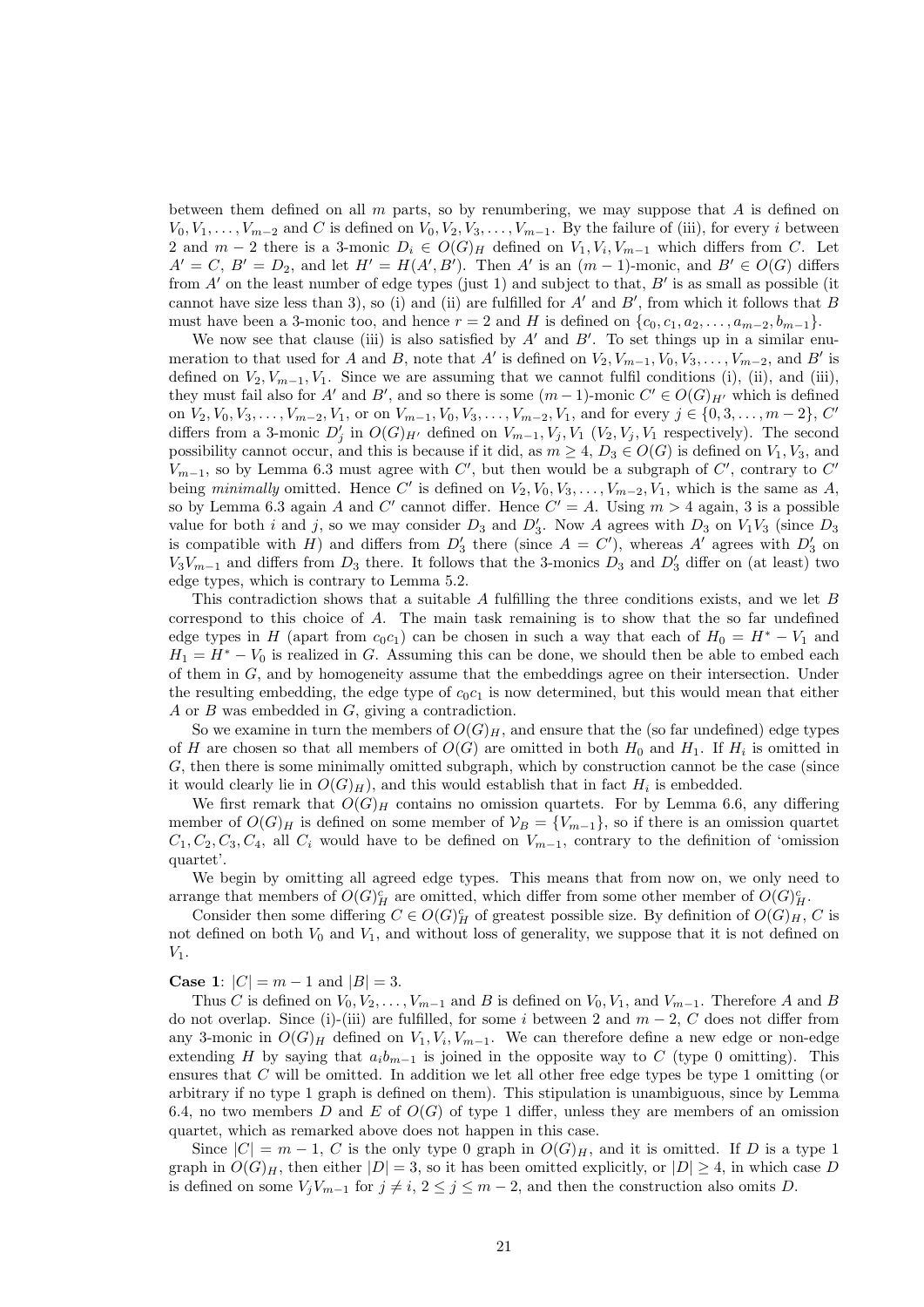**Case 2:**  $|C| = m - 1$  and  $|B| \ge 4$ .

This time we have at least one part  $V_2$  say, that  $A, B$ , and  $C$  are all defined on. We choose the semifree edge types  $c_2^A b_{m-1}$  and  $c_2^B a_{m-2}$  to be opposite to C, and then C cannot be realized as there is no choice for its vertex in  $V_2$ . In this case, C is again the only type 0 graph in  $O(G)_H$ , so we just have to omit all type 1 members of  $O(G)_H$ , which we do by choosing all free edge types to be type 1 omitting. By Lemma 6.4 these choices are unambiguous, and by Lemma 6.6 this ensures that all type 0 and type 1 members of  $O(G)_H$  are omitted. Any edge types still undefined may be assigned arbitrarily.

#### Case 3:  $|C| < m - 1$ .

We first remark that by Lemma 6.3, and the fact that there are no omission quartets, all differing members of  $O(G)_H$  have at least 4 vertices. By Lemma 6.6, all members of  $O(G)_H$  are defined on  $V_{m-1}$ , and furthermore, by Lemma 6.3, any two differing members of  $O(G)_H$  are between them defined on all  $V_i$  for  $2 \leq i \leq m-2$ .

#### **Case 3A:**  $|C| < m - 1$  and  $|B| = 3$ .

We just have the free edge types  $a_i b_{m-1}$  to decide for  $2 \leq i \leq m-2$ . For each such i for which C is not defined on  $V_i$  (of which there is at least one since  $|C| < m-1$ ) let  $a_i b_{m-1}$  be type 1 omitting, and for any j such that C is defined on  $V_i$ , let  $a_j b_{m-1}$  be chosen to differ from C.

We now show that all differing members of  $O(G)_H$  are thereby omitted. First, if differing  $D \in O(G)_H$  is of type 1, not omitted, then it cannot be defined on any  $V_i$  for  $i \geq 2$  on which C is not defined. By Lemma 6.3,  $D$  does not differ from  $C$ . By Lemma 6.6, there is some  $j$  such that  $2 \le j \le m-2$  and D is defined on  $V_j$ . Then D agrees with C on  $V_jV_{m-1}$ , so has been omitted by construction. If however differing  $D \in O(G)_H$  is of type 0, not omitted, then it cannot be defined on any  $V_j$  for  $2 \le j \le m-2$  on which C is defined. Let D differ from  $E \in O(G)_H$ . Then E is of type 1 and is defined on all such  $V_j$  where C is defined, and on  $V_1, V_{m-1}$ , and also on some extra part  $V_i$  (otherwise it cannot differ from D), and thus  $|E| \geq |C| + 1$ , contrary to maximality of  $|C|$ .

#### **Case 3B:** |*C*| < *m* − 1 and  $|B|$  ≥ 4.

If no differing type 0 graph in  $O(G)_H$  is defined on all overlapping parts, then we let all semifree edge types be type 1 omitting, and all free edge types be type 0 omitting. Then all type 0 graphs in  $O(G)_H$  are omitted by virtue of the free edge types (and using Lemma 6.6). Let  $D \in O(G)_H$  be differing of type 1, and let it differ from  $E$  of type 0. Then there is an overlapping part  $V_i$  on which E is not defined, so by Lemma 6.3, D is defined on  $V_i$ , and also (by Lemma 6.6) on some  $V_j$  for  $r \leq j \leq m-2$  and on  $V_{m-1}$ . Hence the choice of semifree edge types also omits D.

A similar argument applies with type 1 in place of type 0.

So now we assume that there are differing type 0 and type 1 graphs  $D$  and  $D'$  respectively defined on all overlapping parts, and we choose such  $D$  and  $D'$  of greatest size. Suppose without loss of generality that  $|D| \ge |D'|$ . We choose all semifree edge types to be type 0 omitting. If  $r \le i \le m-2$ and D is defined on  $V_i$ , let  $a_i b_{m-1}$  be chosen opposite to D. Otherwise we let  $a_i b_{m-1}$  be type 1 omitting. This omits all differing type 1 graphs E in  $O(G)_H$ . For by Lemma 6.6, E is defined on  $V_i$ and  $V_{m-1}$  for some i with  $r \leq i \leq m-2$ . If E is not yet omitted, then D must also be defined on all such  $V_i$ , but as  $|D| \leq |C| < m-1$ , there is j such that  $r \leq j \leq m-2$  and D is not defined on  $V_i$ . By Lemma 6.3 we deduce that D and E do not differ, and so E has been omitted by choice of the edge type of  $a_i b_{m-1}$  after all.

Finally suppose that E is a differing type 0 graph in  $O(G)_H$  which is not omitted. Since it cannot differ from D, it can only be defined on  $V_{m-1}$ , and on parts that D is not defined on. For if it is defined on some  $V_i$  with  $r \leq i \leq m-2$  that D is also defined on, then it would be omitted by choice of  $a_i b_{m-1}$ , and if it is defined on some overlapping part  $V_i$ , then it is omitted by choice of the semifree edge types (and appeal to Lemma  $6.6$ ). Therefore any type 1 graph differing from E is defined on all parts that  $D$  is defined on, apart from  $V_0$ . Since it is defined on  $V_1$  and on at least one part other than  $V_{m-1}$  where E is defined (to differ from E), it is defined on more parts than E, and on all overlapping parts. This contradicts maximality of D and concludes the proof.  $\Box$ 

**Lemma 6.8** (3- to  $(m-2)$ -monic omission). Any minimal countable homogeneous reduced m-partite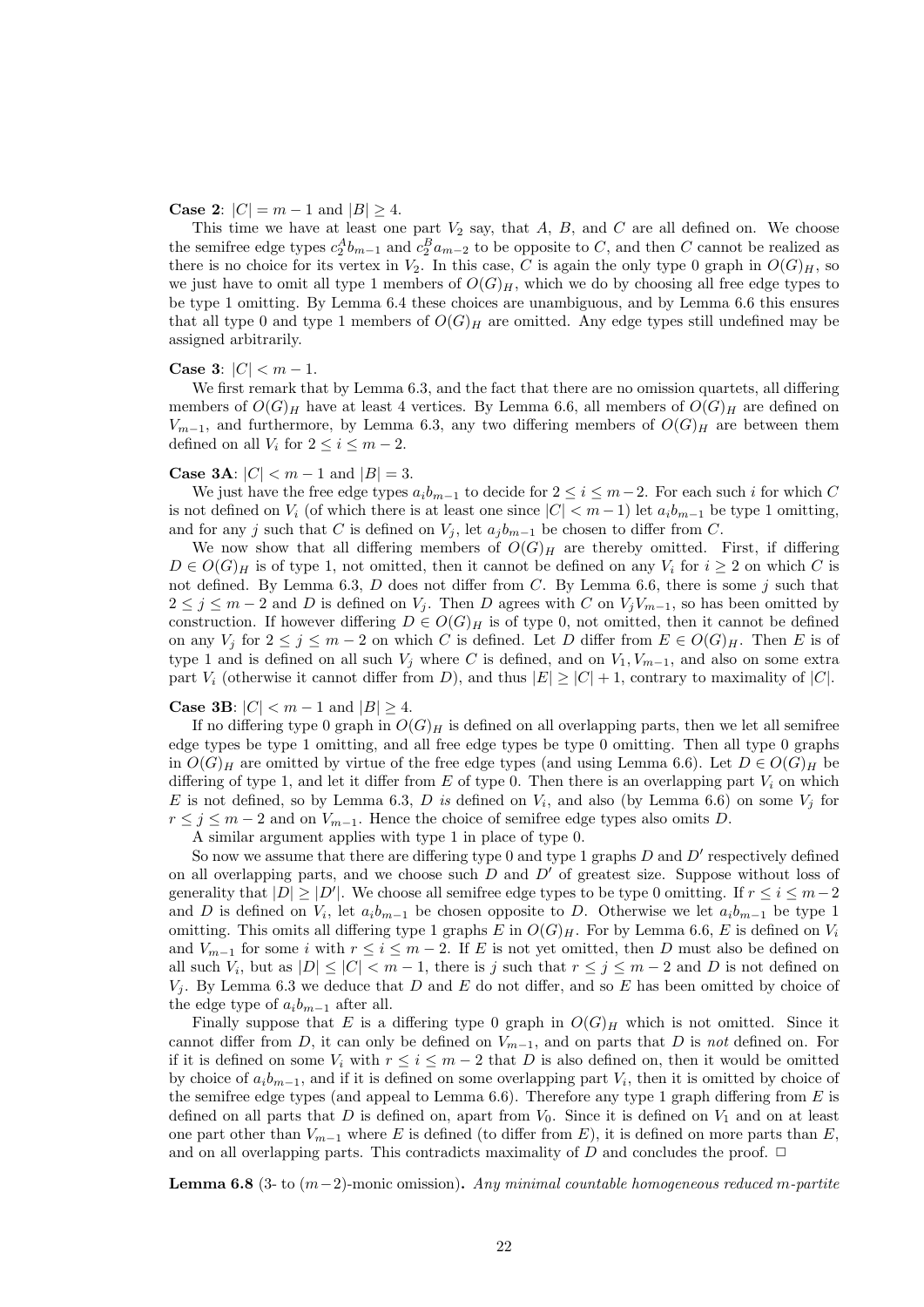graph G cannot minimally omit any differing k-monic, for  $3 \leq k \leq m-2$ , apart from a set of 3monics which belong to an omission quartet.

**Proof:** We again take A to be a largest differing monic in  $O(G)$ , differing from B. By Lemmas 6.5 and 6.7,  $3 \leq |B| \leq |A| \leq m-2$ . If  $|A| = 3$  then the only differing members of  $O(G)$  are 3-monics, and we may see from this that they all lie in omission quartets. For, still calling the two differing monics A and B, by Lemma 1.1, the restriction of G to the set of parts arising in A or B is homogeneous and is tripartite or quadripartite (since  $A$  and  $B$  share an edge type). It cannot be tripartite by Theorem 4.2, so it is quadripartite, and by Lemma 5.2,  $A$  and  $B$  lie in an omission quartet.

From now on we therefore suppose that  $4 \leq |A| \leq m-2$ . By Lemma 6.3,  $|B| \geq 4$  too. Applying Lemma 6.3 again, A and B are between them defined on all m parts, and it follows that  $|\mathcal{V}_A|, |\mathcal{V}_B| \geq 2$ . This extra 'room for manoeuvre' gives us enough space to omit all members of  $O(G)_H$  in defining  $H^*$  from  $H$ .

We first deal with any differing monics in  $O(G)_H$  which do not lie in any omission quartet. **Case 1**: Some such differing  $C \in O(G)_H$  is not defined on either  $V_i$  or  $V_j$ , where  $V_i$  is some member of  $V_A$  and  $V_j$  is some member of  $V_B$ . Suppose without loss of generality that C is a type 0 graph. Then any member of  $O(G)_H$  differing from C is a type 1 graph, and by Lemma 6.3 is defined on  $V_i$  and  $V_j$ . We choose  $a_i b_j$  to be type 1 omitting, and we choose all other free edge types between members of  $C_A$  and  $C_B$  to be type 0 omitting. Finally we omit any agreed edge types of (the new value of)  $O(G)<sub>H</sub><sup>c</sup>$ .

To see that this omits all differing members of  $O(G)_H$  not lying in any omission quartet, let D be such. If it differs from C, then as remarked above, it is defined on  $V_iV_j$  and is of type 1, so has been omitted by the choice of  $a_i b_j$ . If it does not differ from C, and shares a free edge type with C, then it has been omitted by the second part of the definition. Otherwise by the final part of the definition, it must lie in  $O(G)_H^c$ , and differ from some  $E \in O(G)_H^c$ . By Lemma 6.3, one of D and E is of type 0, D say, and then E is of type 1. Since the free edge types in  $\mathcal{C}_A \cup \mathcal{C}_B$  were chosen type 0 omitting, and D is not yet omitted, D is not defined on members of both  $C_A$  and  $C_B$ . If E is defined on members of both  $\mathcal{C}_A$  and  $\mathcal{C}_B$ , then as it is not yet omitted, it differs from C there, and so it is omitted by the choice of  $a_i b_j$  after all, which is a contradiction. We deduce that neither D nor E is defined on members of both  $C_A$  and  $C_B$ . By Lemma 6.3, D is defined on all members of  $\mathcal{C}_A$  and none of  $\mathcal{C}_B$  (or the other way round, assume the former). Let  $V_{i'} \in \mathcal{C}_A$ . Then D is defined on  $V_{i'}$ , and by Lemma 6.6 it is also defined on some  $V_{j'} \in V_B$ , and this must lie in  $V_B - C_B$ . By the final clause of the definition, D differs from some  $E' \in O(G)_H^c$  on  $V_{i'}V_{j'}$ . But since D is not defined on any member of  $\mathcal{C}_B$ , E' must be defined on all members of  $\mathcal{C}_B$ , as well as on  $V_{i'}$ , so differs from C on a free edge type and was omitted by the choice of  $a_i b_j$  at the first stage after all, giving a contradiction.

**Case 2:** Every differing  $C \in O(G)_H$  is either defined on all of  $V_A$  and at least one member of  $V_B$ , or all of  $\mathcal{V}_B$  and at least one member of  $\mathcal{V}_A$ . Since  $|\mathcal{V}_B| \leq |\mathcal{V}_A|$ , we may choose  $a_i b_j$  for certain i, j with  $r \leq i < s \leq j < m$  so that each i occurs exactly once and each j occurs at least once (for example,  $a_r b_s$ ,  $a_{r+1} b_{s+1}, \ldots, a_{m-s+r-1} b_{m-1}, \ldots, a_{s-1} b_{m-1}$ , and we let these edge types be type 0 omitting, and all other free edge types be type 1 omitting. We have to see that this omits all members  $C$  of  $O(G)_H$  not lying in any omission quartet. If C is defined on all of  $\mathcal{V}_A$  and at least one member of  $\mathcal{V}_B$ , let it be defined on  $V_j$  say. Then there are i and i' such that  $a_i b_j$  was chosen and  $a_{i'}b_j$  was not, and so whether C is of type 0 or type 1, it is omitted, and similarly if it defined on all of  $\mathcal{V}_B$  and at least one member of  $V_4$ .

Finally, we have to show how to omit all members of  $O(G)_H$  which lie in an omission quartet. We remark that the edge types which have been chosen so far will not 'interfere' with the task of omitting graphs in omission quartets. This is because all the edge types were chosen because they differed from an edge type of some member of  $O(G)_H$ . Now if C and D differ and lie in  $O(G)_H$ , and one of them,  $C$  say, lies in an omission quartet, then there is an omission quartet containing both C and D. For if not, by Lemma 6.3,  $|D| \ge m+2 - |C| = m-1$ , contrary to Lemmas 6.5 and 6.7. So this means that if an edge type occurring in a member  $C$  of an omission quartet has been chosen, then the effect is to omit  $C$ . Furthermore, if this has happened, then the edge type must be an agreed edge type of any omission quartet containing  $C$ , as if not we can apply the same argument to the member of the quartet which differs from  $C$  on that edge type.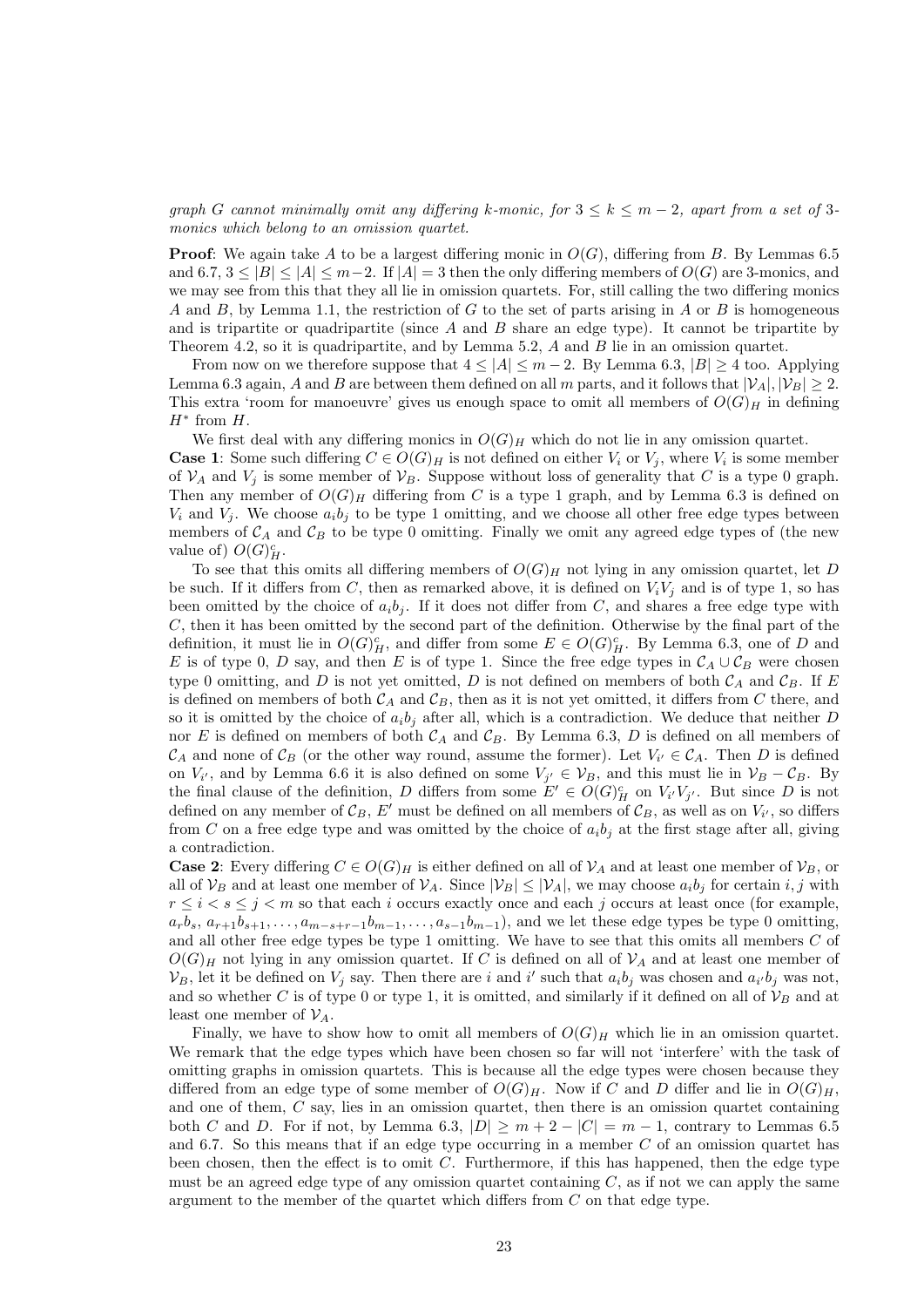Next we show that if  $C_0, C_1, C_2, C_3$  are the members of an omission quartet in  $O(G)_H$ , then the agreed edge types of this omission quartet are also agreed in  $O(G)_H$ . For suppose not, and let the parts that this quartet is defined on be  $V_{i_0}, V_{i_1}, V_{i_2}, V_{i_3}$ , where  $V_{i_0}V_{i_1}, V_{i_1}V_{i_2}, V_{i_2}V_{i_3}, V_{i_3}V_{i_0}$  are agreed, and let  $D \in O(G)_H$  differ from the graph  $C_2$  defined on  $V_{i_0}, V_{i_1}, V_{i_3}$  on the edge type  $V_{i_0}V_{i_3}$ . By the previous paragraph,  $C_2$  and  $D$  lie in an omission quartet, and the same applies to  $D$  and the graph  $C_1$  defined on  $V_{i_0}, V_{i_2}, V_{i_3}$  (since  $C_1$  and  $C_2$  agree on  $V_{i_0}V_{i_3}$ ). Let D be defined on  $V_{i_0}, V_{i_3}, V_{i_4}$ (since D differs from  $C_1$  and  $C_2$ ,  $i_4 \neq i_1, i_2$ ). This gives us 3-monics on  $V_{i_0}, V_{i_1}, V_{i_4}, V_{i_1}, V_{i_3}, V_{i_4}$ ,  $V_{i_0}, V_{i_2}, V_{i_4}$ , and  $V_{i_2}, V_{i_3}, V_{i_4}$ . Now the edge types on  $V_{i_0}V_{i_2}$  in the 3-monic E on  $V_{i_0}, V_{i_2}, V_{i_4}$  and  $C_1$ agree (being an agreed edge type of the omission quartet on  $V_{i_0}, V_{i_2}, V_{i_3}, V_{i_4}$ ) but differ from that edge type in  $C_3$  on  $V_{i_0}, V_{i_1}, V_{i_2}$ . Hence E and  $C_3$  differ on  $V_{i_0}, V_{i_2}$ , so lie in an omission quartet on  $V_{i_0}, V_{i_1}, V_{i_2}, V_{i_4}$ . Similarly there is an omission quartet on  $V_{i_1}, V_{i_2}, V_{i_3}, V_{i_4}$ . In summary, there is a (unique) omission quartet in  $O(G)_H$  on every 4-element subset of  $V_{i_0}, V_{i_1}, V_{i_2}, V_{i_3}, V_{i_4}$ . By Lemma 6.6, each member of  $O(G)_H$  is defined on a member of both  $V_A$  and  $V_B$ . Then every  $V_{i_j}$  lies in  $V_A$ or  $\mathcal{V}_B$ . For if  $V_{i_0}$  does not, for instance, two of  $V_{i_1}, V_{i_2}, V_{i_3}$  say, lie in the same one of  $\mathcal{V}_A$  and  $\mathcal{V}_B$ ,  $V_{i_1}, V_{i_2} \in \mathcal{V}_A$  say. But then no part of  $V_{i_0}V_{i_1}V_{i_2}$  lies in  $\mathcal{V}_B$ , which gives a contradiction. Since there are now five parts  $V_{i_0}, V_{i_1}, V_{i_2}, V_{i_3}, V_{i_4}$ , three of them must lie in the same one of  $V_A$  and  $V_B$ , which would give a member of  $O(G)_H$  having no part in the other one, again giving a contradiction, as required.

Now applying similar reasoning to  $C_0, C_1, C_2, C_3$ , each of  $V_A$  and  $V_B$  occurs exactly twice, so this means that we can have essentially just the following cases (after relabelling):  $V_{i_0}, V_{i_1} \in V_A$ ,  $V_{i_2}, V_{i_3} \in V_B$ , or  $V_{i_0}, V_{i_2} \in V_A$ ,  $V_{i_1}, V_{i_3} \in V_B$ . In each case, the edge types on  $V_{i_1}V_{i_2}$  and  $V_{i_3}V_{i_0}$  are free edge types, so all members of the omission quartet can be omitted by choosing these opposite to the edge types that these agree on, and as we have shown that these edge types are agreed with all other members of  $O(G)_H$ , this is compatible with all other such choices made.  $\Box$ 

We can now sum up the results of this section in the main theorem.

**Theorem 6.9** (non-complication theorem). Let G be a countable homogeneous reduced m-partite graph. If two minimally omitted monic graphs in  $G$  differ on some bipartite restriction, then they lie in the same omission quartet.

Proof: This follows from the previous results. For, if the result is false, we take the smallest possible value of m, and now our graph is 'minimal' in the sense introduced just before Lemma 6.3. By Theorem 4.2,  $m \geq 4$ . By Lemma 5.2,  $m \geq 5$ . By Lemma 6.5, the greatest size of a member of  $O(G)$  is at most  $m-1$ , and by Lemma 6.7, it is at most  $m-2$ . Finally, Lemma 6.8 shows that it does not have any value between 3 and  $m-2$ , giving a contradiction, and proving the theorem.  $\Box$ 

## 7 Final classification and concluding remarks

In this section we put together the results from the previous sections to achieve a complete classification of the homogeneous  $m$ -partite graphs. We begin with the reduced ones, and then modify this using the material in section  $3$  to deal with all countable homogeneous  $m$ -partite graphs. We recall that in section 3 we introduced the notions of 'reduced coding graph' (for reduced homogeneous graphs) and 'coding graph' (for all the countable homogeneous multipartite graphs).

**Theorem 7.1** (classification of the countable reduced homogeneous m-partite graphs). For any countable reduced homogeneous m-partite graph G, there is a reduced coding graph  $\Gamma$  which encodes G. Conversely, for any reduced coding graph  $\Gamma$  of size m, there is a countable reduced homogeneous m-partite graph G, uniquely determined up to isomorphism, encoded by  $\Gamma$ .

**Proof:** Let  $\Gamma$  have vertices  $0, 1, \ldots, m - 1$ . It has vertex labels given by the cardinalities of the corresponding parts of G, and we take G to be  $O(G)$ . The fact that  $\Gamma$  is a reduced coding graph follows from Theorem 6.9.

Conversely, let Γ be a reduced coding graph on m vertices  $v_i$  for  $0 \le i \le m$  with vertex labelling function  $\varphi$  and family G of graphs on subsets of  $\{0, 1, \ldots, m-1\}$  fulfilling the stated conditions in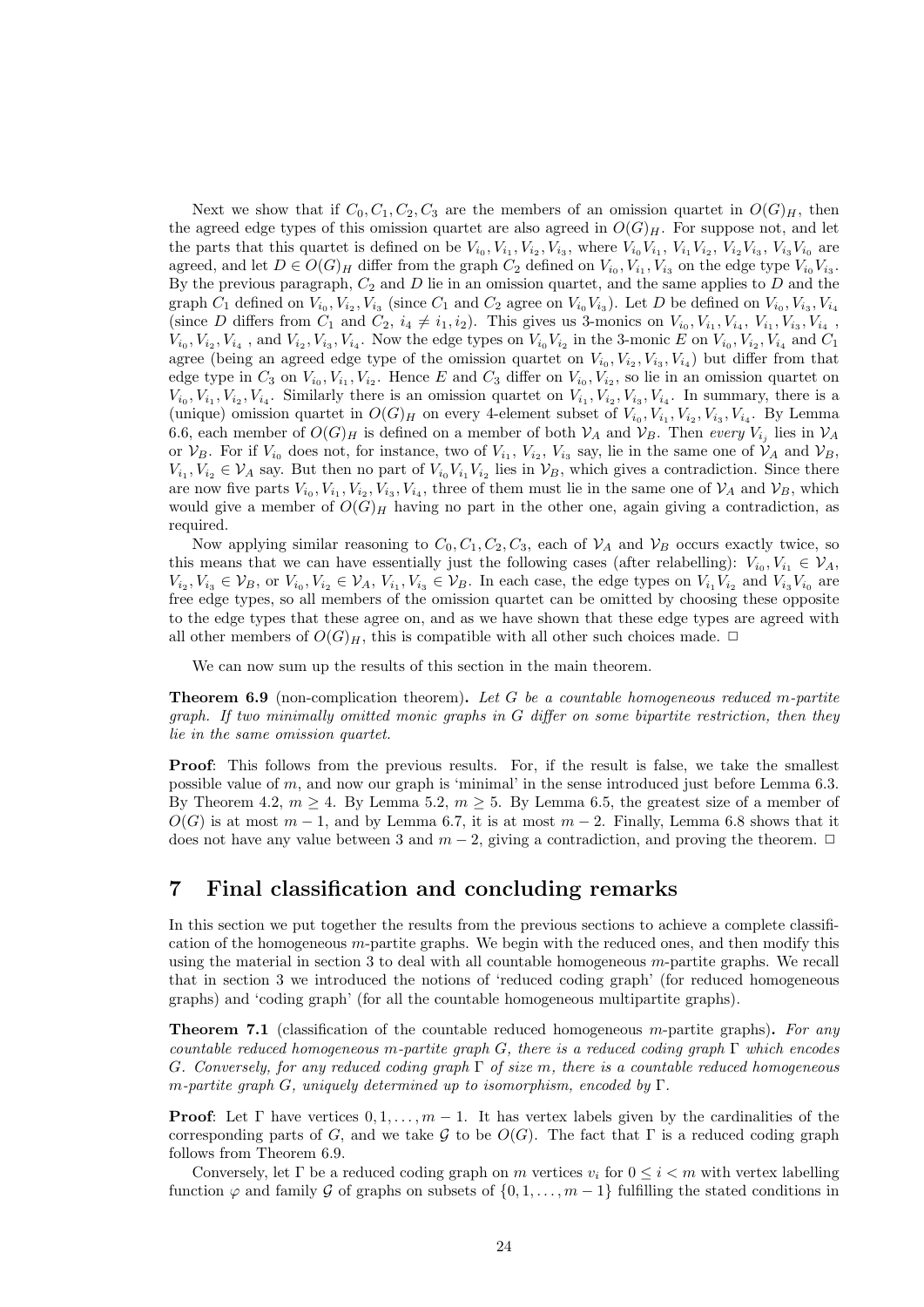the definition of 'reduced coding graph'. We show that the class  $\mathcal C$  of all finite m-partite graphs whose parts obey the cardinality restrictions given by  $\varphi$ , and which omit all members of  $\mathcal{G}$ , is an amalgamation class, and it will follow that there is a corresponding Fraïssé limit, which is the desired (uniquely determined) homogeneous m-partite graph classified by Γ. As usual we let  $A = B \cap C$ where  $B = A \cup \{x\}$ ,  $C = A \cup \{y\}$  lying in C and we have to amalgamate B and C over A by choosing how x and y are joined. If they are in the same part  $V_i$ , then they will not be joined, and we at once obtain the amalgamated structure. The only problem comes about if we thereby exceed the value of  $\varphi(i)$ , which must therefore be finite. In this case, we identify x and y, and we remark that this is possible because of condition (ii) in the definition of 'reduced coding graph'. For this implies that the relation between  $V_i$  and any other  $V_j$  in each of B and C is empty or complete. Thus if  $z \in V_j$ in B and C, and hence in A, either x and y are both joined to z, or they are both not joined to z, so in each case there is no clash in identifying x and y. If x and y are in different parts  $V_i$  and  $V_j$ , then there will be no problem about the value of  $\varphi$ , since the constraint is obeyed by both B and C, so we just have to show that we can join or not join  $x$  and  $y$  so as to omit all members of  $\mathcal G$ . If no members of G have an edge on  $V_iV_j$  then amalgamate by choosing xy to be an edge, and similarly if no members of  $\mathcal G$  have a non-edge there. So the only difficulty comes about if there are  $D$  and  $E$ in G such that D has an edge on  $V_iV_j$  but E has a non-edge. By assumption, D and E lie in an omission quartet, and the proof is concluded as in the proof of Lemma 5.1.  $\Box$ 

**Theorem 7.2** (classification of the countable homogeneous m-partite graphs). For any countable homogeneous m-partite graph G, there is a coding graph  $\Gamma$  which encodes G. Conversely, for any coding graph  $\Gamma$  of size m, there is a countable homogeneous m-partite graph G, uniquely determined up to isomorphism, encoded by  $\Gamma$ .

**Proof:** This follows from Theorem 7.1 by appealing to Theorem 3.1.  $\Box$ 

We now remark that the classification achieved is 'effective', in the following sense. Given  $m$ , there are only countably many countable homogeneous m-partite graphs, and they can be effectively listed. To do this (in rather a crude fashion) one may list all the sets of monic graphs on at most m vertices, and see which ones are possible values of  $O(G)$ . For this, the condition is that no two should differ unless they are members of an omission quartet. This procedure enables us to list all the reduced countable homogeneous k-partite graphs for  $k \leq m$ . In the typical case, there are only finitely many possibilities, but when one includes the possible finite structures (which only arise in the trivial cases of a part's being related to all others by an empty or complete relation) then there will be infinitely many. Finally, for any possible value of  $O(G)$  on  $k \leq m$  parts, one can then list the possibilities for the m-partite countable homogeneous but not necessarily reduced graphs having G as core.

The verification that a particular list of monic graphs on  $m$  vertices fulfils the conditions to be a possible value of  $O(G)$  is potentially long, and it can be illuminated by giving further information on how omission quartets can interact. As hinted above, it is possible for the agreed edge types of an omission quartet to differ from other members of  $O(G)$ , but of course only at the expense of there being larger and more complicated families of omitted 3-monics. We avoided the full details of this in the proof of Lemma 6.8 by showing that we could rule out the existence of such families on five vertices. But this was only in the context of the inductive assumption (that  $G$  was 'minimal') and this will not be true in general. We conclude by giving details about general 'omission families' and how they can arise inside  $O(G)$ . The definition is as follows: Let  $4 \leq r \leq m$ . An *r*-omission family is a family F of 3-monic graphs on r of the m parts such that the parts on which members of  $\mathcal F$  are defined may be enumerated as  $\{V_i : i < r\}$  in such a way that

(i) for every 3-element subset P of  $\{0, 1, \ldots, r - 1\}$  there is a unique member  $X_P$  of F defined on  $\{V_i : i \in P\},\$ 

(ii) for every consecutive  $i, j < r$  (including  $i = r - 1, j = 0$ ), any two members of  $\mathcal F$  defined on  $V_iV_j$  have the same edge type there, (and we call these the *agreed edge types* of the family),

(iii) the members of  $\mathcal F$  defined on any four parts form an omission quartet.

An *omission family* is a family which is an *r*-omission family for some  $r$ .

We remark that an omission quartet is just the special case of this for  $r = 4$ .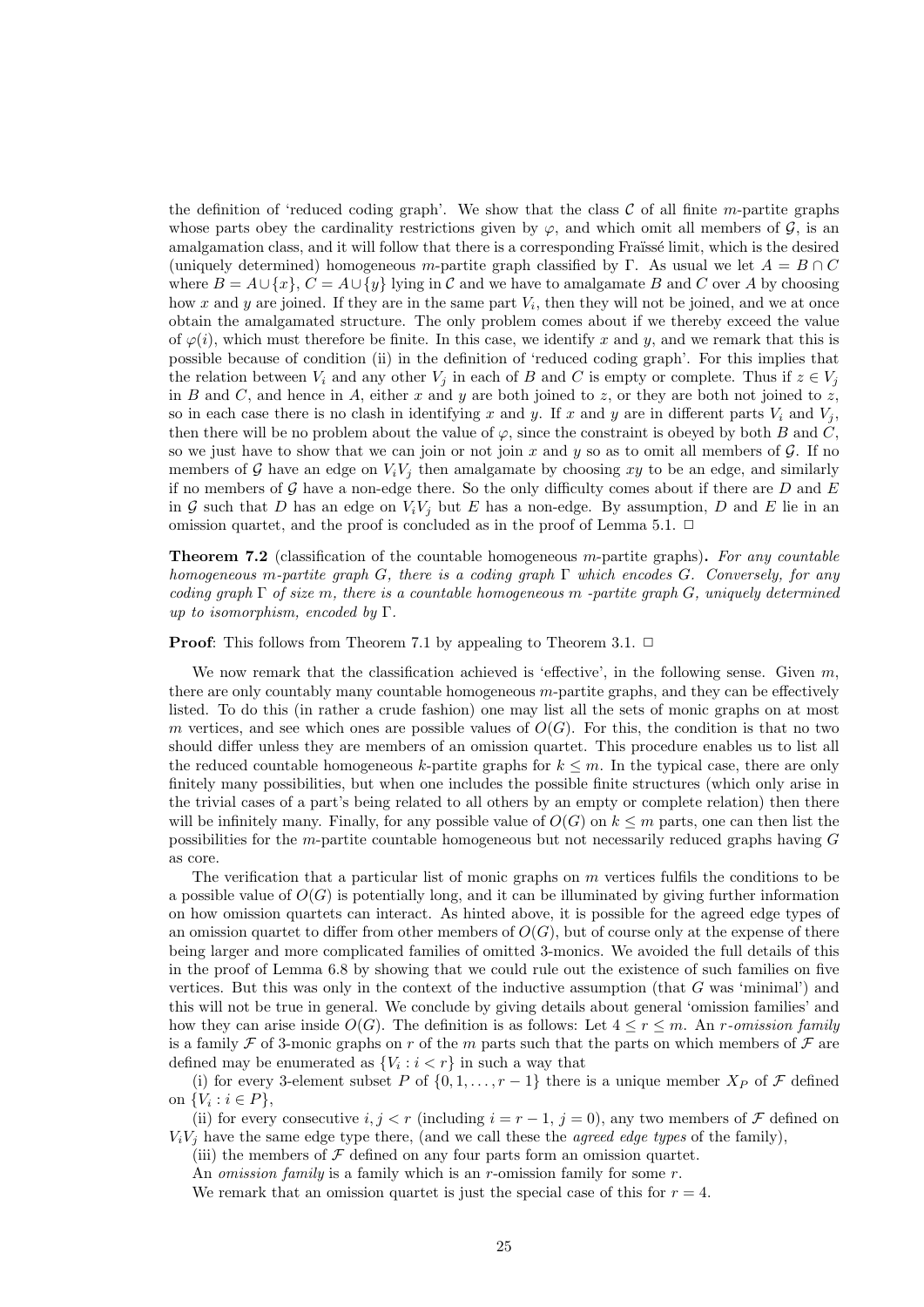**Theorem 7.3.** (i) In any reduced homogeneous m-partite graph  $G$ , any omission quartet contained in  $O(G)$  is a subset of a uniquely determined omission family  $\mathcal{F} \subseteq O(G)$  whose agreed edge types are also agreed in  $O(G)$ .

(ii) For every r such that  $4 \le r \le m$  there is an r-omission family.

(iii) For any r-omission family  $\mathcal F$ , the family of m-partite graphs omitting  $\mathcal F$  is an amalgamation class.

**Proof:** (i) Since as remarked above, an omission quartet is a 4-omission family, for this it suffices to show that if F is an r -omission family having an agreed edge type which is not agreed in  $O(G)$  then  $\mathcal F$  can be extended to an  $(r+1)$ -omission family contained in  $O(G)$ . Let  $\mathcal F$  have agreed edge types on  $V_0V_1, V_1V_2, \ldots, V_{r-2}V_{r-1}, V_{r-1}V_0$ , and suppose that the edge type on  $V_{r-1}V_0$  is not agreed with  $O(G)$ . Thus there is  $X \in O(G)$  defined on  $V_{r-1}V_0$  and differing from the member  $Y_i$  of  $\mathcal F$  defined on  $V_{r-1}V_0V_i$  there for each i between 1 and  $r-2$ . By Theorem 6.9, X and  $Y_i$  lie in an omission quartet, so in particular, X is a 3-monic. Let the third part on which X is defined be  $V_r$ . This gives us the other two 3-monics of an omission quartet, on  $V_{r-1}V_iV_r$  and  $V_0V_iV_r$ .

So far we know that there are omission quartets on  $V_iV_iV_kV_l$  where  $i < j < k < l$  and  $l \leq r-1$ , and also on  $V_0V_iV_{r-1}V_r$  for  $1 \le i \le r-2$ . Next consider  $V_0V_iV_iV_r$  where  $i \le i \le j \le r-2$ . Now  $\mathcal F$ has an omission quartet on  $V_0V_iV_jV_{r-1}$ , and in this omission quartet, there is an agreed edge type on either  $V_0V_i$  or  $V_0V_j$ , suppose  $V_0V_i$ . Then the edge types on  $V_0V_j$  differ between the 3-monics on  $V_0V_iV_i$  and  $V_0V_iV_{r-1}$ . But this edge type is agreed between the 3-monics on  $V_0V_iV_{r-1}$  and  $V_0V_iV_r$ , and so it differs between the 3-monics on  $V_0V_iV_j$  and  $V_0V_jV_r$ . Hence there is an omission quartet on  $V_0V_iV_jV_r$  contained in  $O(G)$ . A similar argument shows that there is an omission quartet on  $V_iV_jV_kV_r$  for  $0 < i < j < k < r$ , and thus the family of 3-monics on  $V_0, V_1, \ldots, V_r$  is an  $(r+1)$ omission family contained in  $O(G)$ .

(ii) We may use an inductive construction based on the proof in (i). It suffices to show how to build an  $(r+1)$ -omission family from an r -omission family  $\mathcal F$ . Let  $\mathcal F$  be defined on parts  $V_0, \ldots, V_{r-1}$ with agreed edge types on  $V_iV_{i+1}$ , and we add a new part  $V_r$  and a new 3-monic on  $V_0V_{r-1}V_r$  which differs from F on  $V_{r-1}V_0$ . We now choose 3-monics on  $V_0V_iV_r$  and  $V_iV_{r-1}V_r$  for each i between 1 and  $r-2$  which differ on  $V_iV_r$  to ensure that there is an omission quartet on  $V_0V_iV_{r-1}V_r$ . Finally, if  $1 \le i, j \le r - 2$  are such that the edge types on  $V_0V_i$  agree between the 3-monics on  $V_0V_iV_j$  and  $V_0V_iV_{r-1}$ , we choose a 3-monic on  $V_iV_iV_r$  in which the edge types on  $V_iV_i$ ,  $V_iV_r$ , and  $V_iV_r$  are as in the 3-monics on  $V_0V_iV_j$ ,  $V_0V_jV_r$ , and opposite to that on  $V_0V_iV_r$  respectively.

This defines a unique 3-monic on each 3-element set of the  $r+1$  parts, so it remains to show that it provides an omission quartet on every set of four parts. We already have omission quartets on all 4 element sets not containing  $V_r$  (by the induction hypothesis), and on sets containing  $V_0, V_{r-1}$ , and  $V_r$ , so it remains to consider  $V_0, V_i, V_j, V_r$  for  $1 \leq i < j \leq r-2$  and  $V_i, V_j, V_k, V_r$  for  $1 \leq i < j < k \leq r-1$ .

For  $V_0, V_i, V_j, V_r$  we note that  $V_0V_r$  is automatically an agreed edge type, and so are  $V_iV_j$  and  $V_iV_r$  and the edge type on  $V_iV_r$  differs in  $V_iV_iV_r$  and  $V_0V_iV_r$  by definition. The edge type on  $V_0V_i$  agrees between  $V_0V_iV_i$  and  $V_0V_iV_{r-1}$  by assumption, and between  $V_0V_iV_{r-1}$  and  $V_0V_iV_r$  by construction of the omission quartet on  $V_0V_iV_{r-1}V_r$ , and hence between  $V_0V_iV_j$  and  $V_0V_iV_r$ , and for a similar reason, the edge type on  $V_0V_i$  differs between  $V_0V_iV_j$  and  $V_0V_jV_r$ , giving an omission quartet on  $V_0, V_i, V_j, V_r$ .

For  $V_i$ ,  $V_j$ ,  $V_k$ ,  $V_r$  we already know what all the 3-monics must be, since any three of these parts lie in one of  $V_0, V_i, V_j, V_k; V_0, V_i, V_j, V_r; V_0, V_i, V_k, V_r;$  or  $V_0, V_j, V_k, V_r$ , on each of which we already know that we have an omission quartet, so we just have to verify that these four 3-monics do indeed form an omission quartet on  $V_i, V_j, V_k, V_r$ . Since the edge type on  $V_0V_r$  is agreed, either the edge type on  $V_0V_i$  agrees between  $V_0V_iV_j$  and  $V_0V_iV_r$  and the edge type on  $V_0V_j$  differs between  $V_0V_iV_j$ and  $V_0V_jV_r$ , or the other way round, with similar statements for the pairs i, k and j, k. There appear to be 8 cases to consider, but by considerations of symmetry, we only have these:

the edge type on  $V_0V_i$  agrees between  $V_0V_iV_i$ ,  $V_0V_iV_k$ , and  $V_0V_iV_r$  and the edge type on  $V_0V_i$ agrees between  $V_0V_iV_k$  and  $V_0V_iV_r$ ,

the edge type on  $V_0V_i$  agrees between  $V_0V_iV_j$ ,  $V_0V_iV_r$ , the edge type on  $V_0V_k$  agrees between  $V_0V_iV_k$  and  $V_0V_kV_r$ , and the edge type on  $V_0V_j$  agrees between  $V_0V_jV_k$  and  $V_0V_jV_r$  (with corresponding differing assertions).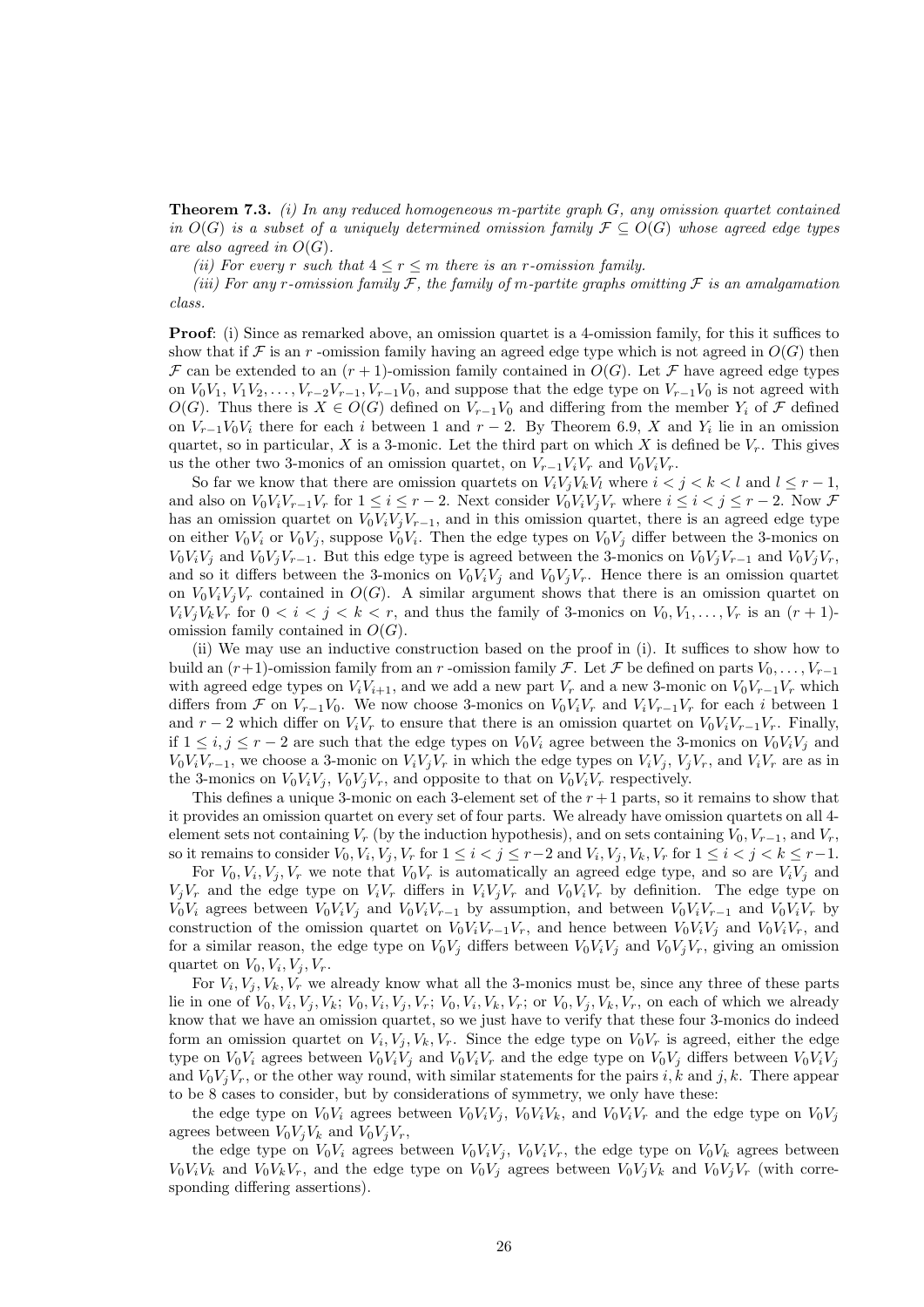The latter possibility cannot actually arise, since then the edge type on  $V_0V_i$  agrees between  $V_0V_iV_j$ ,  $V_0V_iV_r$ , but differs between  $V_0V_iV_k$ ,  $V_0V_iV_r$ , and hence differs between  $V_0V_iV_j$  and  $V_0V_iV_k$ . But then the edge types on  $V_0V_j$  agree in the omission quartet on  $V_0, V_i, V_j, V_k$ , that is, in the 3monics  $V_0V_iV_j$  and  $V_0V_jV_k$ , and hence the edge types on  $V_0V_j$  in  $V_0V_iV_j$  and  $V_0V_jV_r$  agree, which is a contradiction.

So we are left with just the former case. Here we have enough information to find all the edge types on the 3-monics in  $V_i, V_j, V_k, V_r$ , and verify that this is an omission quartet. This working may be set out as follows:

In the omission quartet on  $V_0, V_i, V_j, V_k$  the differing edge types are  $V_0V_j$  and  $V_iV_k$  (the rest are agreed).

In the omission quartet on  $V_0, V_i, V_j, V_r$  the differing edge types are  $V_0V_j$  and  $V_iV_r$ .

In the omission quartet on  $V_0, V_i, V_k, V_r$  the differing edge types are  $V_0V_k$  and  $V_iV_r$ .

In the omission quartet on  $V_0, V_i, V_k, V_r$  the differing edge types are  $V_0V_k$  and  $V_jV_r$ .

Hence the edge type of  $V_iV_j$  is agreed between  $V_0V_iV_j$  and  $V_iV_jV_k$ , and also between  $V_0V_iV_j$  and  $V_iV_jV_r$ . Hence it is agreed between  $V_iV_jV_k$  and  $V_iV_jV_r$ . Similarly, the edge types of  $V_iV_r$ ,  $V_jV_k$ ,  $V_kV_r$  are agreed on their 3-monics in  $V_i, V_j, V_k, V_r$ , and those of  $V_iV_k$  and  $V_jV_r$  differ, which shows that we have an omission quartet on these four parts.

(iii) This follows at once from the proof of Theorem 7.1, since the omission family  $\mathcal F$  fulfils the conditions required of  $\mathcal G$  in the definition of 'reduced coding graph'.  $\Box$ 

### References

- [1] G. Campero-Arena and J K Truss, Countable, 1-transitive, coloured linear orders I, Journal of Combinatorial Theory, Series A, 105 (2004), 1-13.
- [2] G. Campero-Arena and J K Truss, Countable, 1-transitive, coloured linear orders II, Fundamenta Mathematicae 183 (2004), 185-213.
- [3] G. Cherlin, The classification of countable homogeneous directed graphs and countable  $n$ tournaments, Memoirs of the American Math. Soc. 131 (1998), 621.
- [4] A. Gardiner, Homogeneous graphs, Journal of Combinatorial Theory Series B, 20 (1976), 94- 102.
- [5] M. Goldstern, R. Grossberg and M. Kojman, Infinite homogeneous bipartite graphs with unequal sides, Discrete Mathematics 149 (1-3):69-82, 1996.
- [6] Ya. Golfand and Mikhail Klin, On k-homogeneous graphs, in 'Algorithmic Studies in Combinatorics', Moscow (1978), 76-85.
- [7] C. Ward Henson, Countable homogeneous relational structures and  $\aleph_0$ -categorical theories, Journal of Symbolic Logic, 37 (1972), 494-500.
- [8] Tristan J B Jenkinson, The construction and classification of homogeneous structures in model theory, PhD thesis, University of Leeds, 2006.
- [9] A. H. Lachlan and R. Woodrow, Countable ultrahomogeneous undirected graphs, Trans. Amer. Math. Soc., 262(1): 51-94, 1980.
- [10] A. H. Lachlan, Countable homogeneous tournaments, Trans. Amer. Math. Soc. 284 (1984), 431-461.
- [11] A. H. Lachlan, Finite homogeneous simple digraphs, in (edited by J. Stern) Proceedings of the Herbrand Symposium, North-Holland, 1982, 189-208.
- [12] J. H. Schmerl, Countable homogeneous partially ordered sets, Algebra Universalis, 9 (1979) 317-321.